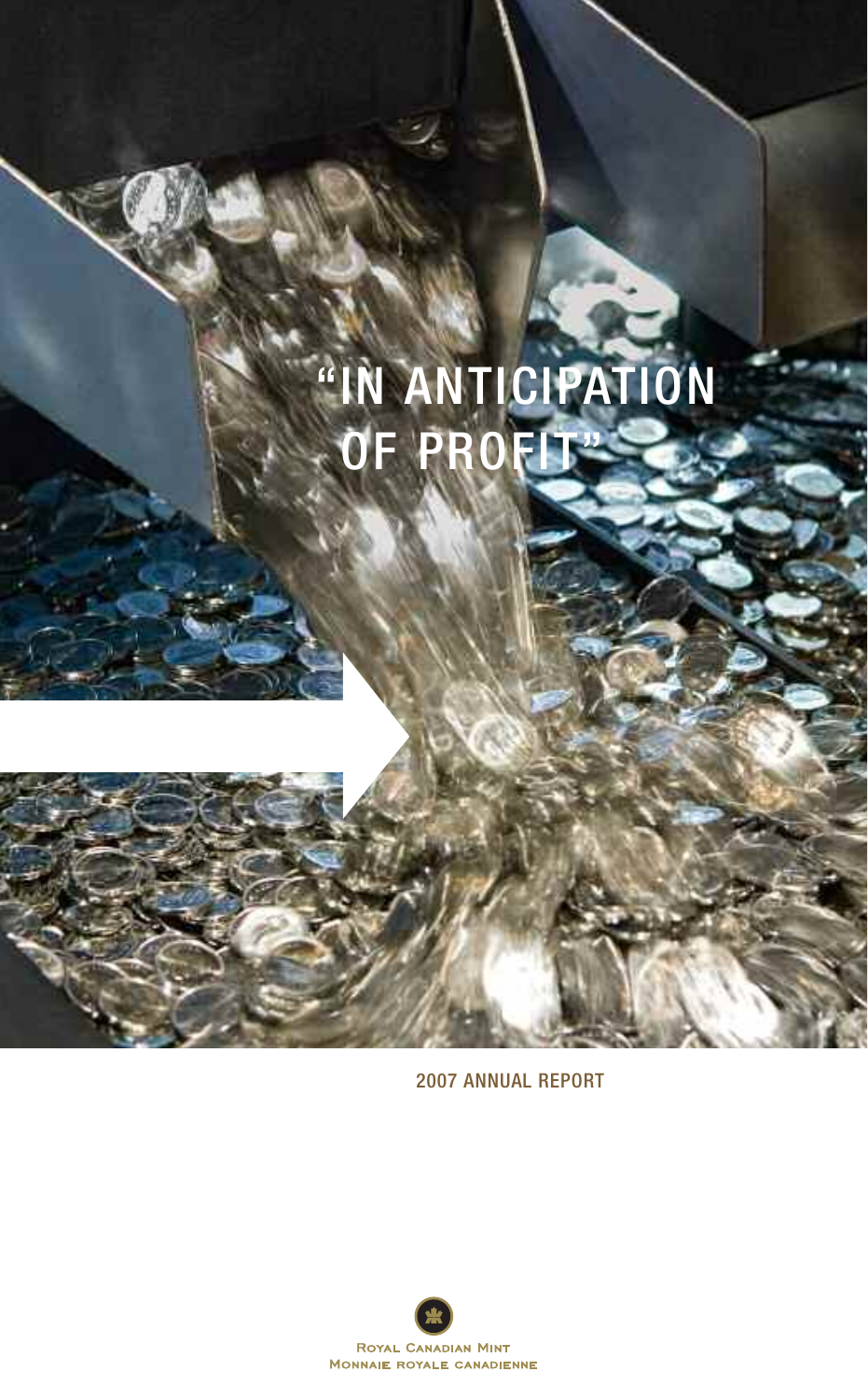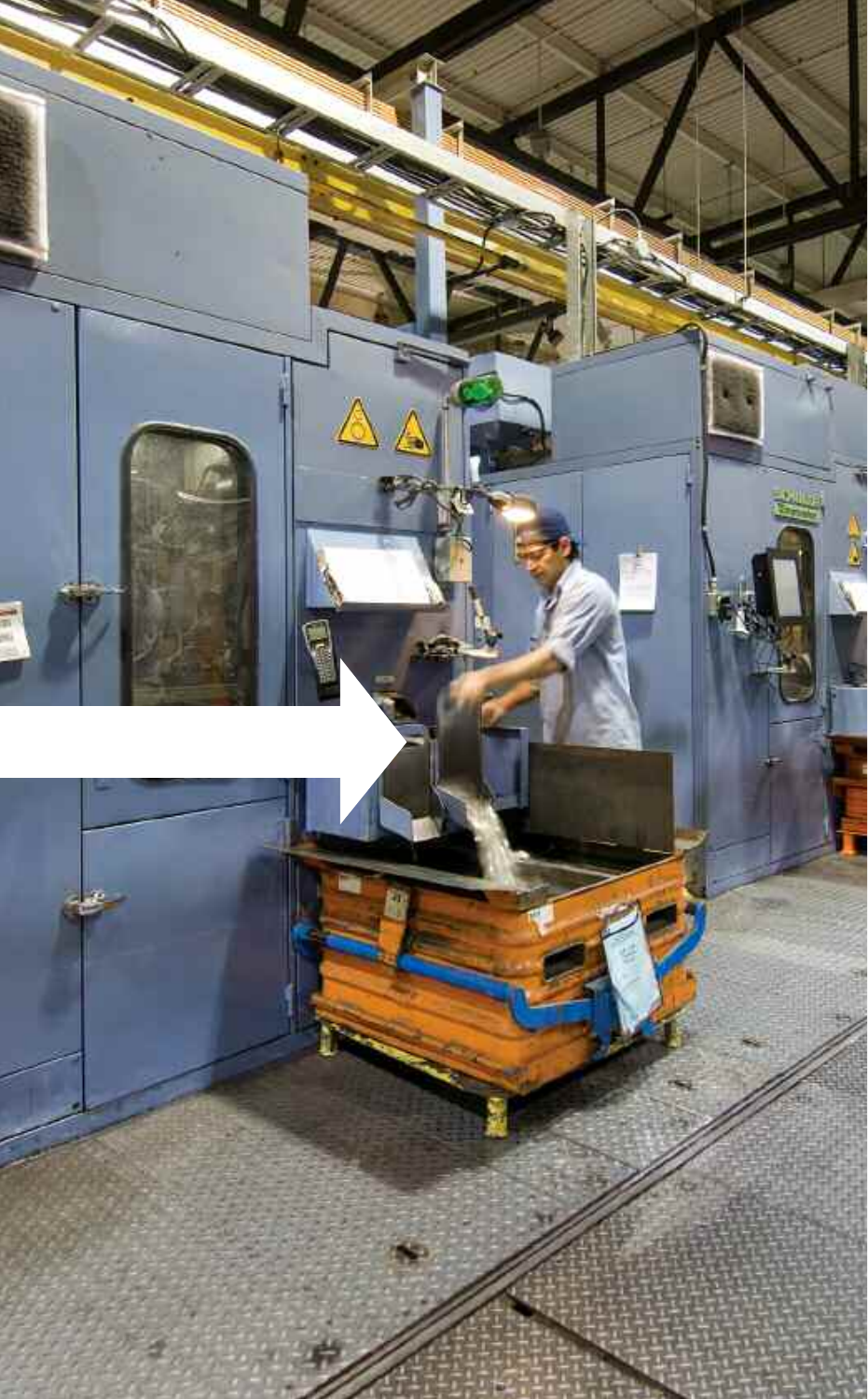

2007 WAS THE MOST PROFITABLE YEAR EVER RECORDED IN THE HISTORY OF THE ROYAL CANADIAN MINT. THE MINT LEVERAGED ITS INNOVATION ADVANTAGE, STRENGTHENED STRATEGIC PARTNERSHIPS AND POSITIONED ITSELF FOR FUTURE GROWTH IN THE GLOBAL MARKETPLACE.

On the cover: Section 3(2) of the *Royal Canadian Mint Act* requires that the Mint conduct its business " in anticipation of profit"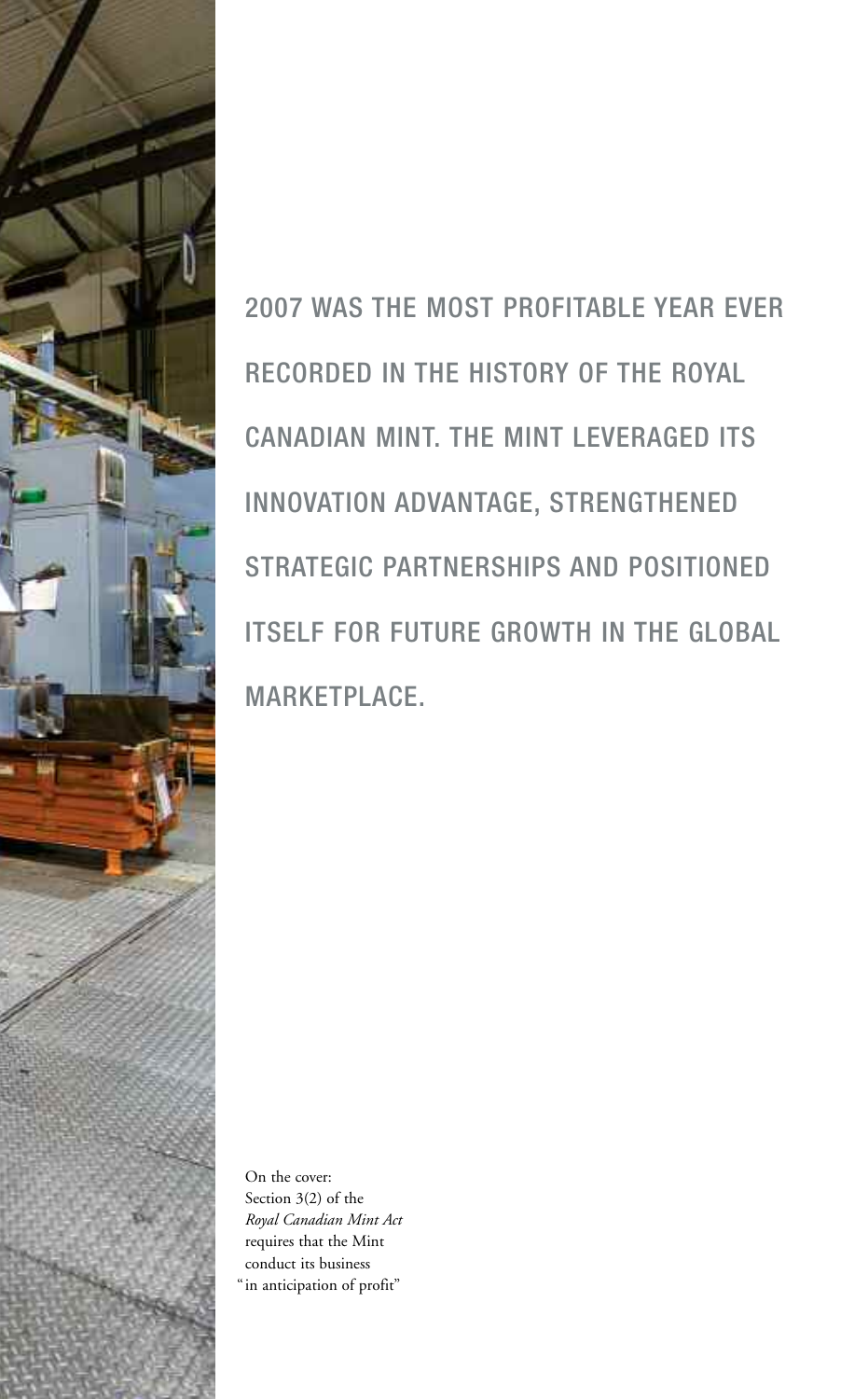# TABLE OF CONTENTS

| Financial and operating highlights         | 3              |
|--------------------------------------------|----------------|
| The Mint at a glance                       | $\overline{4}$ |
| Message from the President and CEO         | 14             |
| Message from the Chairman                  | 16             |
| <b>Corporate Governance</b>                | 18             |
| Performance against objectives             | 24             |
| Directors and Officers                     | 26             |
| Management's discussion and analysis       | 27             |
| <b>Statistics</b>                          | 44             |
| <b>Consolidated financial statements</b>   | 51             |
| Notes to consolidated financial statements | 57             |

#### **Head Office and Ottawa Plant**

Royal Canadian Mint 320 Sussex Drive Ottawa, Ontario Canada K1A 0G8 613-993-3500

#### **Winnipeg Plant**

Royal Canadian Mint 520 Lagimodière Blvd. Winnipeg, Manitoba Canada R2J 3E7 204-983-6400

#### **Visit our online store for a full selection of products at www.mint.ca**

Printed in Canada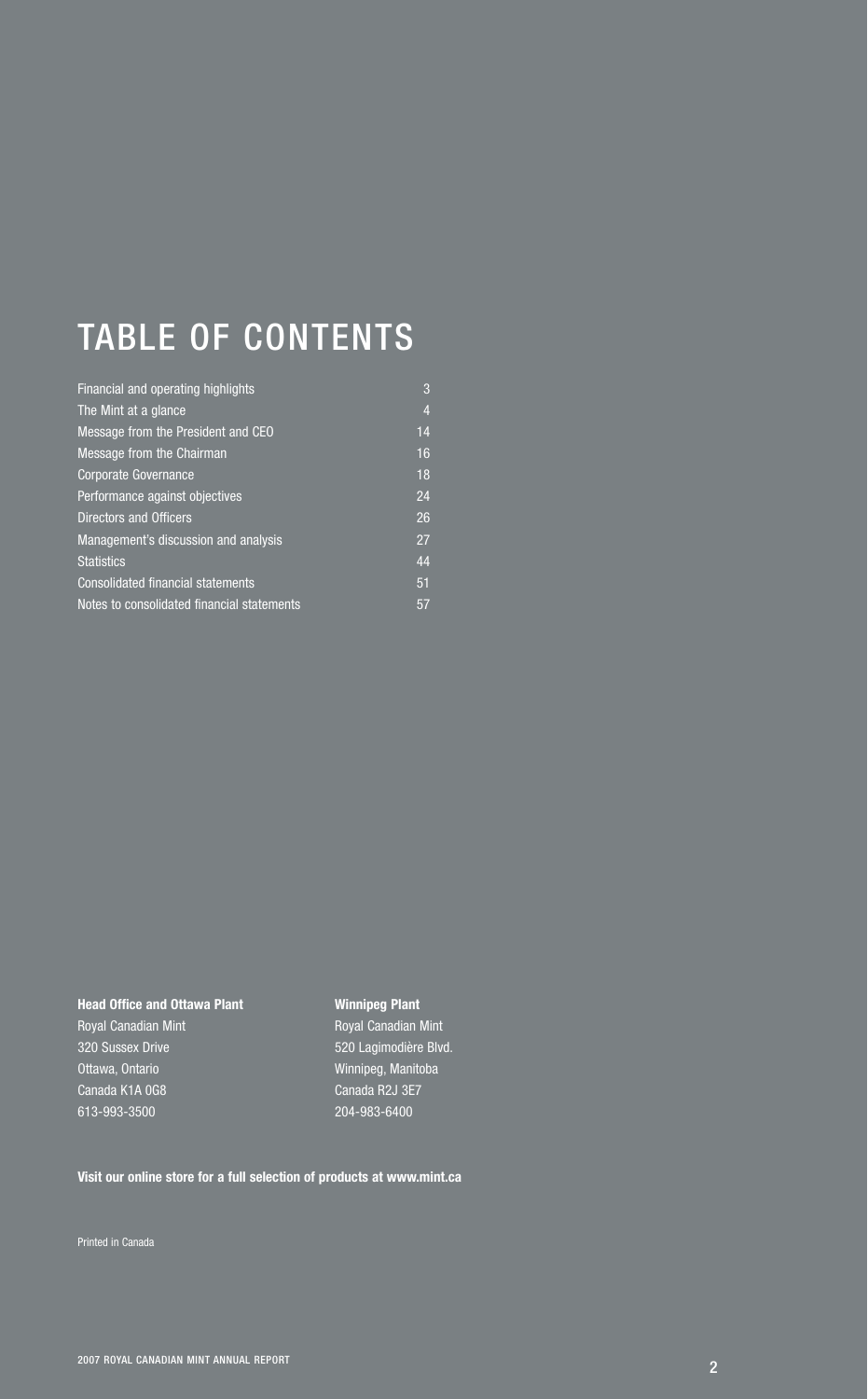# FINANCIAL AND OPERATING HIGHLIGHTS

|                                                    | 2007    | 2006    | $%$ change |
|----------------------------------------------------|---------|---------|------------|
| Key financial highlights (in millions of dollars)  |         |         |            |
| Revenue                                            | 632.1   | 493.9   | 28.0       |
| Income before income tax                           | 30.7    | 16.0    | 91.9       |
| Net income                                         | 21.6    | 11.2    | 92.9       |
| Total assets                                       | 292.3   | 209.7   | 39.4       |
| Capital expenditures                               | 21.5    | 19.9    | 8.0        |
| Cash flow from operating activities                | 35.1    | 36.8    | (4.6)      |
| <b>Key operating highlights</b>                    |         |         |            |
| Circulation coins produced (in millions of pieces) | 1,937.5 | 2,237.1 | (13.4)     |
| Gold bullion sales (in thousands of ounces)        | 278.6   | 296.1   | (5.9)      |
| Number of employees (at December 31)               | 779     | 773     | 0.8        |
| Gross profit                                       | 145.4   | 101.7   | 43.0       |
| Pre-tax return on equity                           | 21.5%   | 14.0%   | 53.6       |
| Debt to equity ratio                               | 1.05:1  | 0.83:1  | 26.5       |
| Shareholder's equity                               | 142.8   | 114.4   | 24.8       |
| Total production (millions of pieces)              | 4,177.5 | 2,989.7 | 39.8       |



**Net income (loss)** (\$ in millions)

**(3.0)**

**Total production** (millions of pieces)







**435.9**

**493.9**

**632.1**

**Numismatics** 

**254.7**

**329.4**

 $\blacksquare$  Foreign Coinage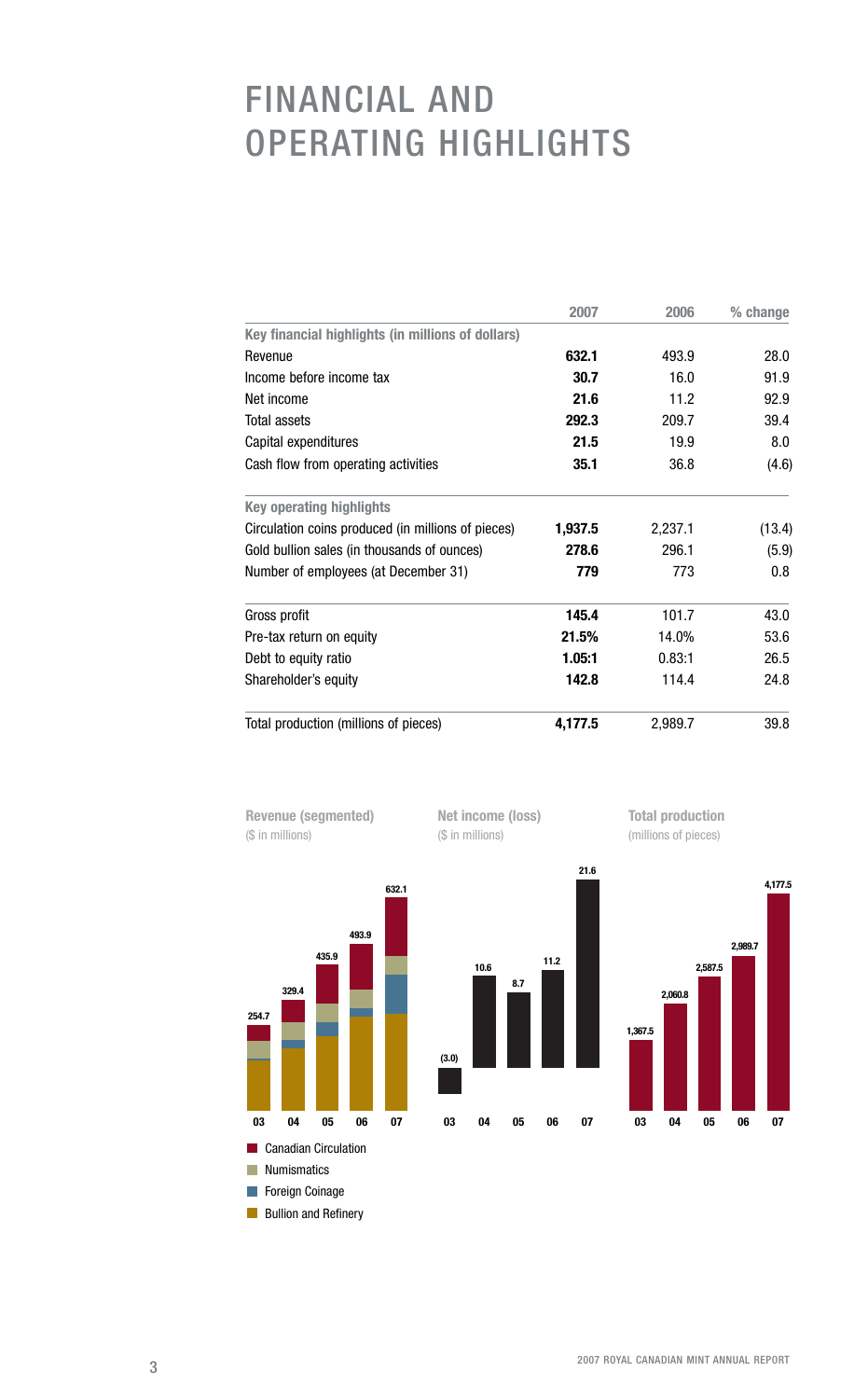# THE MINT AT A GLANCE

#### **Business line**

#### **Royal Canadian Mint**

The Royal Canadian Mint is a commercial Crown corporation and one of the world's foremost producers of circulation, numismatic and bullion coins for the domestic and international marketplace. It is also one of the world's largest refiners of gold and silver.

#### **Canadian Circulation**

The Mint produces high quality, cost effective coins for circulation in Canada. Many of these carry designs that celebrate Canada's history, culture and values. The Mint manages the inventory and distribution of Canadian coinage, ensuring efficient trade and commerce across Canada.

#### **Numismatics**

The Mint's numismatic coins are renowned for their beauty and crafts-**174.3** manship. Made primarily of precious metals, the coins are enhanced with special effects such as holograms. Numismatic products include uncircu-**68.7** lated, specimen and proof circulation **45.9** coins as well as products for sale to gift-givers. enowned<br>nanship.<br>netals, th<br>pecial ef<br>lumismat<br>ated, special<br>orginn C their bea<br>
e primar<br>
ins are e<br>
such as<br>
roducts i<br>
en and pr<br>
as<br>
pre an<br>fp<br>og<br>de<br>cir<br>or

#### **Foreign Coinage**

The Mint designs and produces circulation and numismatic coins, ready-to-**56.7 56.3** strike blanks, medals, medallions and **52.9 52.6 56.5** tokens for customers around the world. It also licenses its patented plating technology, manages the Mint's foreign partnerships and opens new markets for the Mint's products and consulting services. trion and<br>**bikens** for<br>orld. It a<br>lating tec<br>lint's fore<br>ew mark<br>and consu nismatic<br>medals, <sub>i</sub><br>tomers a<br>icenses i<br>logy, ma<br>partners<br>**ofinery** s,<br>all<br>ate<br>ar<br>pl Foreign circulation revenue

#### **Bullion and Refinery**

The Mint produces and markets a family of gold and silver bullion coins as well as high purity precious metals products such as granules for industrial applications. It operates a refinery **43.8** that provides customers with a range **24.3 25.3**  of services from gold and silver refin-**7.1** ing to assaying and secure storage. **18 Mint p**<br>
mily of g<br>
s well as<br>
coducts s<br>
coducts s<br>
al applic<br>
at provid<br>
services<br>
g to assa aces and<br>and silver<br>**1** purity p<br>as granu<br>5. It ope<br>ustomers<br>m gold and sec **19**<br> **1**<br> **1**<br> **1**<br> **1**<br> **1**<br> **11**<br> **11**<br> **11**<br> **11** 

#### **2007 results**



**Foreign Coinage** 



Revenue (\$ in millions)

**56.7 56.3**

86.:<br>**07** 

**07** 

The Mint generated revenue of \$632.1 million and net income of \$21.6 million in 2007 compared to revenue of \$493.9 million and net income of \$11.2 million in 2006. It also delivered \$74.3 million in seigniorage to its shareholder – the Government of Canada.

| 174.3 | <b>Numismatics</b>          | 56.3  |  |
|-------|-----------------------------|-------|--|
| 115.0 | <b>Bullion and Refinery</b> | 286.3 |  |
|       |                             |       |  |

The Mint continued to experience strong demand for Canadian circulation coins in 2007. Production declined 13% due to **52.9 52.6 56.5** several factors, including a weakened demand for one-cent coins and the ability to draw dormant coin into the circulation pool. Revenue increased by 32.9% to \$174.3 million from \$131.2 million in 2006. **13%** during a weaker<br>
13% during a weaker<br>
16. **During a weaker**<br>
16. **During a weaker**<br>
16. **During a Start of the Start And Start And Start And Start And Start And Start And Start And Start And Start And Start And Start 2 5 56.5 56.5 56.5 56.5 56.5 56.5 56.5 56.5 56.5 56.5 56.5 56.5 56.5 56.5 56.5 56.5 56.5 56.5 56.5 56.5 56.5 56.5 56.5 56.5 56.5 56.5 56.5 56.5 56.5 56.5 56.** lit<u>y</u><br>
0 201<br>
2<br>
1

**03 04**

**03 04**

Foreign circula

Numismatic revenues decreased 0.7% to \$56.3 million from \$56.7 million in 2006 as the collecting market continued to soften and **115.0** precious metal prices reached historic highs. Sales of giftable products declined 41.2% to \$3.7 million from \$6.3 million in 2006. market<br>al prices<br>ble produ<br>rom \$6.3<br>ad for all inued to<br>ched hist<br>declined<br>lion in 20<br>**06** en<br>hig<br>2%

**032.9**<br> **03**<br> **04**<br> **04**<br> **04**<br> **04**<br> **04** 16.5 56.1<br>**05 06**<br>millions Revenue (\$ in millions)

**52.9 52.6 56.5**



Strong demand for alloy as well as plated coins caused 2007 revenue to climb 354.5% to \$115.0 million from \$25.3 million **280.7 286.3** in 2006. During 2007, the Mint produced 2.2 billion coins for 12 countries compared to 747.6 million pieces for 13 countries in 2006. 115.0 mi<br>ng 2007<br>ins for 11<br>pieces f<br><del>of</del>inery re from \$2<br>Mint pro<br>untries c<br>3 countries<br>**106** increasing mi<br>ed<br>n 2<br>————————

Revenue (\$ in millions)**280.7 286.3** 183.<br>47.4<br>03 04 24.4<br>**05** 06<br>**05** 06 **0 7 224.4 183.8 147.4**  $07$ 

Bullion and refinery revenues increased 2% to \$286.3 million from \$280.7 million in 2006. Demand for Silver Maple Leaf (SML) coins drove sales up 40% to 3.5 million ounces from 2.5 million ounces in 2006. Sales of gold bullion were relatively stable at 278,616 ounces. The volume of precious metals refined increased slightly to 5.4 million ounces from 5.0 million ounces in 2006.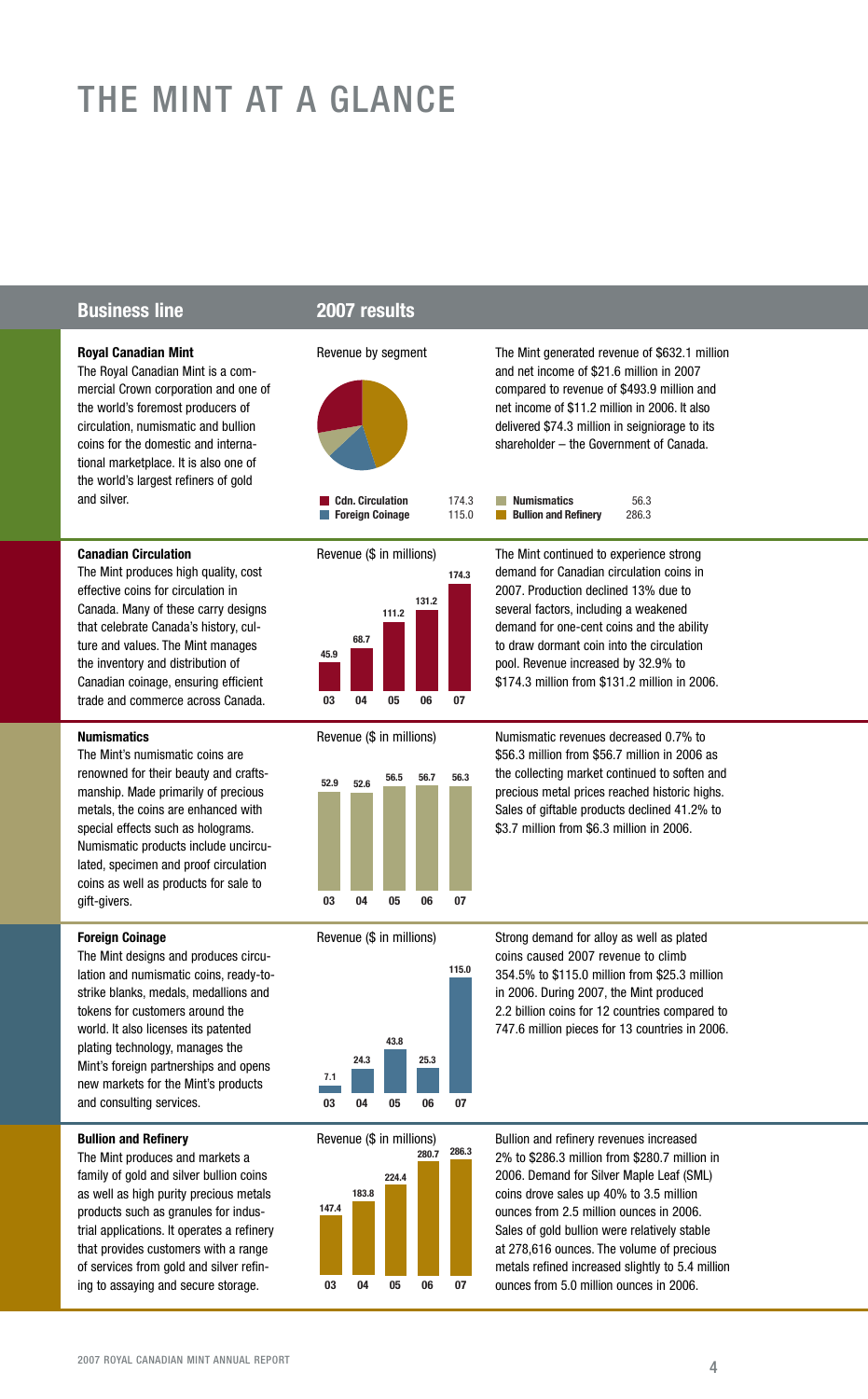| 2007 performance                                                                                                                                |                                                         | 2008 outlook                                                                                                                                                                                                                                                                                                                                                                                                    |
|-------------------------------------------------------------------------------------------------------------------------------------------------|---------------------------------------------------------|-----------------------------------------------------------------------------------------------------------------------------------------------------------------------------------------------------------------------------------------------------------------------------------------------------------------------------------------------------------------------------------------------------------------|
| Revenue by region (\$ in millions)<br><b>Canada</b><br>$\blacksquare$ US<br>Asia<br><b>Middle East</b><br>Europe<br>Latin America<br>Africa     | 302.8<br>190.2<br>42.9<br>14.3<br>21.7<br>20.7<br>39.5  | The Mint operates an international business affected by<br>the health of the Canadian, U.S. and global economies,<br>fluctuations in exchange rates, base and precious metal<br>prices as well as intense competition from other mints<br>around the world. Despite these factors, the Mint<br>expects to grow revenue and income as it aggressively<br>develops and markets its products and services.         |
| Production (millions of pieces)<br>$\blacksquare$ 1 cent<br>5 cent<br>$\blacksquare$ 10 cent<br>25 cent<br>50 cent<br>\$1<br>$\blacksquare$ \$2 | 947.9<br>221.4<br>304.1<br>386.8<br>0.3<br>38.1<br>38.9 | A resilient economy coupled with evolving retail and<br>micro-payment landscapes are expected to continue to<br>drive unprecedented demand for circulation coins in<br>Canada. The demand will be amplified by the release of<br>five commemorative circulation coins to celebrate the<br>Vancouver 2010 Olympic and Paralympic Winter Games.                                                                   |
| Revenue (% by region)<br><b>Canada</b><br>$\blacksquare$ US<br>$\blacksquare$ Europe<br>Other                                                   | 85.9<br>3.8<br>9.1<br>1.2                               | The Mint has set aggressive revenue targets for numis-<br>matics leading up to the Vancouver 2010 Olympic and<br>Paralympic Winter Games. Achieving those targets<br>depends upon the Mint's ability to produce innovative<br>and relevant products that can capture a growing share<br>of the market.                                                                                                          |
| Revenue (% by region)<br>Asia<br><b>Middle East</b><br>Latin America<br>Africa<br>Other                                                         | 32.9<br>12.4<br>17.4<br>34.2<br>3.1                     | The volatility in the base metals market is forecast to<br>continue driving demand for the Mint's low cost multi-<br>ply coins in the international marketplace. The Mint will<br>continue its current strategy of high frequency business<br>development visits aimed at securing new customers,<br>strengthening existing relationships and enhancing<br>exposure for the Mint and its products and services. |
| Revenue (% by region)<br><b>Canada</b><br><b>US</b><br>Asia<br>Other                                                                            | 33.6<br>58.8<br>1.6<br>6.0                              | A volatile gold price is expected to sustain demand for<br>the Mint's investment products, particularly for the<br>99999 Gold Maple Leaf and Olympic gold and silver<br>bullion products, while activity in the secondary market<br>will have less impact on the sale of new bullion coins.<br>Demand for SML coins is expected to remain strong.                                                               |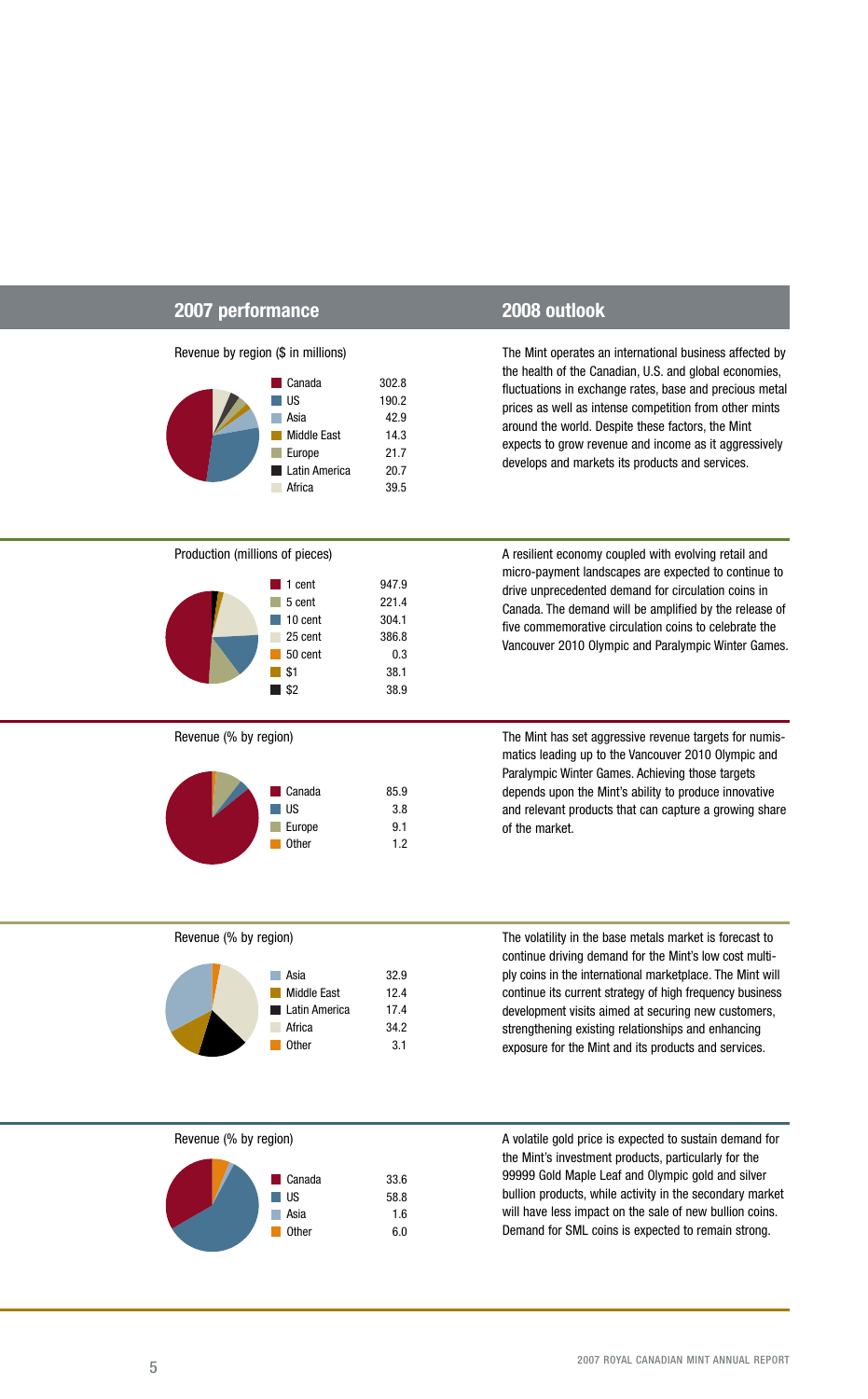# OUR TECHNOLOGY IS ATTRACTING NEW CUSTOMERS

New high-speed coin presses in Winnipeg mint coins for Canada and foreign customers, such as New Zealand.

More than 40 percent of the Royal Canadian Mint's business in 2007 was in foreign markets. Demand for the Mint's patented multi-ply plated steel (MPPS) technology increased sharply as countries around the world continued to seek a cost-effective alternative to traditional alloy processes in the face of soaring metal prices.

The Mint produced in excess of 1.2 billion multi-ply plated circulation coins for countries such as Papua New Guinea, Barbados, Ghana, and New Zealand. That, added to sustained Canadian circulation-coin production close to two billion pieces, meant near record output for the Winnipeg plant.

Another example of the attractiveness of the Mint's technological expertise was the \$1 Million Dollar Coin. Incorporating the Mint's world-leading 99.999 percent pure gold—the result of careful engineering—the 100 kg. coin is the largest ever issued, as certified by Guiness World Records. Single-ounce collector versions were snatched up by customers on all continents.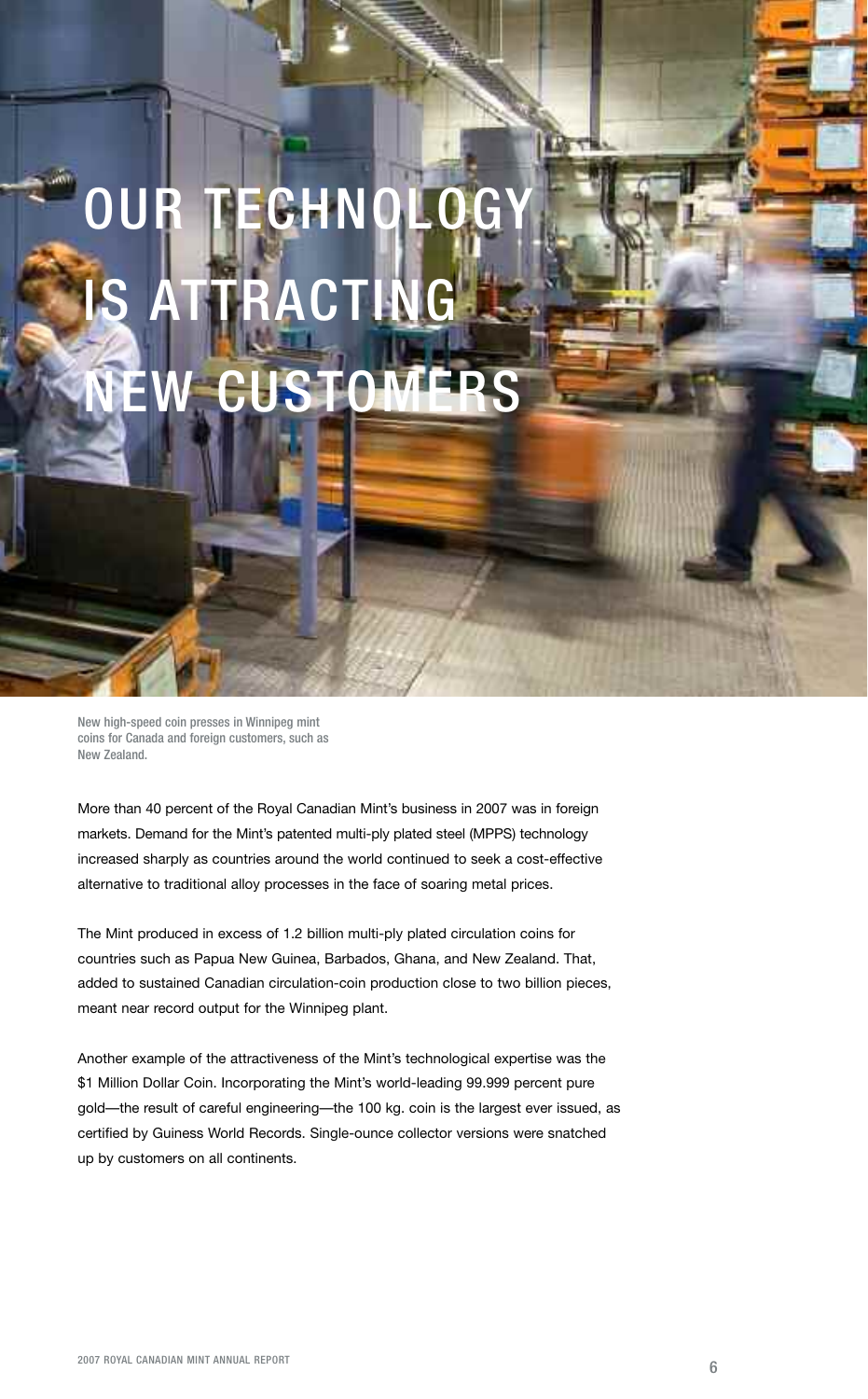

## AN EFFICIENT, ECONOMICAL ALTERNATIVE

The Mint's multi-ply plating is a unique electroplating process that deposits alternating layers of nickel and copper over a steel core. MPPS turns out coins with greater resistance to tarnishing and with a unique electromagnetic signature for increased security and recognition by vending machines.





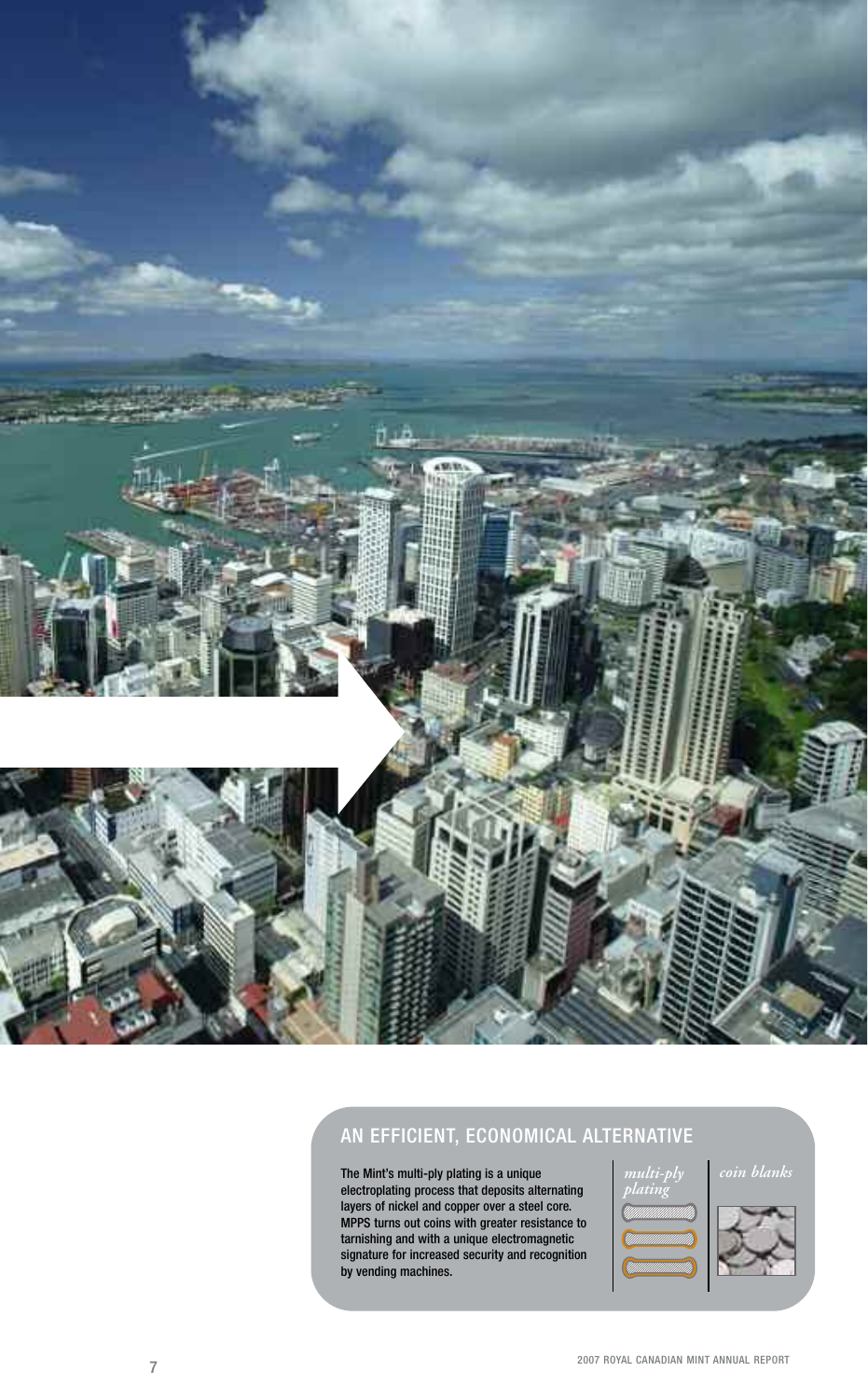# WE ARE REINVENTING OUR SUPPLY CHAIN

Coins produced for the Royal Canadian Mint near Delhi, India, are exported to Thailand.

Following the example of other competitive global enterprises, in 2007 the Royal Canadian Mint established coining operations abroad, which increased its capacity. These new operations—housed at a facility owned by the Indian Government Mint was essential to fulfilling a contract with Thailand for which they produced 384.4 million one-Baht coins. Going forward, the operation will act as an alternative production facility to meet growing foreign demand.

The Mint realized additional supply chain efficiencies last year thanks to productive partnerships. Building on its success in southern Ontario and the National Capital Region, its coin-recycling program was successfully expanded in 2007 to the province of Quebec. Through a public awareness campaign, Quebec residents were invited to empty their coin jars and deposit their reserves at Coinstar machines. By drawing dormant coin of 684 million pieces into the circulation pool, the Mint was able to reduce Canadian circulation coin manufacturing requirements.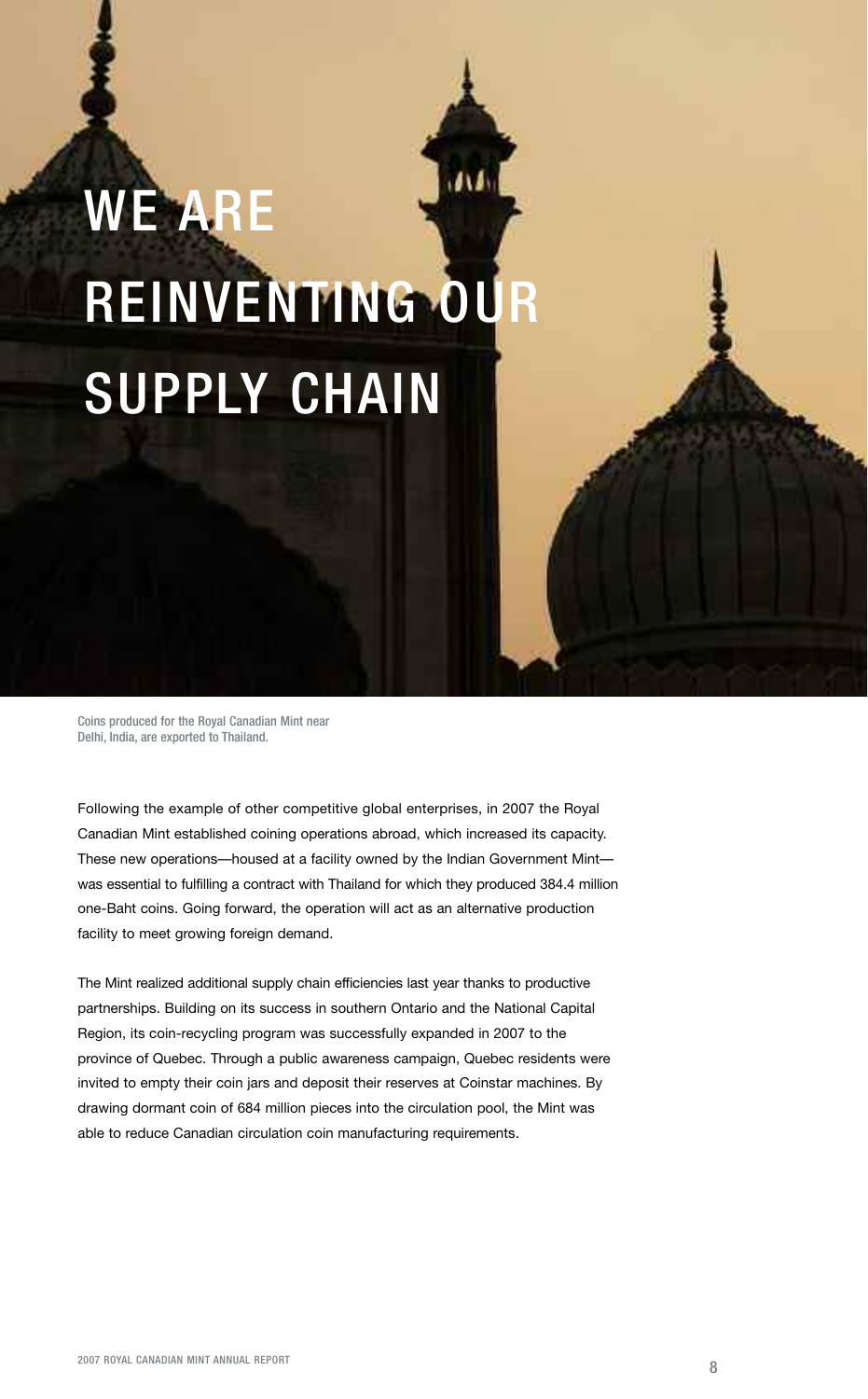

## LOCAL PRESENCE, GEOGRAPHIC REACH

The Mint has produced coins for more than 60 countries over the last 25 years. Supply chain partnerships like the one piloted in India will allow the Mint to increase overall production capacity, locate its quality management systems closer to foreign markets, and further expand its international customer base.

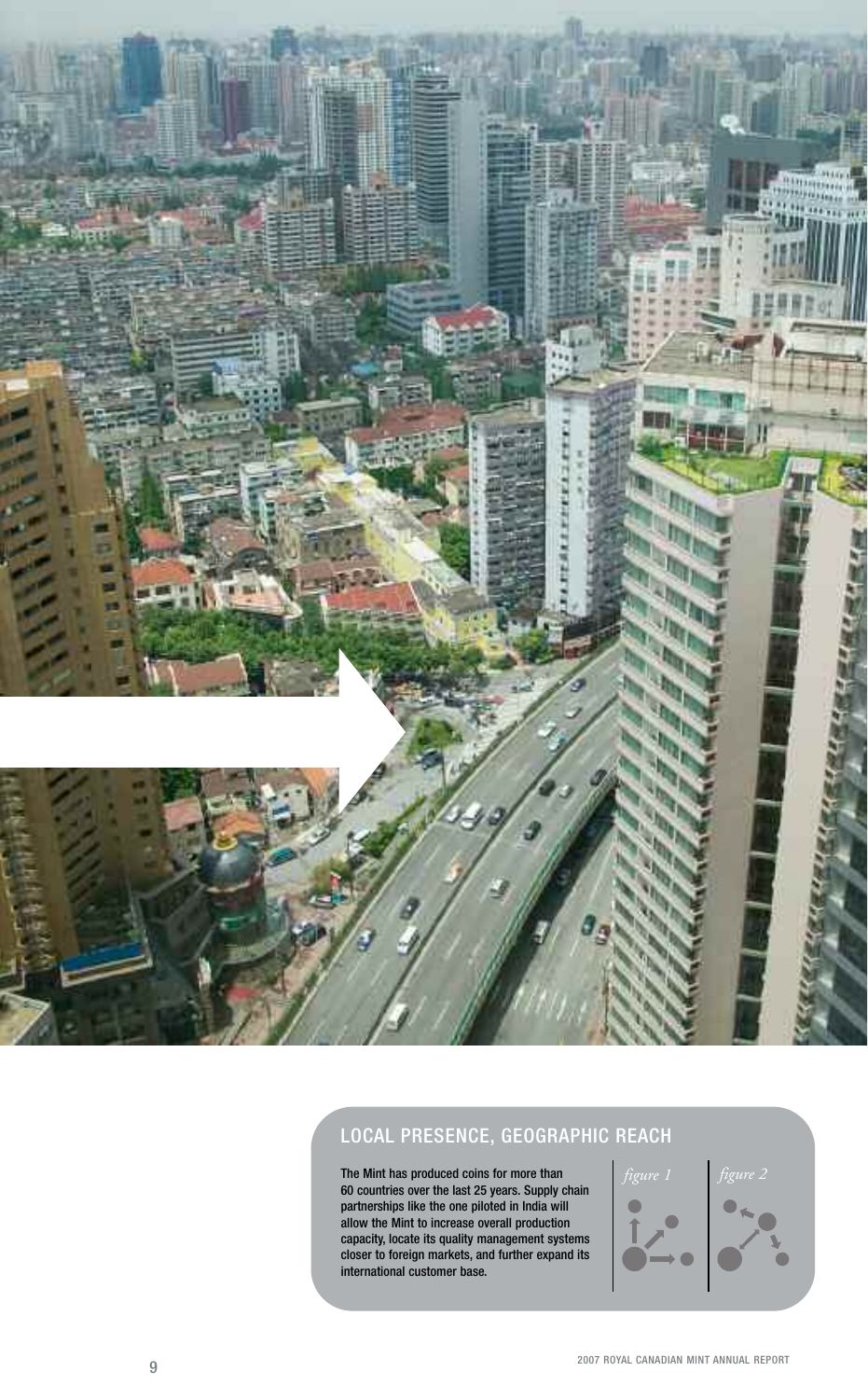# WE ARE FORGING STRATEGIC PARTNERSHIPS

Coins destined for Oman are produced and shipped out of the Winnipeg facility.

In markets where it has no local presence, the Royal Canadian Mint has begun establishing channel partnerships to promote its technology and services. A marketing partnership with German-based banknote and technology company Giesecke & Devrient (G&D) proved profitable in 2007: G&D assisted in securing a contract with the Government of Oman, on the Arabian Peninsula, for the manufacture of two denominations.

Now in its second year, the Mint's licensing arrangement with Jarden Zinc Products Incorporated of Tennessee, USA, continues to pay off. Jarden manufactures multi-ply plated coin blanks using the Mint's proprietary processes, helping the Corporation meet global demand. Last year, Jarden produced blanks for shipment to Ghana and Ethiopia.

A partnership with Brinks Canada Limited, announced in April, was pivotal in 2007 as well: Brinks installed seven refurbished ATL machines on the Canadian circulation coin production line, allowing the Mint to expand roll and wrap operations at its Winnipeg facility.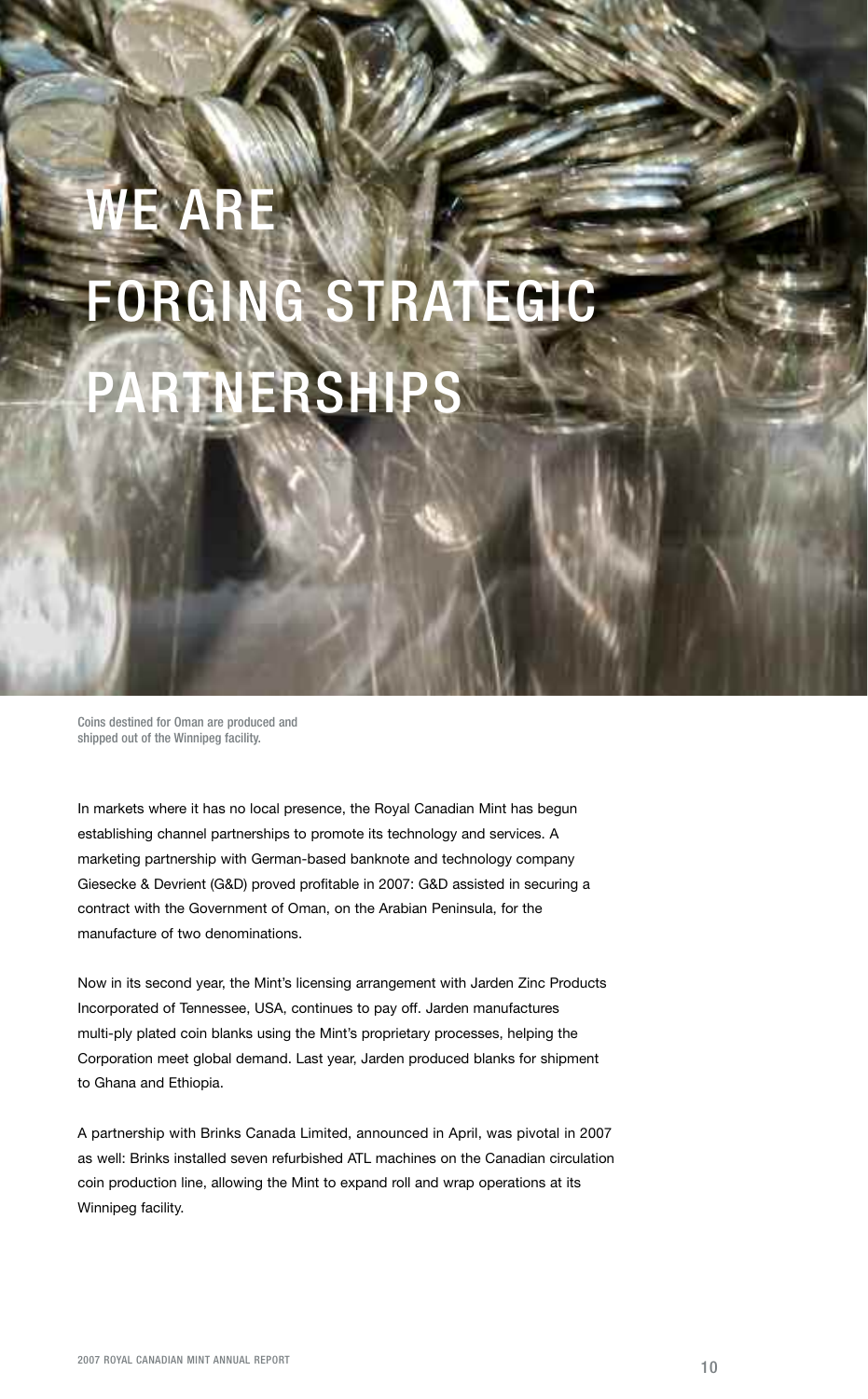

## AN OLYMPIC SPIRIT

Proud to be an Official Supporter of the 2010 Vancouver Olympic and Paralympic Winter Games, in 2007 the Mint launched an extensive Olympic commemorative coin program that will roll out over the next three years. Releases will include oneounce Gold and Silver Maple Leaf bullion coins never before approved by the International Olympic Committee.

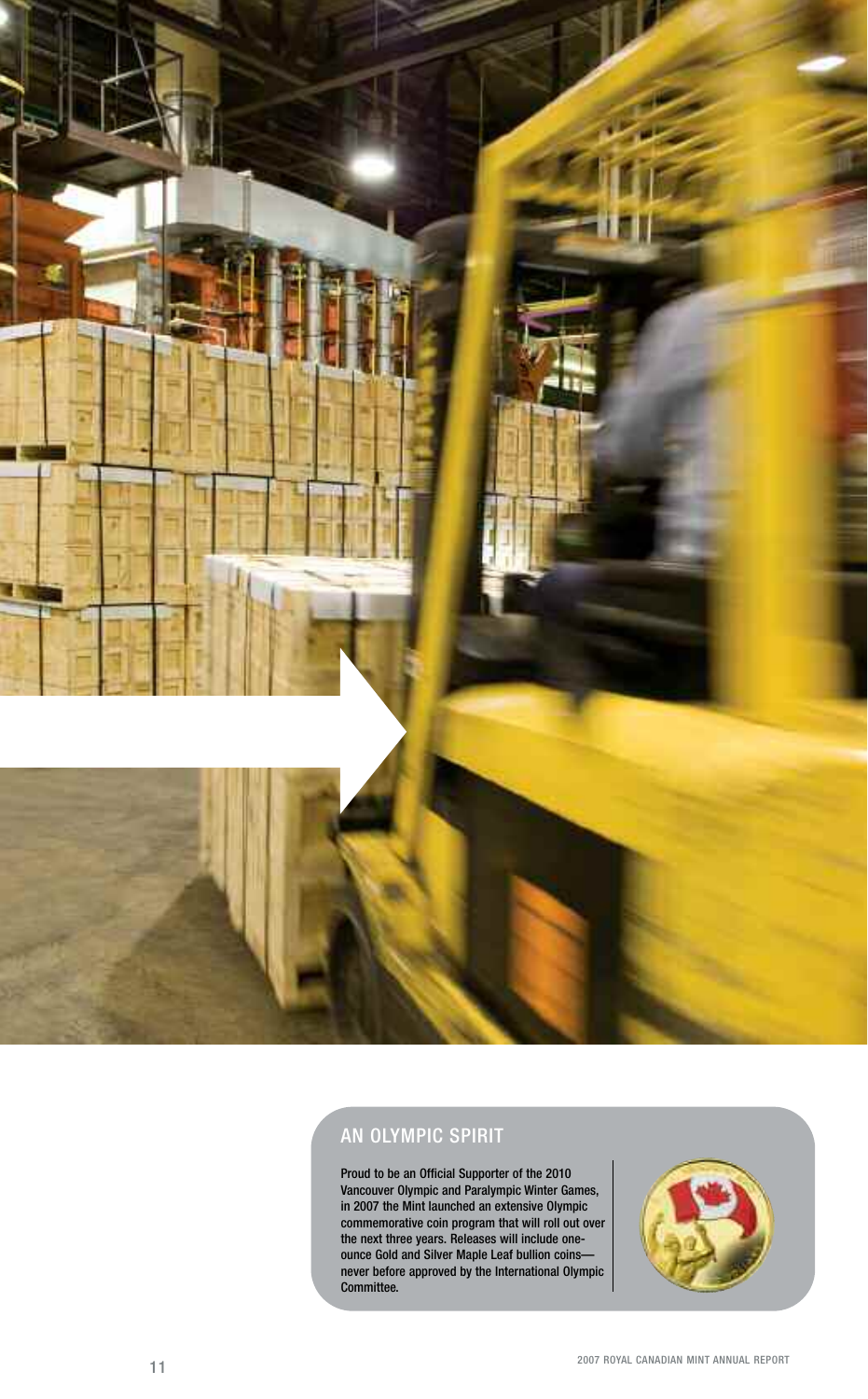# INCREASING OUR INVESTMENT IN R&D

Teer Coatings Ltd. of the UK and the Mint developed Physical Vapour Deposition, which enables mirror-finished coin manufacturing.

WE ARE

Technological innovation continues to be the Royal Canadian Mint's greatest competitive advantage. Last year, the Mint began reaping the benefits of the licensing arrangement established in 2006 with Teer Coatings Ltd. of the UK. Teer Coatings and the Royal Canadian Mint developed the Physical Vapour Deposition (PVD) technology and process, specifically the application to numismatic coin dies. The Mint has since used this technology in making its PVD-coated dies for all proof coins. PVD coating improves die durability and enables production of a lasting mirror finish during striking. The partners have been marketing PVD technology to other mints worldwide and in 2007 sold PVD equipment to customers in the United States, China and South Africa. They are now exploring opportunities and commercial applications outside the minting industry.

Committed to maintaining its technology leadership, the Mint will establish a Research and Development Centre for Excellence and triple its R&D budget to \$2 million in 2008. A key research effort will be exploring potential enhancements to electromagnetic signatures (EMS)—to increase the security of higher-denomination coins and improve coin recognition in vending machines.

đО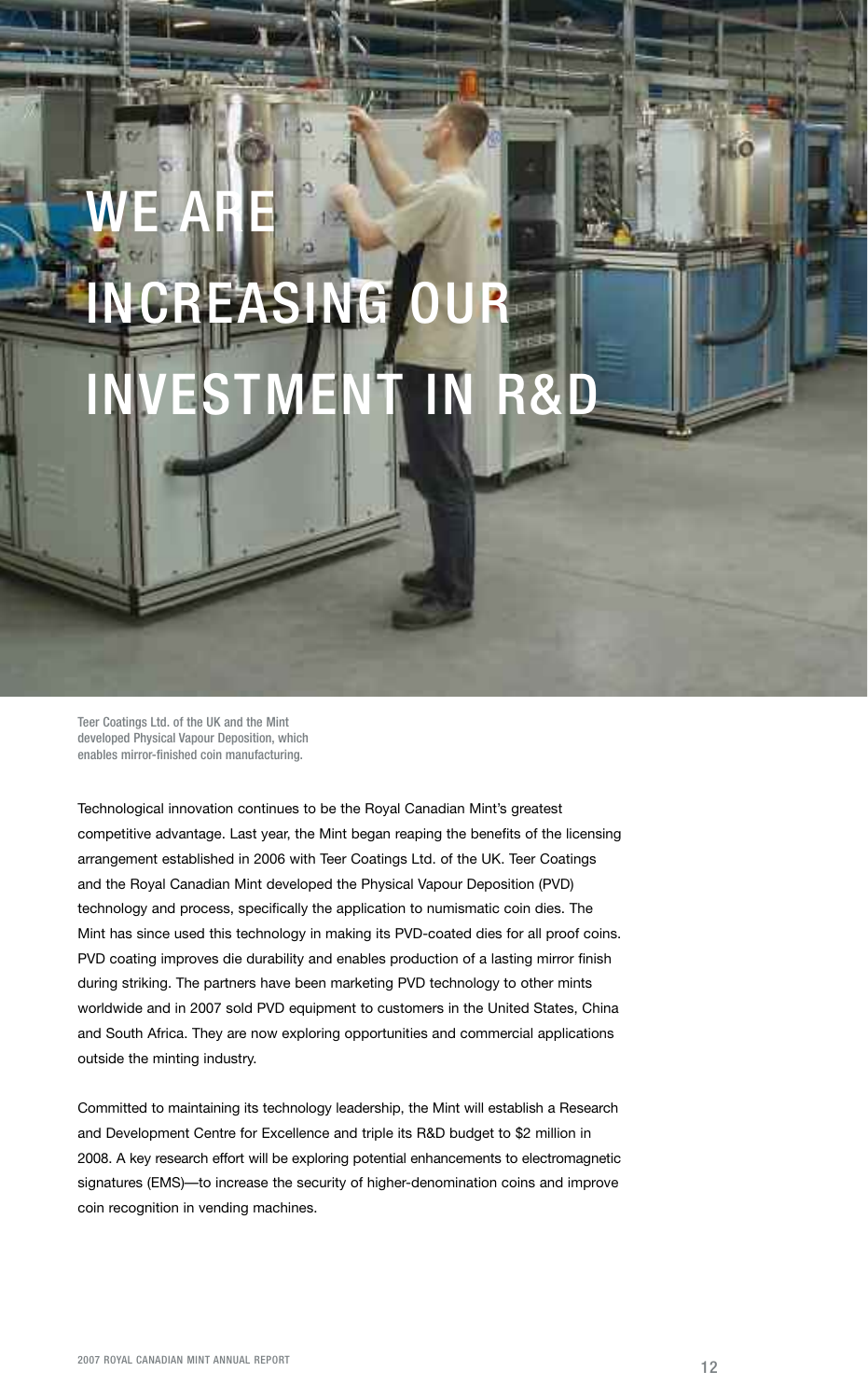

## MODERNIZATION AND OPTIMIZATION

Investment in capital equipment is a priority for the Mint. In 2007, the Winnipeg plant acquired seven new high-speed coin presses and a new blanking press.

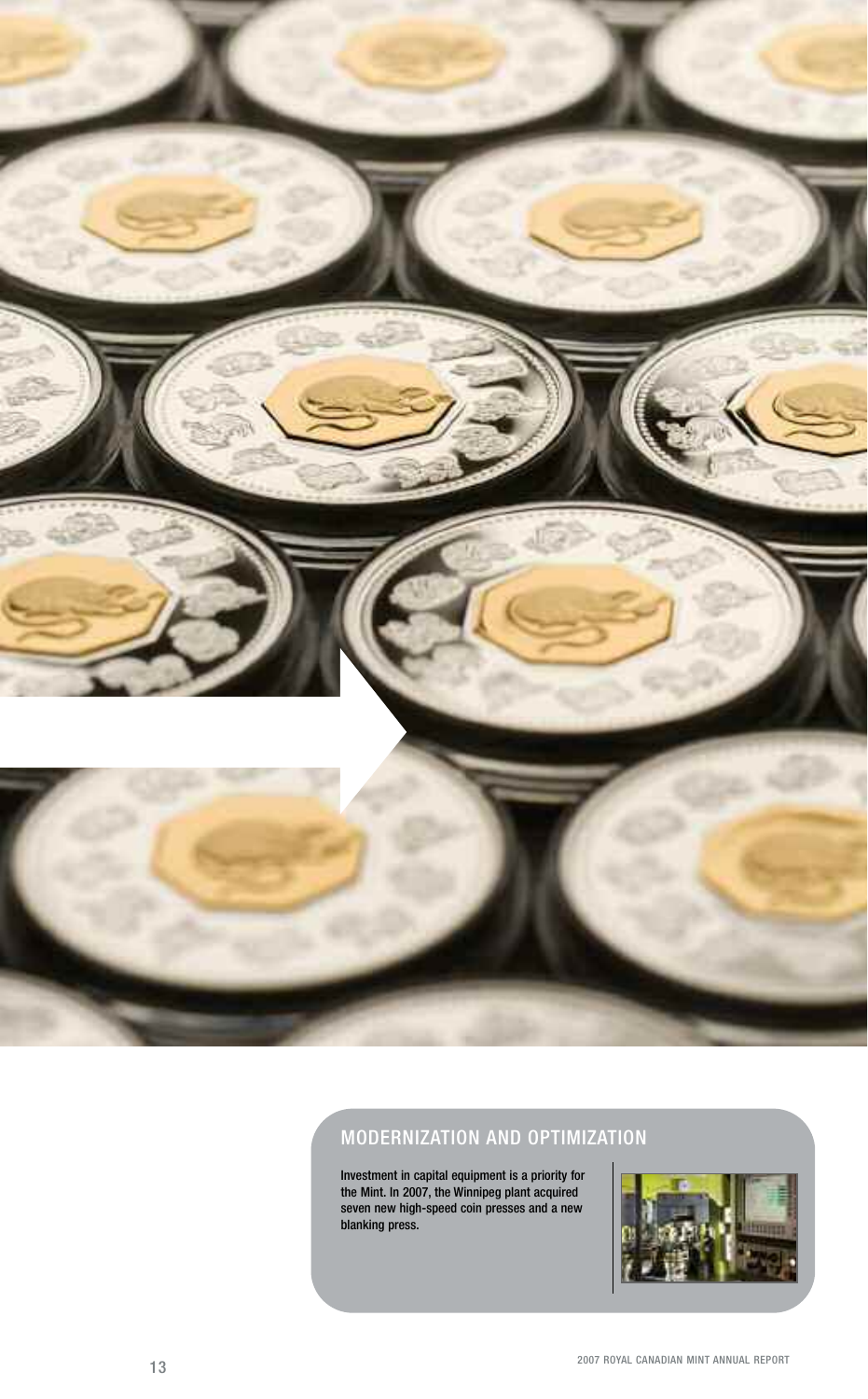# MESSAGE FROM THE PRESIDENT AND CEO



The legislation which establishes the Royal Canadian Mint is clear; we are to operate "in anticipation of profit." These are words that affect all that we do.

It's been a record year for the Royal Canadian Mint: for the year ended December 31, we recorded a pre-tax profit of 30.7 million, almost double last year's figure.

Our success in 2007 can be partially attributed to the worldwide appeal of our patented multi-ply plated steel (MPPS) technology. As the world economy grows and the price of metals continues to rise, demand for this cost-effective alternative to traditional plating methods is increasing, particularly in Asian, African and Middle Eastern countries.

For this reason, we are focused on carefully expanding our operations to support the manufacturing demands of both our foreign and domestic businesses; identifying partnership opportunities that will allow us to extend our geographic reach; and adopting creative approaches to fulfilling our contracts that allow us to realize important efficiencies.

At the same time, we remain committed to fulfilling our core mandate of producing circulation coinage for Canada, and will continue to apply our inventiveness in that realm as well. The success of our coin recycling initiative is notable in that regard. With the support of Canadians, we were able to draw back into circulation 684 million pieces, reducing the requirements for production of new coins.

Our alloy recovery program (ARP) was a major contributor to the bottom line in 2007, allowing us to recover base metals from coins produced prior to the introduction of plated coins in Canada in 2000.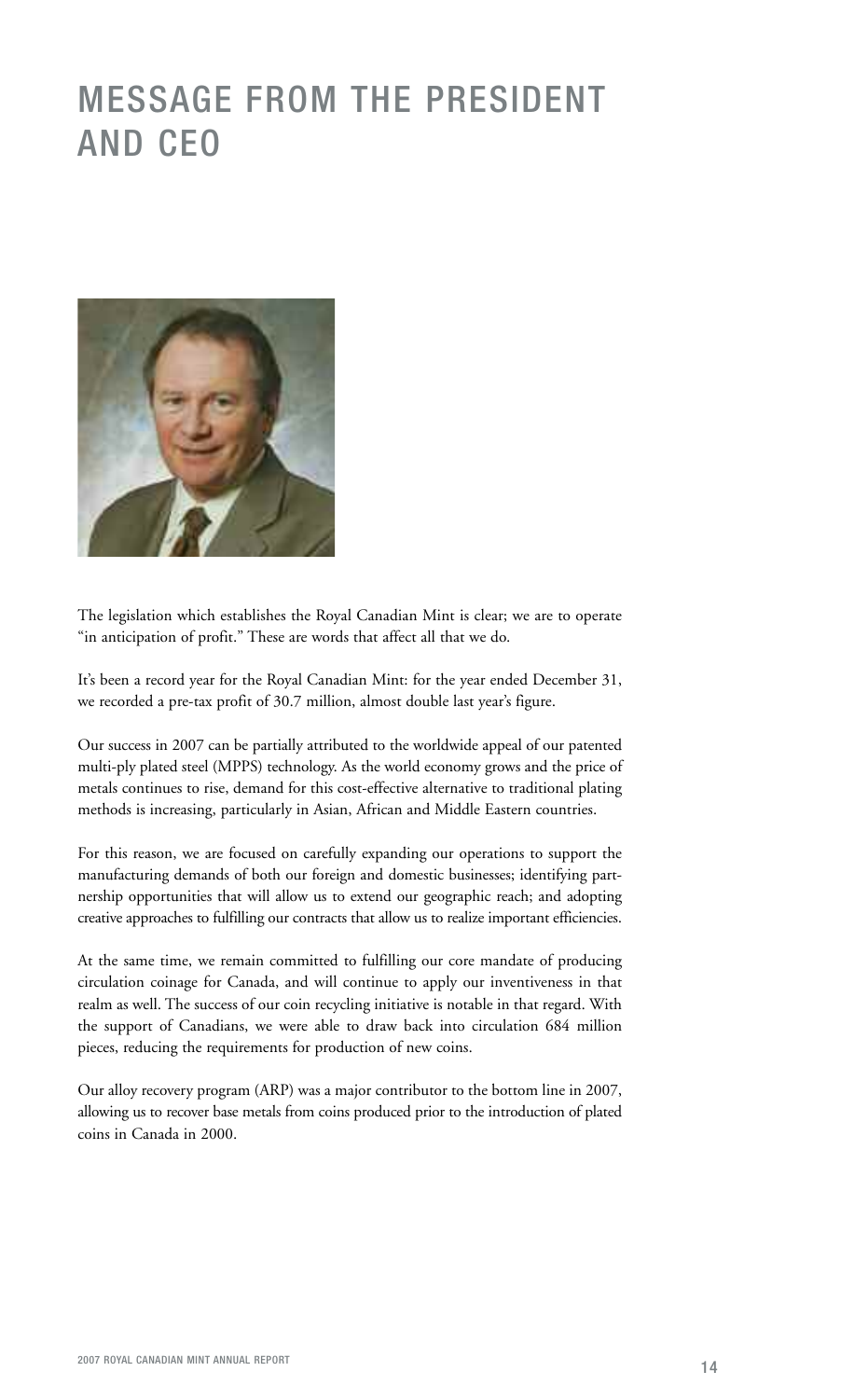

The stunning 14-Karat gold Moon Mask coin, enhanced with a multi-coloured enamel effect, preserved the appearance of a hand carved red cedar mask and was a striking tribute to the moon's significance and appeal to cultures worldwide.

While the past year was one of record profit for the Corporation as a whole, each of our four business lines recorded major achievements of their own, including:

- Issuing five Olympic and Paralympic-themed commemorative circulation coins
- Introducing new technologies for collector coins, such as embedded crystals, plasma and ultra high-relief
- Signing key agreements with foreign partners
- Producing the world's first 100 kg 99999 gold bullion coin and a 99999 one-ounce Gold Maple Leaf coin

Our enterprise resource planning (ERP) system went live in June and is providing a strong foundation for further integration of our processes—finance, order processing, manufacturing, procurement and others.

Sales of our Silver Maple Leaf were at record levels in 2007. We expect sustained revenues in that area for the coming year as customers turn to silver as an affordable option to gold bullion. Our silver refinery became fully operational last year and we expect it will create new opportunities for us.

Going forward, we will endeavour to use our profits wisely—to continue to reinvest in our infrastructure by modernizing our capital equipment and to invest in our people as well, because each employee at the Royal Canadian Mint has an important role to play in our future.

2008 will be an important year for our Olympic program as we roll out further products in the lead-up to the 2010 Games in Vancouver and celebrate the 400th anniversary of the founding of Quebec City. It will also mark the Mint's centennial. This represents an important milestone, one that allows us to take pause, acknowledge our success and place within the Canadian cultural and economic contexts, and look with optimism at the opportunities ahead in the global marketplace.

In closing, I want to acknowledge the winner of the 2007 President's Award, Roy Yogasingham, Director of Quality Systems in Ottawa. Roy played a key role in building stronger relationships with key foreign customers and has steadfastly assisted the Mint in maintaining its vision as a world-class brand.

Ian E. Bennett President and CEO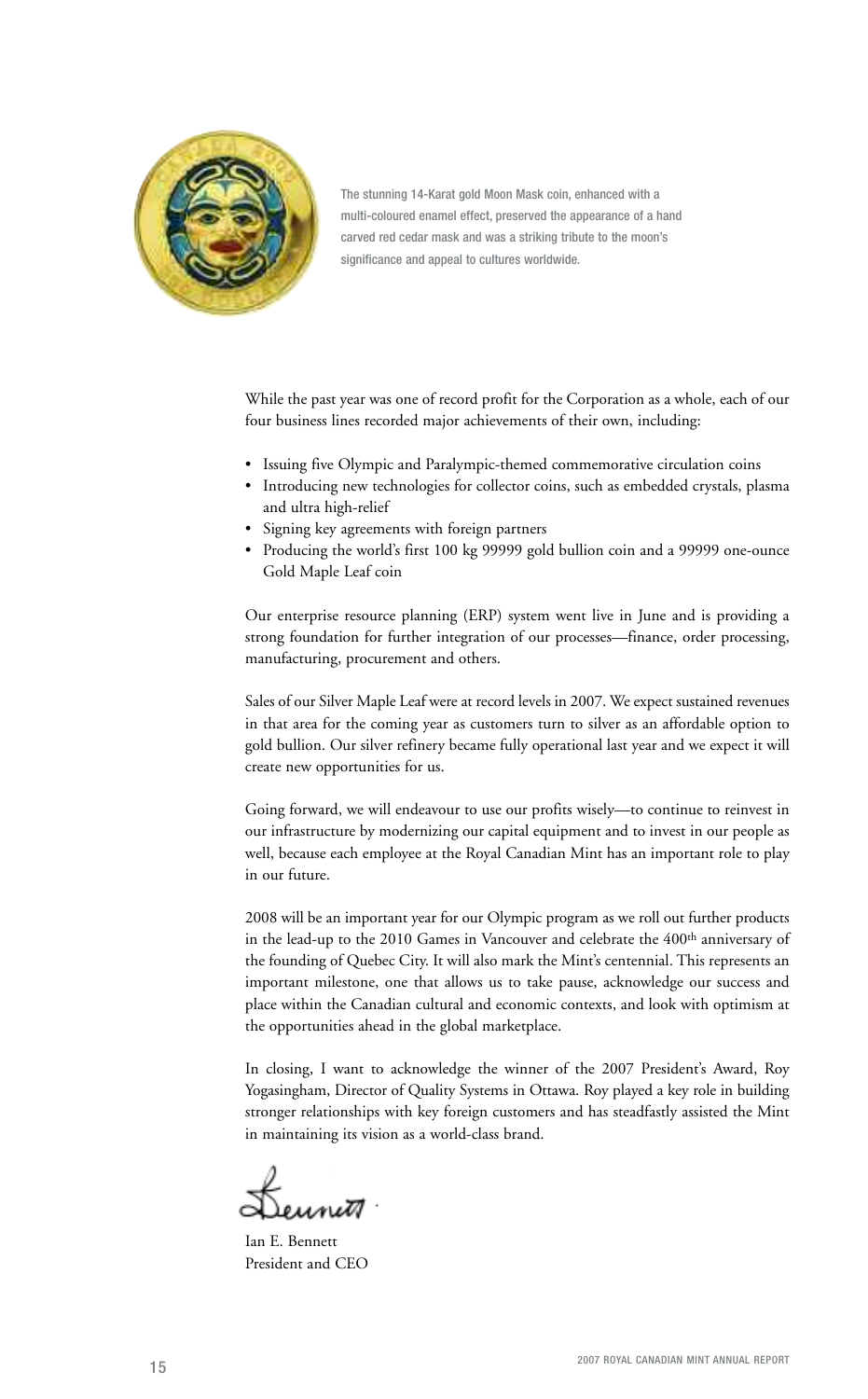# MESSAGE FROM THE CHAIRMAN



Keeping stride with the Mint's organizational growth and the expansion of its foreign business, the Board of Directors continued to refine the Corporation's governance structure and practices in 2007.

Individual Director evaluations were completed to help us improve our individual and collective performance. Through this process, we identified opportunities to strengthen the Board, Board processes, and the relationship between the Board and management, and have implemented several action items as a result. For example, we developed specific Board training and education sessions to improve members' knowledge and understanding of the business of the Mint. We also included a session on the benefits of an effective Board-management relationship as part of our strategic planning process.

The Board made structural improvements last year with respect to its strategic planning responsibility. We formed a Strategic Planning Steering Committee to ensure the Corporation's strategic planning process is carried out as effectively as possible, with clear and measurable objectives. The Committee is also tasked with overseeing the development of an annual business plan aligned with the Mint's five-year corporate plan.

At the same time, we dissolved the Strategic Planning Committee, returning direct responsibility for oversight of major strategic initiatives to the Board itself. With the Olympics program and other key projects underway, the involvement and participation of the entire Board will be important.

Last year, we bid adieu to Sheldon Brown, the longest-standing member of our Board. Sheldon contributed 11 years of service to the Mint. He will be missed for his sharp insights and unique affection for this organization. We also said farewell to Richard Kwan, whose term expired in the fall. Marc Brûlé departed the Board as well, but rejoined the organization later in the year as our new Chief Financial Officer.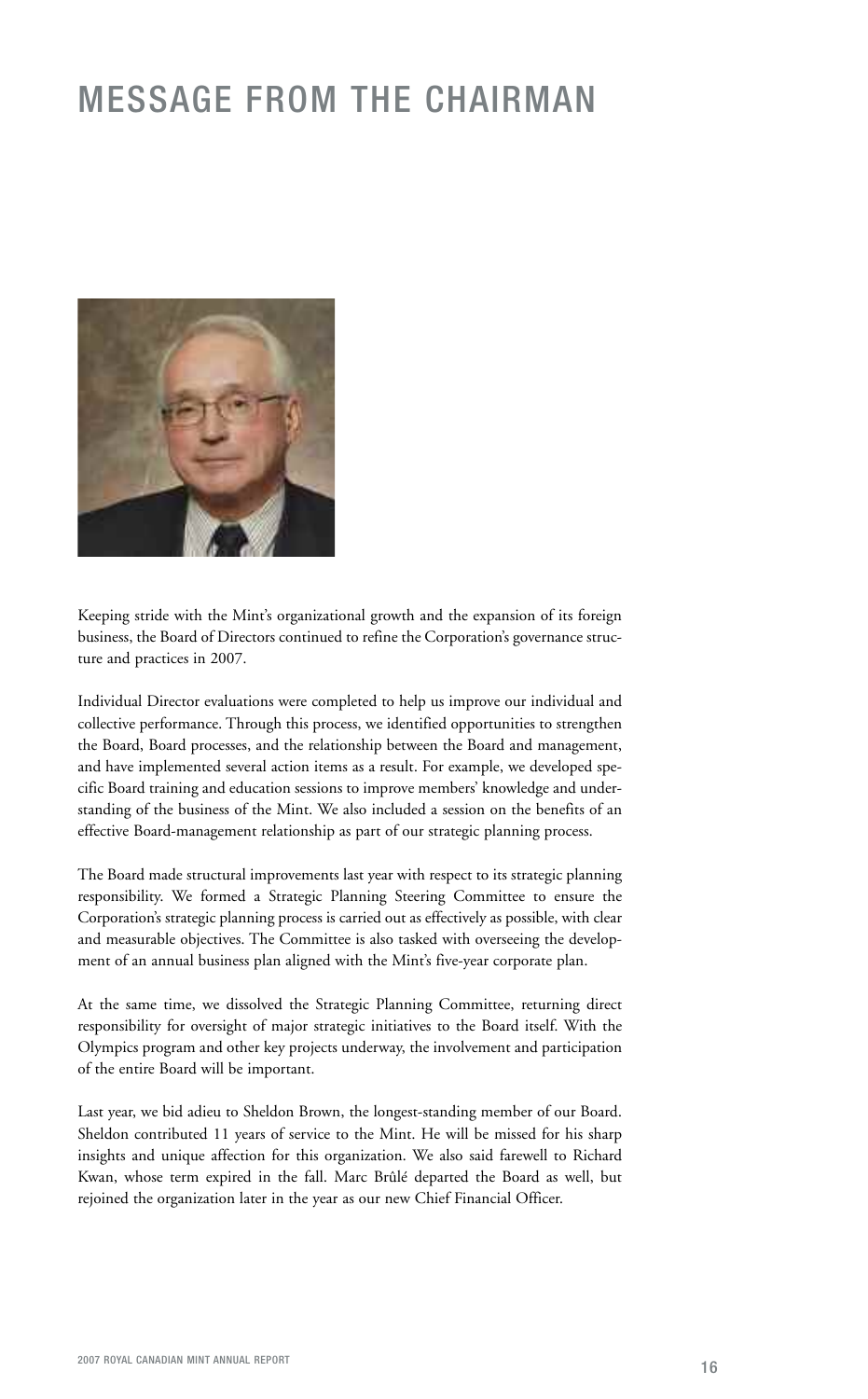

The Mint marked the 140<sup>th</sup> anniversary of the Dominion of Canada with a 14-Karat gold coin. A sell-out, the coin featured Queen Victoria's coat of arms as it appeared in the *British North America Act* in 1867.

We welcomed three new directors: Kirk MacRae, President of R.K.M. Investments; Claude Bennett, former Member of the Provincial Parliament of Ontario (1971-1987); and Carman Joynt, former Audit Partner with Deloitte & Touche Chartered Accountants. These members bring unique expertise and a new balance of experience to our seasoned Board.

Sad news reached us in the fall that Gerard Connolly, a Mint Board member from 1988 to 1998, had passed away. This followed the passing, in late 2006, of former Board member (1995-2003) Paul H. Bilodeau. Both Gerry and Paul will be fondly remembered by their former colleagues on the Board and management team.

As we look to 2008 and beyond, we are enthusiastic about the opportunities for our business. We have embarked on a comprehensive Olympic circulation and numismatic program that will roll out over the next few years, culminating with the Games themselves in Vancouver in 2010.

At the same time, demand for our multi-ply plated steel technology and other innovations is high, driving our foreign business. We intend to pursue international opportunities fully—while remaining aware of reputational risk. The business culture differs greatly from country to country. We must engage accordingly and never lose sight of the critical importance of sustaining quality service and delivering a quality product.

We must also pay careful attention to our manufacturing infrastructure to ensure optimal output and the safe, reliable operation of our production lines, as the health and safety of our employees remains paramount.

Major changes lie ahead for our industry, we know. While capitalizing on current and emerging opportunities today, it is critical that we develop longer-term plans now to evolve our business in line with customer needs and apace with functional adjustments to the Canadian currency system. Our increased commitment to R&D is evidence of that long-term view; by investing today in our next great innovations, we will be able to ensure the profitability, longevity and ongoing relevance of the Mint as an enterprising Canadian corporation and a national cultural institution.

Max C. Lewis Chairman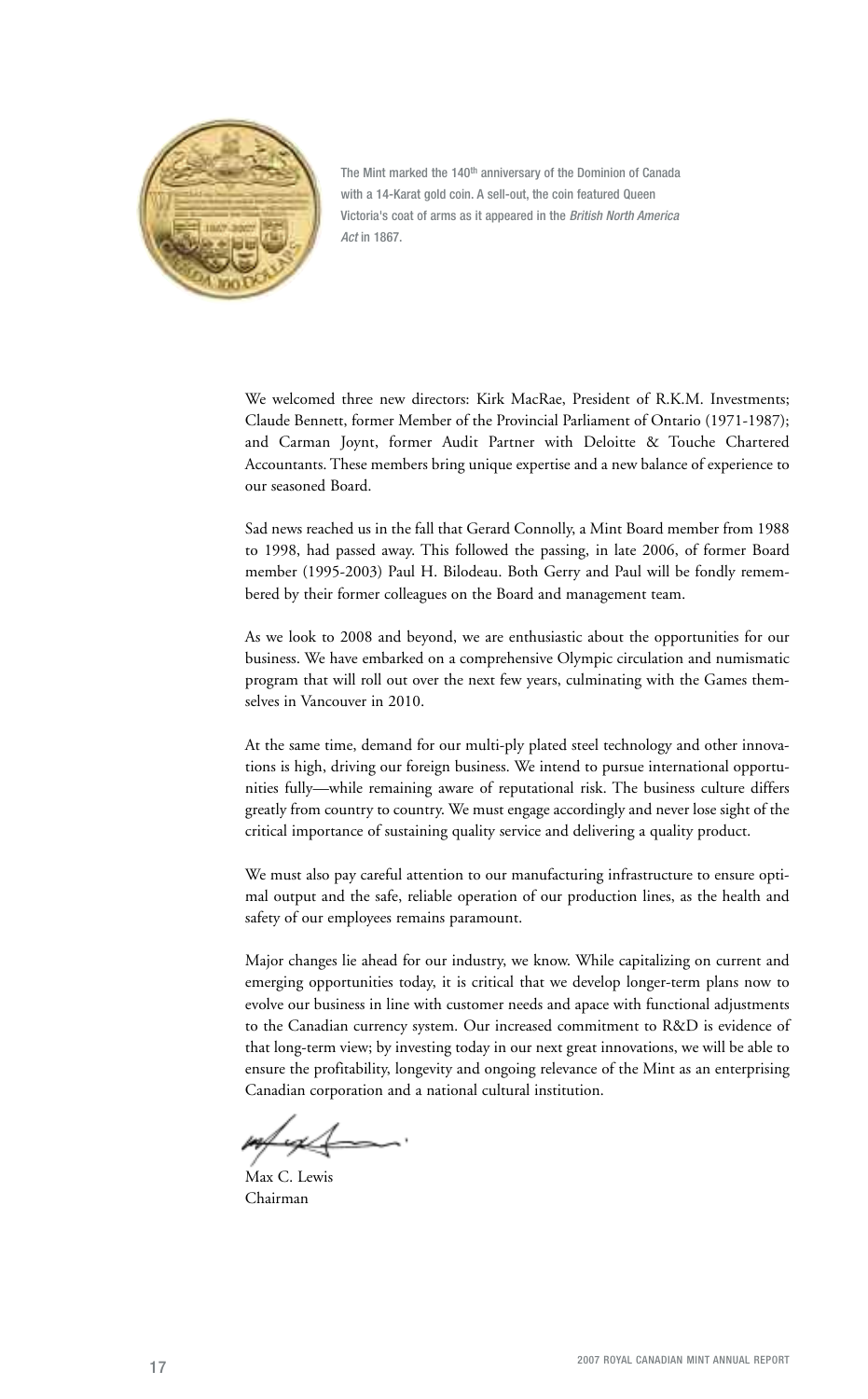# CORPORATE GOVERNANCE

In 2007, the Royal Canadian Mint continued to adopt and implement best governance practices, carrying forward the process of renewal begun five years ago to promote efficiency and profitability within Mint operations and help the Corporation sustain its international position of leadership in the minting industry. As primary references, the Board uses best practices identified in the private and public sectors, as well the principles and corporate governance guidelines issued by the Department of Finance and Treasury Board Secretariat of Canada, and the recommendations of the Office of the Auditor General for Crown corporations.

## THE BOARD OF DIRECTORS

The Board is comprised of not less than nine and not more than 11 Directors, including the Chairman of the Board and the President and CEO. With the exception of the President and CEO, all Directors are independent of management. The Chairman is an ex-officio member on all Committees as is the President and CEO with the exception of the Audit Committee.

#### **Board Mandate**

The Board of Directors is responsible for overseeing the management of the Mint with a view to both the best interests of the Mint and the long-term interests of its sole Shareholder, the Government of Canada. Among its roles, the Board sets the strategic direction of the Mint; reviews and assesses risks and opportunities; monitors the financial management and ensures the integrity of the financial results.

#### **Board Orientation and Continuing Education Program**

The Mint has developed a comprehensive orientation and continuing education program to ensure that new and seasoned Directors understand clearly their roles and responsibilities and, more particularly, the Mint's unique business and the environment in which it operates. This enables them to quickly begin contributing to debates and discussions.

In addition to receiving written briefing materials, Directors are invited to attend a twoday in-depth briefing session with senior management and to tour the Ottawa and Winnipeg facilities. In addition, they are periodically invited to special sessions related to the Mint's environment and business activities. All Directors sit on at least one Committee of the Board.

Directors are also invited to attend select national and international trade shows and conferences. Participation at these events allows them to add further value in their role and to bring a higher level of dialogue to Board discussions.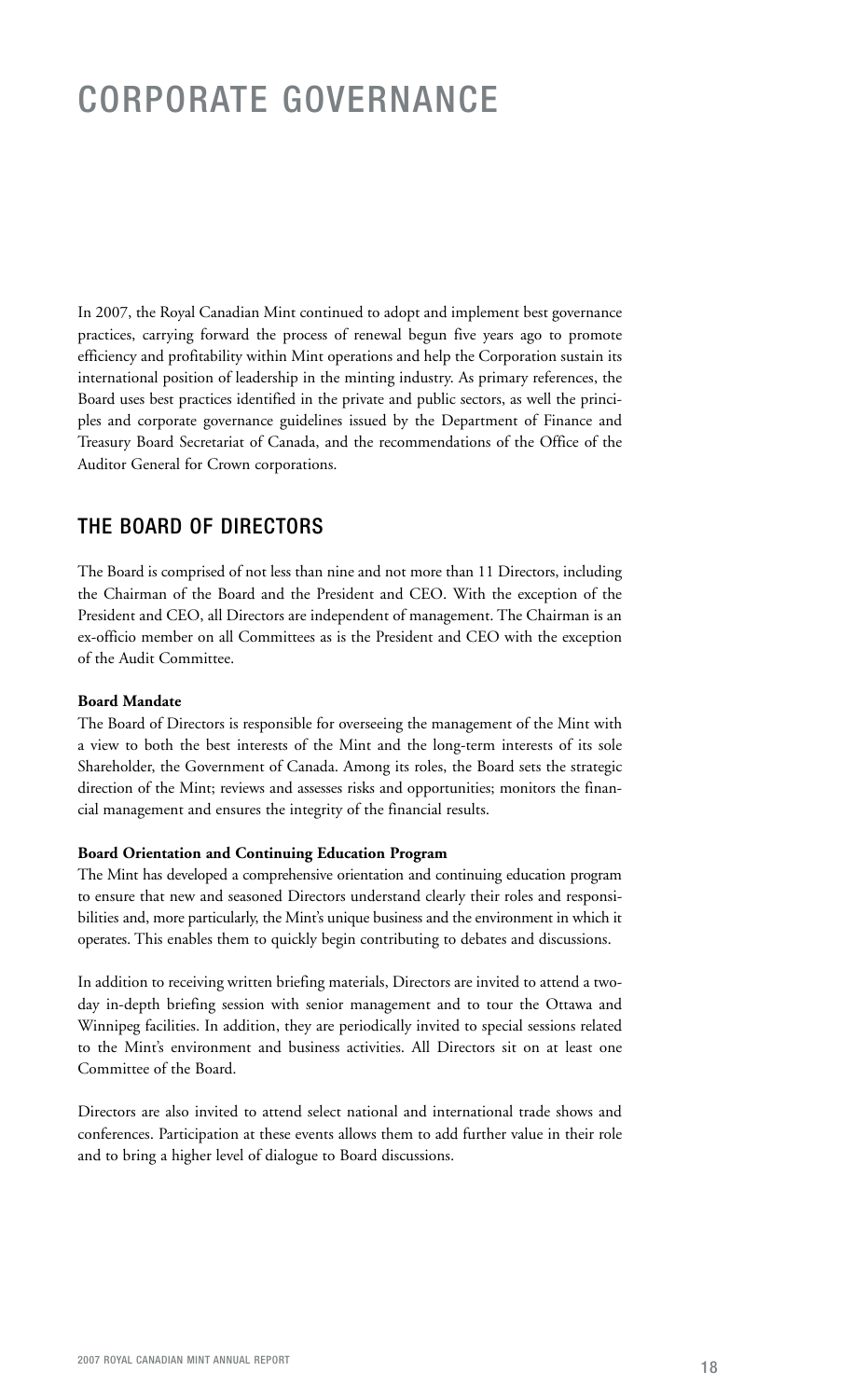

The intricate shape of a snowflake can take your breath away – a phenomenon which was replicated on the popular Crystal Snowflake coin, made with brilliant blue CRYSTALLIZED™ Swarovski Elements.

#### **Board and Director Self-Evaluation**

Over the past 10 years, the Board of Directors' self-evaluation has evolved from informal discussions held in-camera to a more formal process in which members complete a questionnaire to assess the Board's annual performance on key performance indicators and engage in an open, frank and constructive discussion. A summary of the results of the discussions are shared with the Minister responsible for the Mint.

In 2007, the Board implemented an assessment of the effectiveness of individual Directors. This process was led by the Chairman and included the completion of a written questionnaire and one-on-one meetings with each Director who also had the opportunity to evaluate the Chairman's performance. The results of these discussions remain confidential between the Chairman and the Director; however, the information is used as a basis for determining Committee membership, individual and overall training needs as well as establishing an action plan to improve the performance of the Board. It was agreed that individual Director and overall Board performance evaluations would henceforth be conducted during alternate years, in order to preserve a dedicated focus for what are two distinct types of evaluations.

#### **Board Integrity and Transparency**

The Board adheres to the government's Conflict of Interest and Post-Employment Code for Public Office Holders and the Mint's Code of Conduct. Each year, Directors are required to sign the Directors' Declaration of Conflict of Interest Statement of the Mint to confirm their understanding of their obligations and to declare any conflict of interest. Disclosure and transparency are fundamental principles promoted widely across the Corporation. In support of those principles and as part of its role, the Board works to ensure that the Corporation's annual report provides the information necessary for the Mint's stakeholders to understand the Mint's values, goals and financial results.

#### **Board Remuneration**

The Mint falls under Group 7 of the *Remuneration Guidelines for Part-Time Governor in Council Appointees in Crown Corporations*, which sets the annual retainers and per diems of independent Directors. The salary range for the Chairman is from \$10,500 to \$12,400, and for Directors, from \$5,300 to \$6,200. All Directors are paid a per diem in the range of \$410 to \$485 for attendance at meetings, events or trade shows, etc.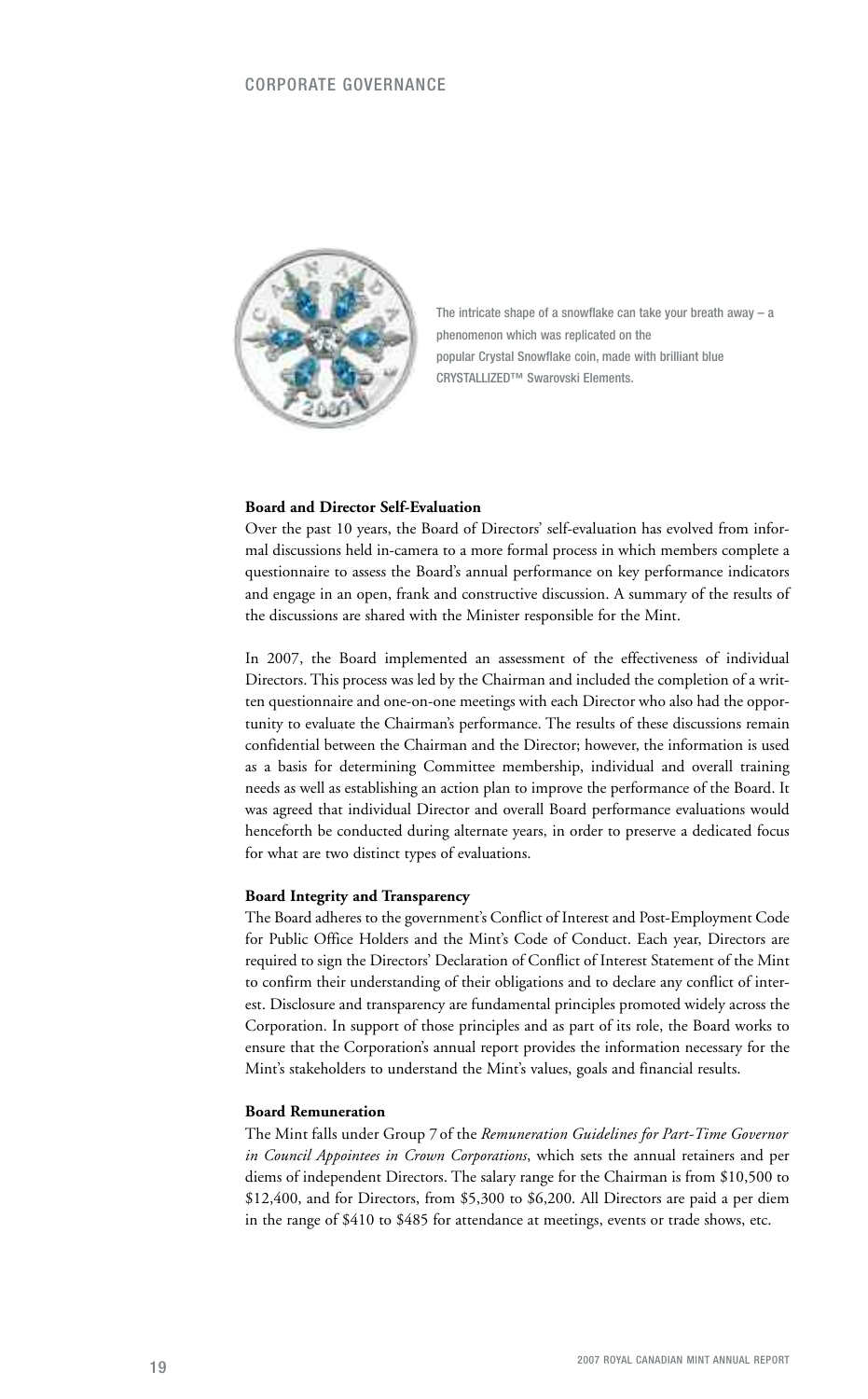The Mint also reimburses the Directors for travel and other expenses incurred in attending meetings or in carrying out the business of the Mint. The Internal Auditor conducts a review on travel and hospitality expenses of the President and CEO and the Board of Directors and reports the findings to the Audit Committee on a quarterly basis. In 2007, in order to promote transparency, the travel and hospitality expenses for the Directors and the Mint's senior management were posted on the Mint's website on a quarterly basis.

#### **Board Meetings**

The Board holds its meetings with the Vice-Presidents and the Internal Auditor in attendance to build trust and a sense of partnership between the Board and management. Committee meetings are generally held at least two weeks before Board meetings. At each Board meeting, an in-camera discussion is held, initially with the President and CEO in attendance and then with the remaining Board members only. When appropriate, the Chairman de-briefs the President and CEO following the in-camera discussion.

In 2007, the Board's key areas of focus included an annual strategic planning meeting that focused on better understanding the environment and complexities of the Mint's business lines; the development of the five-year Corporate Plan of the Mint; the review and approval of strategies; the quarterly review of the performance of the Mint, including risks and opportunities; and the continued implementation of improved financial reports that include key performance indicators. In addition, the Board continued to monitor the implementation of work process improvements through various business transformation initiatives, such as the *Lean* philosophy and the Carpédia project, to increase throughput and bring about sustained savings year over year. Going forward, the best practices of both *Lean* and Carpédia will be merged into one continuous approach. One environmental achievement to note for 2007 is the Board's adoption of a paperless approach at meetings. All Directors now access meeting resources via a secure web portal.



The diamond wedding anniversary of the Queen and Prince Philip was celebrated with a Mint first – a pure gold coin weighing an impressive 5 oz. This magnificent coin earned the Mint a sell-out within weeks.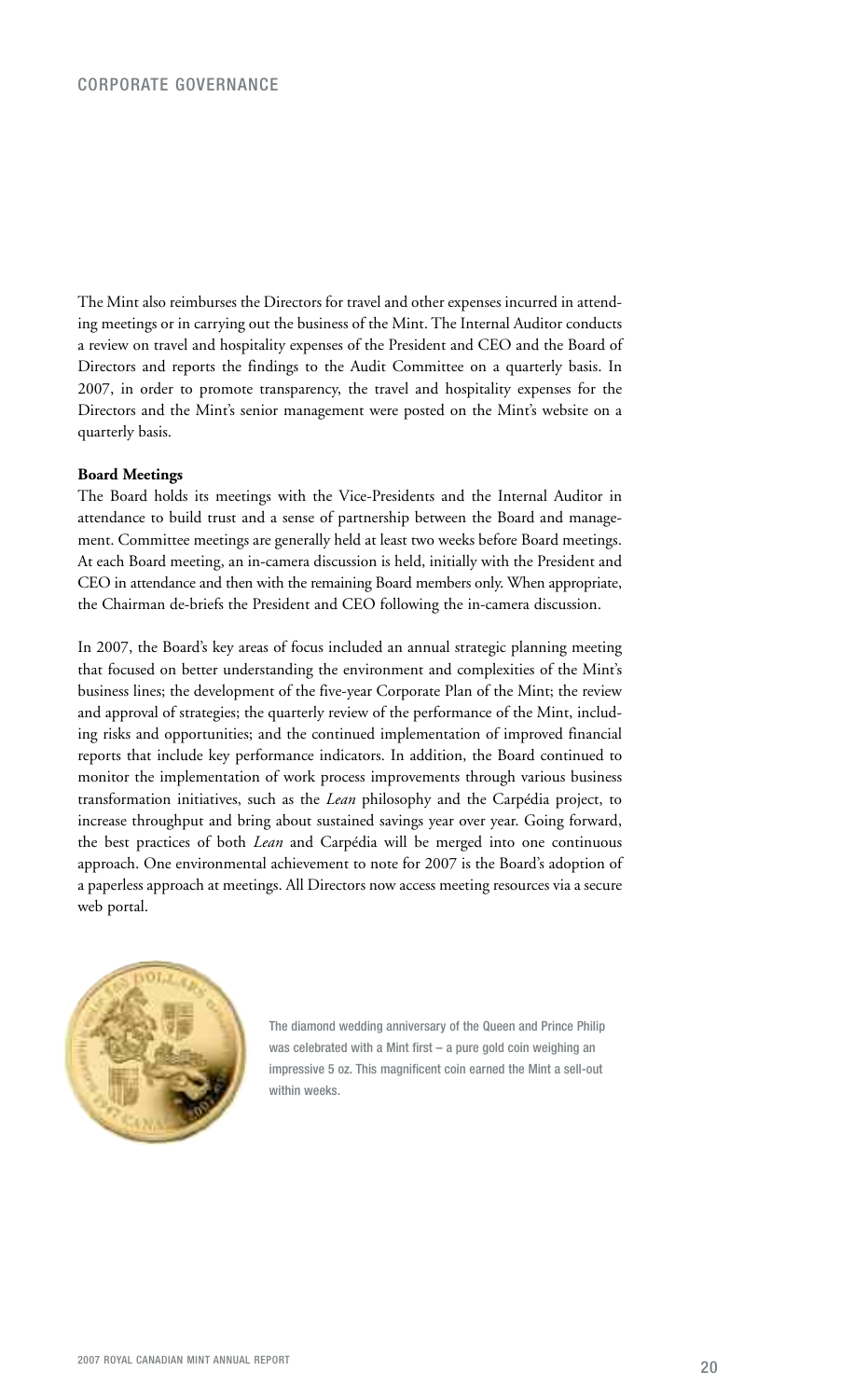

A first for the Mint, a distinctive square-holed coin was produced, inspired by those used in China after 523 BC. These coins continued to be used as trade tokens as tightly-knit Chinese communities were established across Canada. Quickly snapped up by collectors for another sell-out, the silver coin had a unique \$8 denomination.

### BOARD COMMITTEES

Much of the detailed, preparatory work of the Board is conducted through the Board's four Committees: Audit, Governance and Nominating, Human Resources, and Strategic Planning Steering. Committee mandates are reviewed and updated every three years or as required and detailed three-year workplans are approved each year. Committees report their activities to the following Board meeting and make recommendations where appropriate.

#### **The Audit Committee**

The Audit Committee assists the Board with oversight of all material aspects of the Corporation's reporting, control and audit functions. The Committee's role includes monitoring of the qualitative aspects of financial reporting to the Shareholder and of the Corporation's processes for management of business/financial risk and compliance with significant applicable legal, ethical and regulatory requirements. The Auditor General of Canada is the external auditor of the Corporation.

All members of the Committee are independent of management and financially literate, with one member having a professional accounting designation. The Internal Auditor position reports directly to the Audit Committee. As a matter of best practice, the Committee holds an in-camera discussion at each meeting which is undertaken in three steps: 1) initially in the presence of the internal auditor and the external auditors, excluding any management of the Corporation; 2) then with the internal auditor only; 3) and finally with the remaining Committee members only.

In 2007, the Committee's key areas of focus included review and monitoring of the Mint's financial results as well as the results of the Mint's 50% ownership in TGM Specialty Services Inc.; the development of an Enterprise Risk Management program; approval of risk management plans; review of existing policies related to risk management, corporate travel expenses, and hedging policies; monitoring of the implementation of the new enterprise resource planning (ERP) system; review and approval of internal audit reports as well as reports from the Office of the Auditor General; and conduct of post-mortems on significant projects.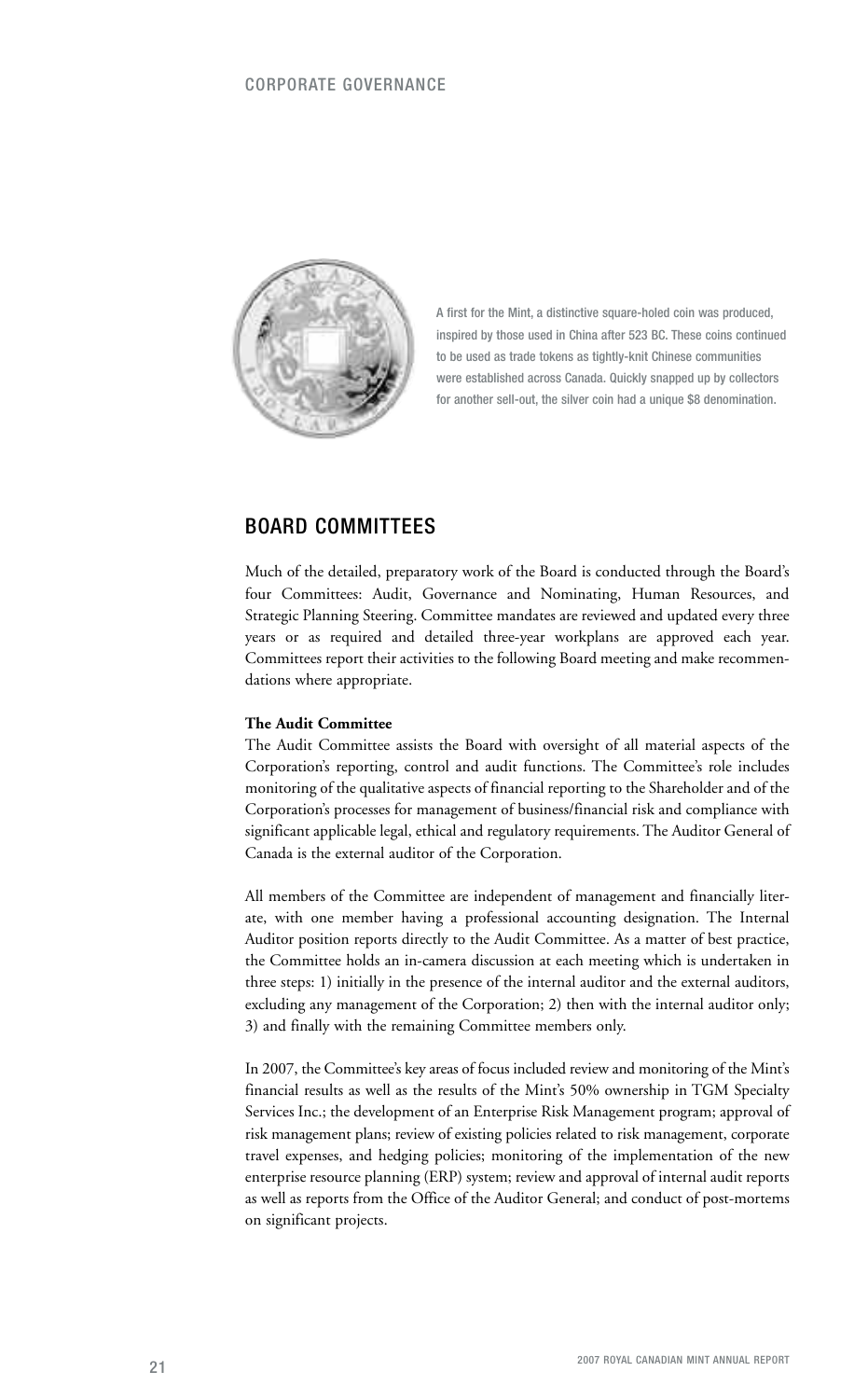#### **The Governance and Nominating Committee**

In the fall of 2007, the Corporate Governance and Nominating Committees were blended together to streamline overlapping tasks and avoid duplication of effort.

The new Committee assists the Board of Directors by providing guidance and oversight in the area of governance and by carrying out activities related to the appointments and reappointments of Directors to the Board.

During the year, the Corporate Governance Committee's key areas of focus included conduct of the Committee's first self-evaluation on its performance; the review and approval of new and existing policies; the resumption of discussions with Governance Committee Chairs of other Crown corporations to discuss common issues and establish a network of contacts at the Director level. The Committee also changed the cycle of corporate policy review from a three-year interval to a five-year interval, with the option to undertake a review in a shorter timeframe as required.

The Nominating Committee's activities included consideration of a reappointment to the Board and of a potential new appointment.

#### **The Human Resources Committee**

The Human Resources Committee assists the Board of Directors by overseeing strategies related to human resources.

In 2007, the Committee's key areas of focus included an organizational restructuring to focus responsibility and accountability for results within each business line; the development of the President and CEO's objectives for the year and review of his performance; objective-setting for vice-presidents and their performance review; review of the revised bonus program for all non-unionized employees; determination of base pay increases for all employees; review of the compensation strategy for vice-presidents following a benchmarking study, as well as for executive directors; review and approval of new and existing policies related to the management and well-being of employees; and preparation for the upcoming collective bargaining process with the Mint's two unions whose agreements were expiring at the end of December 2007.

#### **The Strategic Planning Steering Committee**

In 2007, the Strategic Planning Committee evolved into the Strategic Planning Steering Committee. The new entity, comprised of all the Chairs of other Committees and the CEO, assists the Board of Directors by defining and overseeing the annual process for development, review and approval of ongoing corporate strategies and initiatives including the corporate plan and the annual operational plan.

In 2007, the Committee's key areas of focus included development of the strategic planning process for 2008, and development of an annual operational plan with quarterly reports measuring results against plan targets.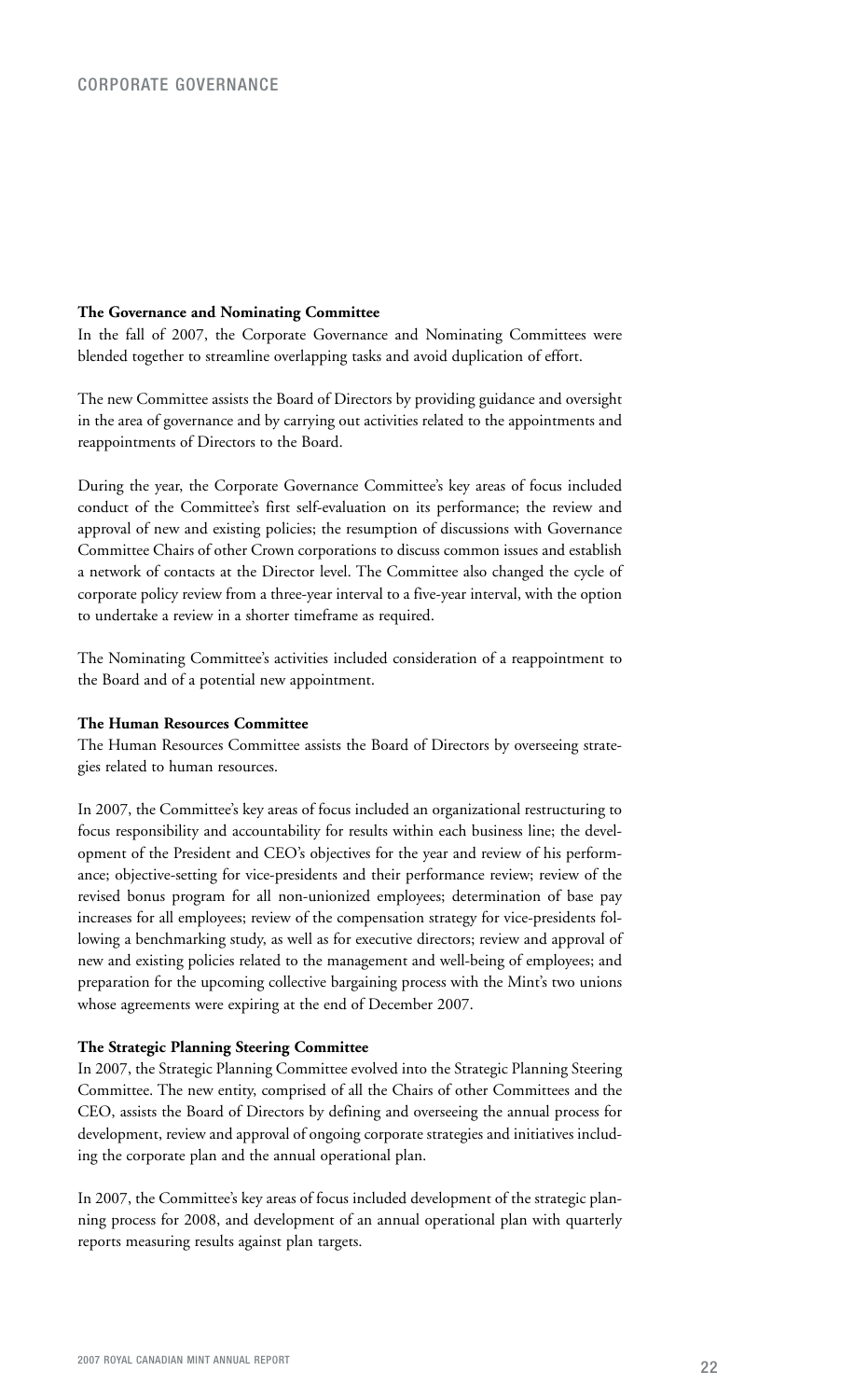

A world first, the Mint applied state-of-the-art plasma technology to a numismatic coin. The 125<sup>th</sup> anniversary of the first International Polar Year was brought to life with a unique colour intensity and metallic hue.

## ATTENDANCE SUMMARY

|                                  |                                             |              |                                | <b>Board Committees</b>                |                                  |                          |                                                               |
|----------------------------------|---------------------------------------------|--------------|--------------------------------|----------------------------------------|----------------------------------|--------------------------|---------------------------------------------------------------|
| <b>Board Member</b>              | <b>Board of</b><br><b>Directors</b><br>(10) | Audit<br>(7) | Corporate<br>Governance<br>(3) | Governance<br>and<br>Nominating<br>(1) | Human<br><b>Resources</b><br>(9) | <b>Nominating</b><br>(2) | <b>Strategic</b><br><b>Planning</b><br><b>Steering</b><br>(2) |
| Lewis, Max C.                    |                                             |              |                                |                                        |                                  |                          |                                                               |
| Chairman                         | 9/10                                        | 7/7          | 3/3                            | 1/1                                    | 9/9                              | 2/2                      | 2/2                                                           |
| Bennett, Ian E.                  |                                             |              |                                |                                        |                                  |                          |                                                               |
| President and CEO <sup>(1)</sup> | 10/10                                       | 7/7          | 3/3                            | 1/1                                    | 9/9                              | 2/2                      | 2/2                                                           |
| Bennett, Claude (2)              | 5/5                                         | 1/1          | 1/1                            | 1/1                                    | 3/3                              |                          |                                                               |
| Brown, Sheldon (3)               |                                             |              |                                |                                        |                                  |                          |                                                               |
| Brûlé, J. Marc <sup>(4)</sup>    |                                             | 1/1          |                                |                                        |                                  |                          |                                                               |
| Dujmovic, Susan                  | 10/10                                       | 6/6          |                                |                                        | 1/1                              |                          | 1/1                                                           |
| Harvey, Ghislain                 | 10/10                                       |              |                                |                                        | 9/9                              | 1/2                      | 2/2                                                           |
| Joynt, Carman (5)                | 1/1                                         |              |                                | 1/1                                    | 1/1                              |                          |                                                               |
| Kwan, Richard (6)                | 8/9                                         | 5/6          |                                |                                        | 1/1                              |                          |                                                               |
| Love, James B.                   | 9/10                                        |              | 2/3                            | 1/1                                    | 1/1                              |                          |                                                               |
| MacRae, Kirk (7)                 | 9/9                                         | 1/1          | 1/1                            |                                        | 8/8                              |                          |                                                               |
| Meagher, Keith E.                | 10/10                                       | 7/7          | 3/3                            | 1/1                                    | 2/2                              |                          |                                                               |
| Proulx, Louis                    | 10/10                                       |              | 3/3                            | 1/1                                    | 4/4                              | 2/2                      | 2/2                                                           |
| Shirr, Darcia G.                 | 10/10                                       |              | 3/3                            | 1/1                                    | 8/9                              |                          |                                                               |

(1) Bennett, Ian E.: While not a member of the Audit Committee, Mr. Bennett attends the meetings by invitation

(2) Bennett, Claude: Appointed to the Board of Directors on June 27, 2007

(3) Brown, Sheldon: Term ended on January 24, 2007

(4) Brûlé, Marc: Resigned from the Board of Directors on January 25, 2007

(5) Joynt, Carman: Appointed to the Board of Directors on November 22, 2007

(6) Kwan, Richard: Term ended on November 21, 2007

(7) MacRae, Kirk: Appointed to the Board of Directors on January 25, 2007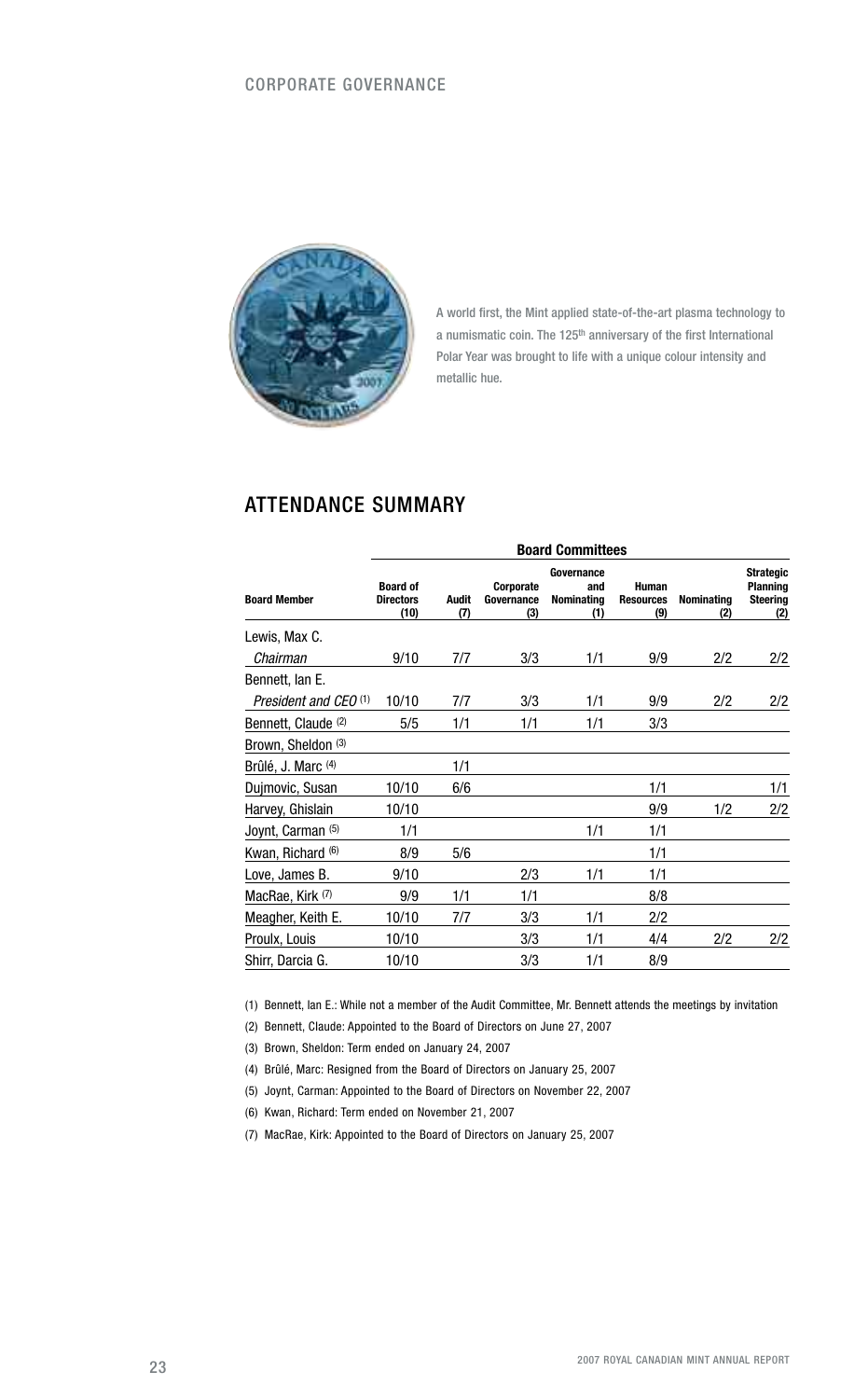# PERFORMANCE AGAINST OBJECTIVES

#### **Business line**



**Royal Canadian Mint** "The *Mint Act* that governs the Corporation states explicitly the Royal Canadian Mint is to operate "in anticipation of profit." These are words that affect all we do."

Ian E. Bennett, *President and CEO*

## **2007 Strategic Objectives**

advanced technology.

Canadians to participate.

coin designs.

coin program.

- 1. Maintain the Mint's reputation as a world-class brand.
- 2. Ensure Canadian circulation products and services are cost effective, accessible and inspire Canadians.
- 3. Ensure that foreign coinage, bullion, refinery services and collectibles are profitable and market leaders.
- 4. Maintain long-term profitability through customer satisfaction, growth and constant improvements in efficiency.
- 5. Create an environment where all employees can demonstrate corporate values and celebrate their success.
- 6. Ensure that health, safety and the environment are paramount considerations.

1. Pursue multi-year circulation coin programs using the Mint's

3. Expand the recycling campaign to major cities to allow more

4. Expand ARP to replace alloy coins of all denominations in the market. 5. Implement *Lean Enterprise* and continuous improvements across the

1. Celebrate Canadian history, culture and values through innovative

2. Continue to implement the Vancouver 2010 Olympic commemorative

3. Invest in product and process research and development to maintain

the Mint's reputation for innovation and quality. 4. Leverage the Mint's brand by enhancing giftable products.

2. Increase the Mint's multi-ply plating capacity.

business line to optimize efficiency.



#### **Canadian Circulation**

"The successful launch of our coin program commemorating the Vancouver 2010 Olympic and Paralympic Winter Games along with our increased capacity lays the foundation for continued profitable growth."

#### Paul Lefebvre, *Executive Director*



## "The introduction of numerous

**Numismatics** 

new technologies and innovations in 2007 is solid evidence that we remain a world leader in the art and science of minting."

Sean Byrne, *Acting Executive Director*



#### **Foreign Coinage**

"New partnerships with other international mints will allow us to expand capacity as well as strategically position the Mint to meet the demand for our quality coinage."

- 1. Promote and market the Mint's award-winning technology and innovations, such as the patented multi-ply plating process and die coating technology. 2. Leverage the Mint's international sales network to promote all Mint
- products and services. 3. Maintain existing and explore new partnership opportunities to
- expand and support the Mint's capacity and competencies.

Peter J. Ho, *Executive Director*



**Bullion and Refinery**

"We have made significant improvements in establishing the Mint's self-sufficiency in precious metals while creating new bullion products and securing higher refinery volumes."

- 1. Continue to develop and promote unique products and services. 2. Investigate and implement changes to the refinery to sustain the Mint's position as a world-class facility.
- 3. Expand the silver refinery to meet demand and achieve efficiencies.
- 4. Expand our customer base while enhancing existing customer relationships.
- 5. Meet and maintain the Mint's refining requirements for its own products.

John Moore, *Executive Director*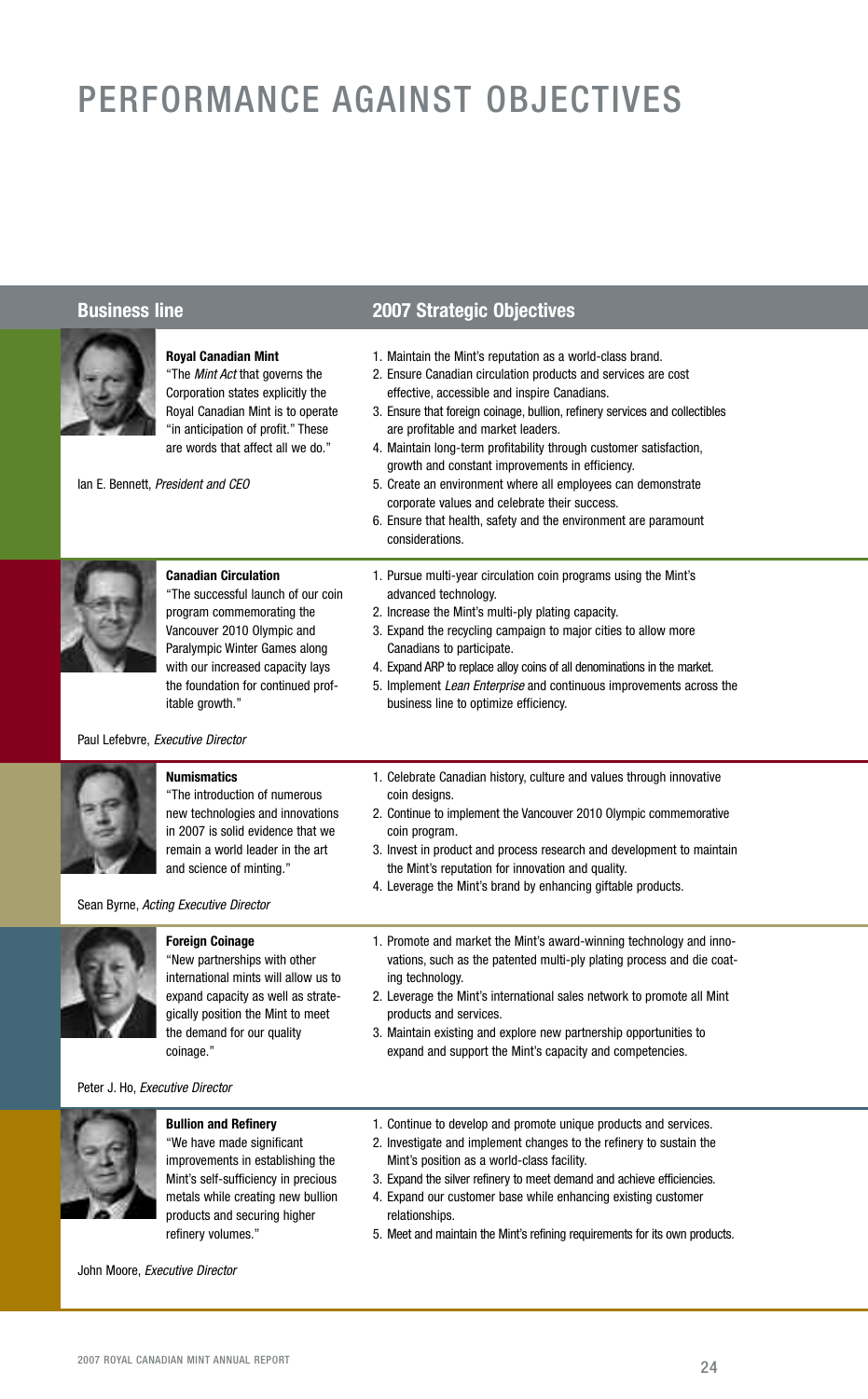### **2007 performance**

- Income before income tax increased 91.9% to \$30.7 million from \$16 million in 2006.
- Pre-tax return on equity increased to 21.5% from 14% in 2006. Gross profit as a percentage of revenue increased to 23.0% from 20.6% in 2006.
- Successfully completed Phase I and launched Phase II of the Enterprise Resource Planning system.
- Continued to strengthen our ability to grow profitable through key partnerships with Jarden Zinc Products, Inc., the India Government Mint, Teer Coatings Limited and Giesecke & Devrient.
- Awarded as one of Canada's Top 100 Employers of the Year by *Maclean's* magazine for the second consecutive year.
- Increased revenue by 32.9% to \$174.3 million from \$131.2 million in 2006.
- Decreased seigniorage by 20.2% to \$74.3 from \$93.1 million in 2006. • Expanded the coin-recycling program to over 300 kiosks in Ontario and
- Quebec.
- Expanded the ARP with the purchase of new equipment.
- Purchased seven high-speed presses for the Winnipeg facility, increasing capacity by 15%.
- Achieved 10% improvement in production efficiencies.
- Issued five 25-cent coins, each featuring different Olympic and Paralympic events.
- Numismatic revenue declined by 0.7% to \$56.3 million from \$56.7 million in 2006. Sales of giftable products declined 41.2% to \$3.7 million from \$6.3 million in 2006.
- Issued 62 new numismatic products in 2007 compared to 41 in 2006.
- Employed several new technologies including embedded crystals, plasma and ultra high relief to create unique coins.
- Issued 33 numismatic products and giftables to commemorate the Vancouver 2010 Olympic and Paralympic Winter Games.
- Revenues increased 354.5% to \$115.0 million from \$25.3 million in 2006.
- Produced 2.2 billion coins for 12 countries compared to 747.6 million pieces for 13 countries in 2006.
- Assisted global clients in the transition from alloy to plated coins to re-develop coinage and establish more efficient trade and commerce.
- Signed an agreement to produce 880 million multi-ply coins for Ghana.
- Launched negotiations to expand capacity of the Mint's plating technology with identified, strategic international partners.
- Increased revenues by 2% to \$286.3 million from \$280.7 million in 2006.
- Increased sales of Silver Maple Leaf coins by 40% to 3.5 million ounces from 2.5 million ounces in 2006.
- Increased the volume of precious metal refined by 8% to 5.4 million ounces from 5.0 million ounces in 2006.
- Produced the world's first 100 kg 99999 gold bullion coin, with a face value of \$1 million and a 99999 one-ounce Gold Maple Leaf coin with a \$200 face value.
- Overcame operating challenges in the silver refinery which allowed it to run at full capacity by October.

# **Key performance measure 16.0 03 04 bridge**<br>Drman **0 7**

**30.7**

Income before income tax (\$ in millions) **15.3 13.2 dey pe Side 1**<br>03 04<br>04 04 04 05 05 06 06 07 **orman**<br>Princome



Seigniorage

Seigniorage

Seigniorage (\$ in millions) **98 99 00 01 02 03 04 05 06** *per Government of Canada year end* per Government of Canada ye







**6 6**

**6 6**

Foreign circulation revenue

Revenue (\$ in millions) / Number of Revenue countries served





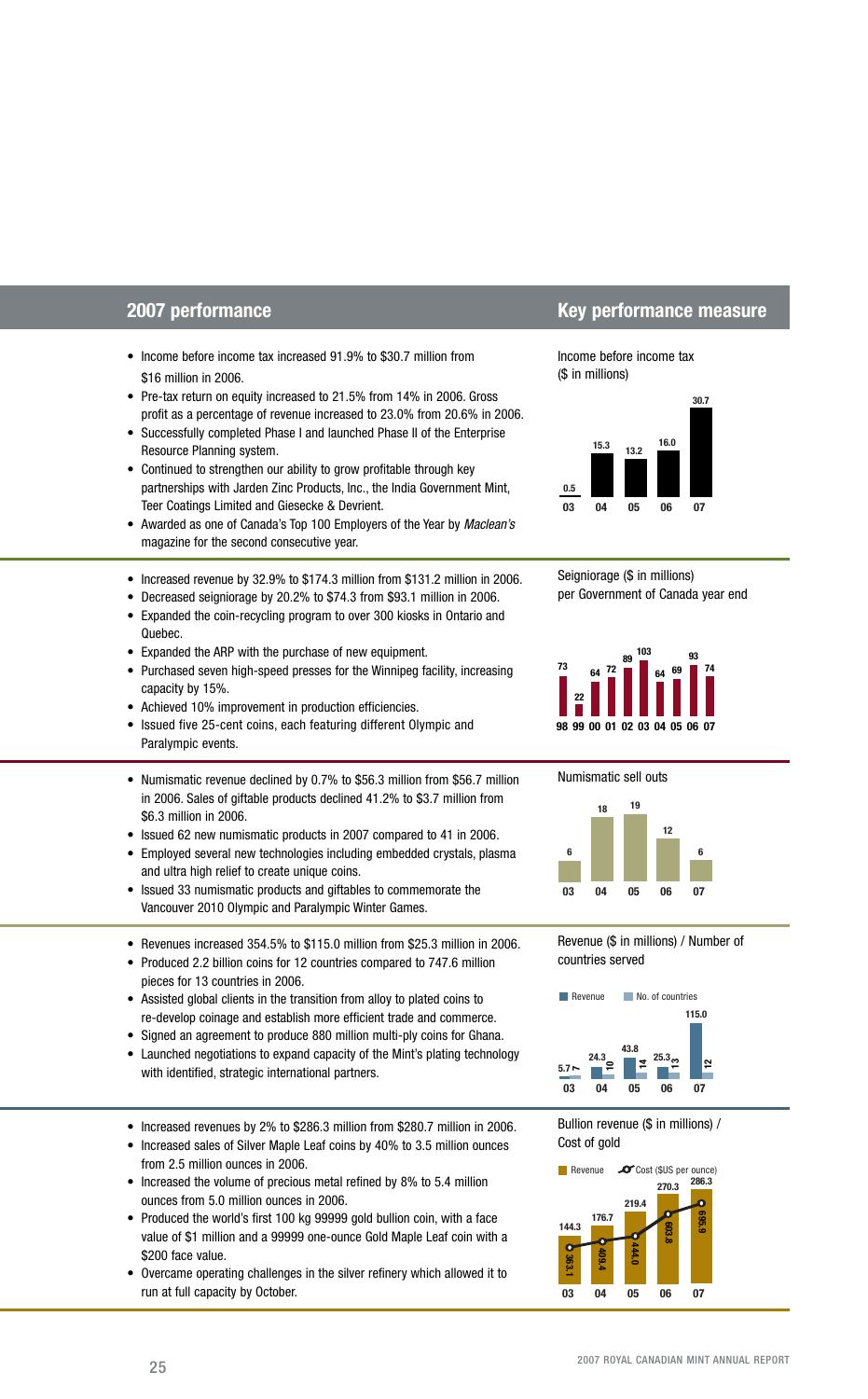# DIRECTORS AND OFFICERS

#### BOARD OF DIRECTORS



**Max C. Lewis** *Retired Fredericton, New Brunswick* Chairma Board of Directors Chair, Strategic Planning Steering Committee



**James B. Love, Q. C.** *Partner, Love & Whalen Toronto, Ontario*



**Ghislain Harvey** *Executive Vice President and General Manager of Promotion, Saguenay Inc. Saguenay, Québec* Chair, Human Resources **Committee** 



**Keith E. Meagher** *Retired St. Albert, Alberta*

#### SENIOR EXECUTIVE OFFICERS



**Louis Proulx** *Chairman of the Board GPL Proulx Assurances inc., Laval, Québec* mer, Larar, accessored and Nominating Committees



**Claude Bennett** *Retired Ottawa, Ontario*



**Susan Dujmovic** *Assistant Vice-President of Credit Risk HSBC Bank Canada Vancouver, British Columbia* Chair, Audit Committee



**Carman Joynt** *Retired Ottawa, Ontario*



**Darcia G. Schirr, Q.C.** *Partner Robertson Stromberg Perdersen LLP Regina, Saskatchewan*



**Kirk MacRae** *President R.K.M. Investments Sydney, Nova Scotia*



**Ian E. Bennett** President & Chief Executive Officer



**Marguerite F. Nadeau, Q.C.** Vice-President of Corporate and Legal Affairs, General Counsel and Corporate Secretary



**Beverley A. Lepine, CA** Chief Operating Officer



**J. Marc Brûlé, CA** Vice-President of Finance and Administration and Chief Financial Officer



**Diane Plouffe Reardon** Vice-President of Marketing and Communications



**Craig Szelestowski** Vice-President of Human Resources and Business Transformation



**Richard J. Neville, FCA** Vice-President and Special Advisor to the CEO

#### BUSINESS LINE LEADERS



**Paul Lefebvre** Executive Director Canadian Circulation



**Sean Byrne** Acting Executive Director, Numismatics



**Peter J. Ho** Executive Director Foreign Circulation



Executive Director, Bullion and Refinery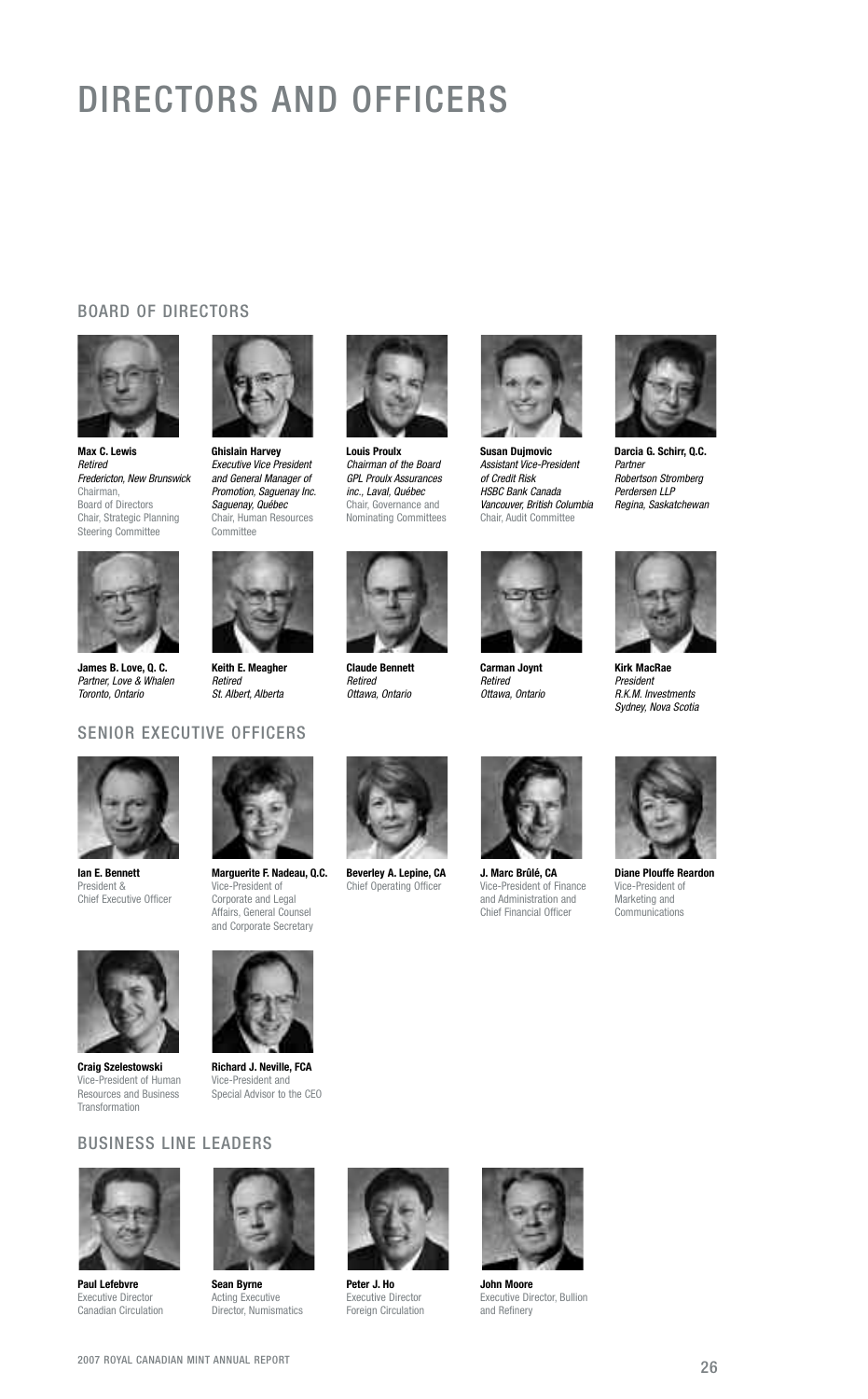# MANAGEMENT'S DISCUSSION AND ANALYSIS

## CORPORATE OVERVIEW

Canada's first domestically produced coin was struck on January 2, 1908 in the facility that would eventually become the Royal Canadian Mint.

The Mint's Ottawa facility, which occupies the same premises in which the Mint was founded, produces handcrafted collector and commemorative coins, gold bullion coins, medals and medallions. It also houses a gold refinery operating since its launch in 1911 and a new silver refinery which opened in 2006. Established in 1976, the Winnipeg Mint is a high-tech, high-volume manufacturing facility that produces alloy and multi-ply coins and blanks for Canada and other countries around the world.

#### **Vision**

Canadian to the core, the Mint is a world-class brand that exceeds expectations with outstanding products and services.

#### **Mission**

The Royal Canadian Mint is a world-class provider of branded investment, collectible and secure payment products and services that connect people and inspire celebration.

#### **Values**

The Royal Canadian Mint is committed to and will attain its vision through the development of the following cultural values:

- 
- Customer focus Being Canadian
- 
- **Excellence Integrity** 
	- Innovation People
- -

#### **Major Strategic Objectives**

The major strategic objectives of the Mint are to:

- Maintain the Mint as a world class brand that is recognized for quality, innovation and meeting or exceeding customers' expectations;
- Ensure that Canadian circulation products and services are cost effective, accessible, and relevant, and inspire Canadians to celebrate their history, culture and values;
- Ensure that foreign coinage, bullion and refinery services, collectibles, giftables and other related products and services lead in their respective markets and are profitable;
- Generate a profit and maintain long-term viability of the Corporation through an ongoing commitment to customer satisfaction, growth and efficiency;
- Create an environment where all employees demonstrate the Corporation's values and celebrate their success; and
- Ensure that health, safety and the environment are paramount considerations in providing the ideal workplace.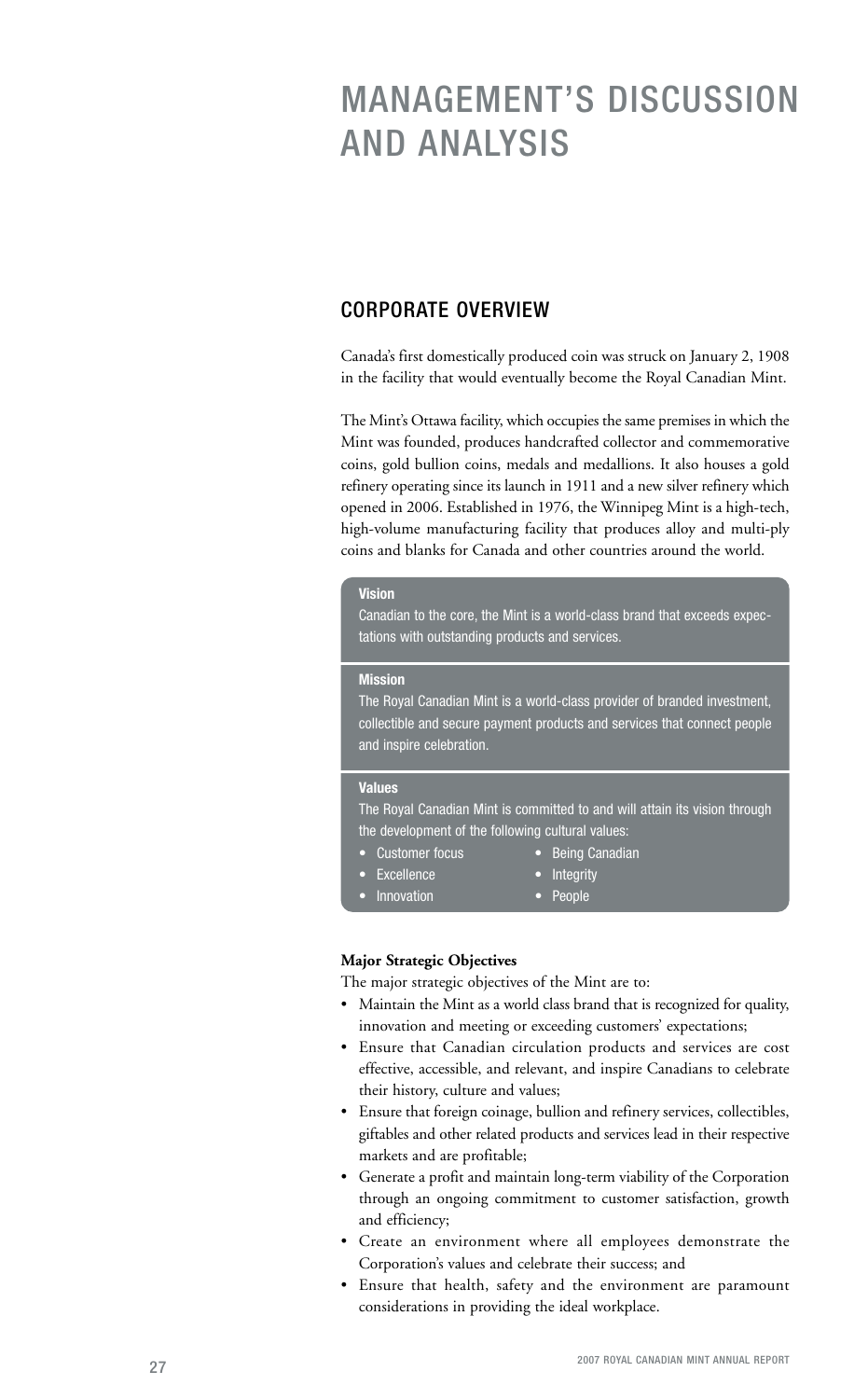## THE FOUR BUSINESS LINES

#### **Canadian Circulation**

The Mint's core mandate is to produce and manage the distribution of Canada's circulation coinage and provide advice to the Minister of Finance on all matters related to coinage. The distribution of circulation coins in Canada is managed through the National Coin Committee (NCC). Chaired by the Mint, the NCC is comprised of representatives from 12 Canadian financial institutions and four armoured car companies. The effective management of inventories and distribution ensures efficient trade and commerce across Canada.

#### **Numismatics**

The Mint is renowned for its ability to merge the art and science of minting to create coins of extraordinary beauty and impeccable craftsmanship. Made primarily of precious metals, the coins are enhanced with special effects such as holograms, enameling, lasering and embedded crystals.

Complementing the Mint's numismatic business is a line of consumer gifts, primarily coins packaged to celebrate personal occasions, special national events and one of Canada's most popular sports – hockey. The Mint also produces medals, medallions and tokens.

#### **Foreign Coinage**

The Mint designs and produces circulation and numismatic coins, ready-to-strike blanks, medals, medallions and tokens for customers around the world. It also licenses its patented plating technology, manages the Mint's foreign partnerships and opens new markets to the Mint's products and consulting services.

#### **Bullion and Refinery**

The Mint produces and markets a family of high purity .9999 ("four nines") and .99999 ("five nines") Gold and Silver Maple Leaf bullion coins, wafers and kilo bars as well as Gold and Silver granules for the jewellery industry and industrial applications. The Mint also offers Canadian and foreign customers an integrated solution to gold and silver processing from refining and assaying to secure storage.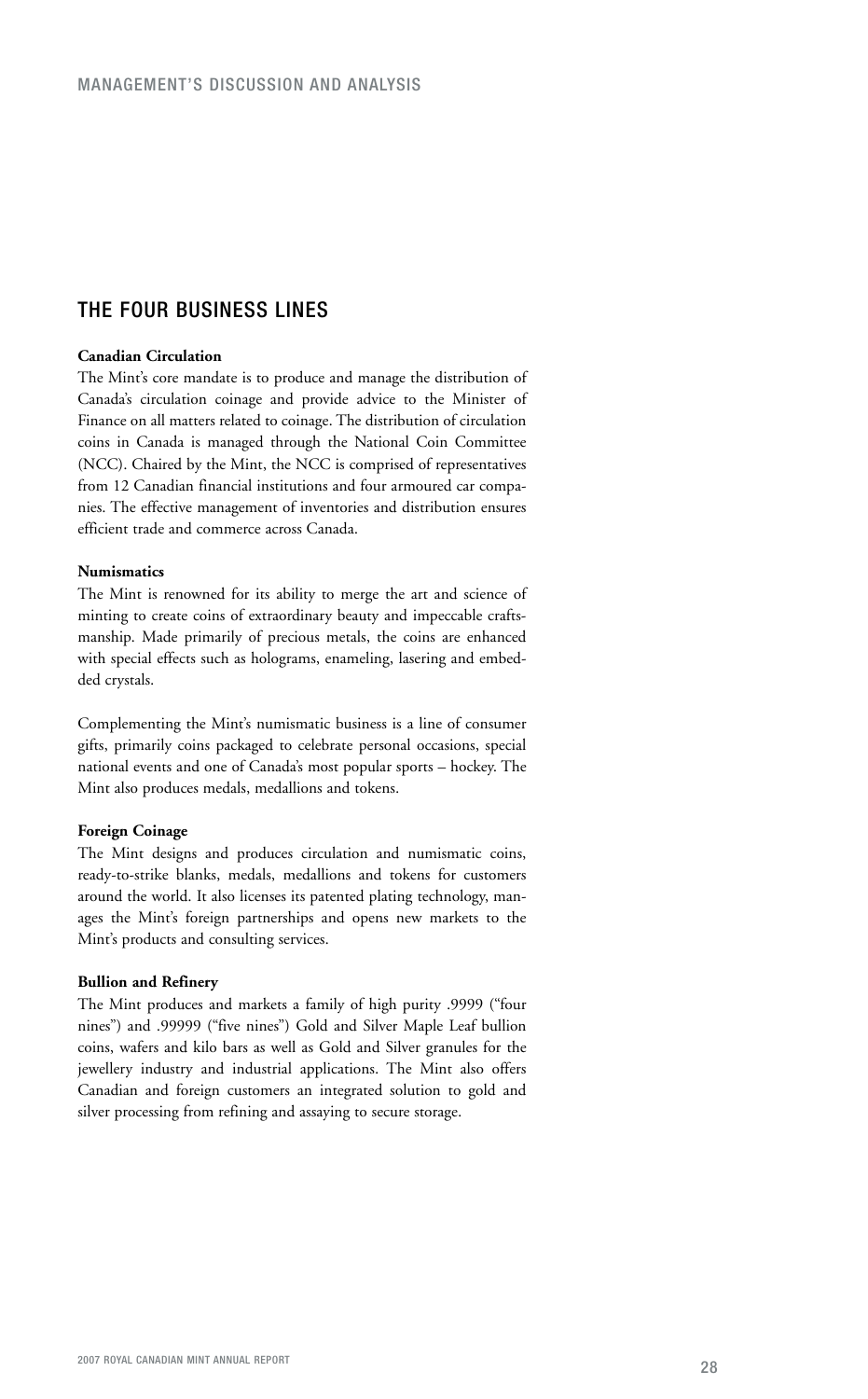## **PERFORMANCE**

#### **Key Performance Indicators**

To achieve its financial goals, the Mint strives to continually improve profitability through prudent financial management, aggressive marketing and by constantly improving the quality of its products and efficiency of its operations. The Mint measures its operating and financial performance by using metrics meaningful to its shareholder, customers, business partners and employees.

#### **2007 Consolidated Performance**

| <b>Consolidated results and financial performance</b><br>(In \$ million) |       |       |          |       |  |
|--------------------------------------------------------------------------|-------|-------|----------|-------|--|
|                                                                          | 2007  | 2006  | % change | 2005  |  |
| Revenue                                                                  | 632.1 | 493.9 | 28.0%    | 435.9 |  |
| Income before tax                                                        | 30.7  | 16.0  | 91.9%    | 13.2  |  |
| Net income                                                               | 21.6  | 11.2  | 92.9%    | 8.7   |  |
| <b>Total assets</b>                                                      | 292.3 | 209.7 | 39.4%    | 195.9 |  |
| Shareholder's equity                                                     | 142.8 | 114.4 | 24.8%    | 104.2 |  |
| <b>Inventories</b>                                                       | 70.3  | 40.3  | 74.4%    | 33.0  |  |

#### **Consolidated financial performance**

In 2007, extraordinary demand for domestic and foreign coins along with dozens of improvements in almost every aspect of the Mint's operations and processes have allowed the Mint to achieve a record year of profitability – \$30.7 income before income tax compared to \$16.0 million in 2006. The key factors behind the year's results include:

- Revenue increased 28.0% to \$632.1 million from \$493.9 million in 2006. Strong revenue growth was achieved in Foreign Circulation (354.5%) and Canadian Circulation (32.9%) with more modest growth in Bullion and Refinery (2%).
- Operating costs, including the cost of goods sold, increased 23.8% to \$590.1 million from \$476.8 million in 2006. The cost of goods sold, which represents 82.5% of total operating costs, increased 24.1% to \$486.6 million from \$392.2 million in 2006. This increase reflects the substantial increases in the volume of Canadian circulation and foreign coins produced compounded by increases in the price of both base and precious metals.
- Administrative costs increased by 13.9% to \$36.8 million from \$32.3 million in 2006, with administrative costs as a percentage of revenue decreasing from 7% to 6%.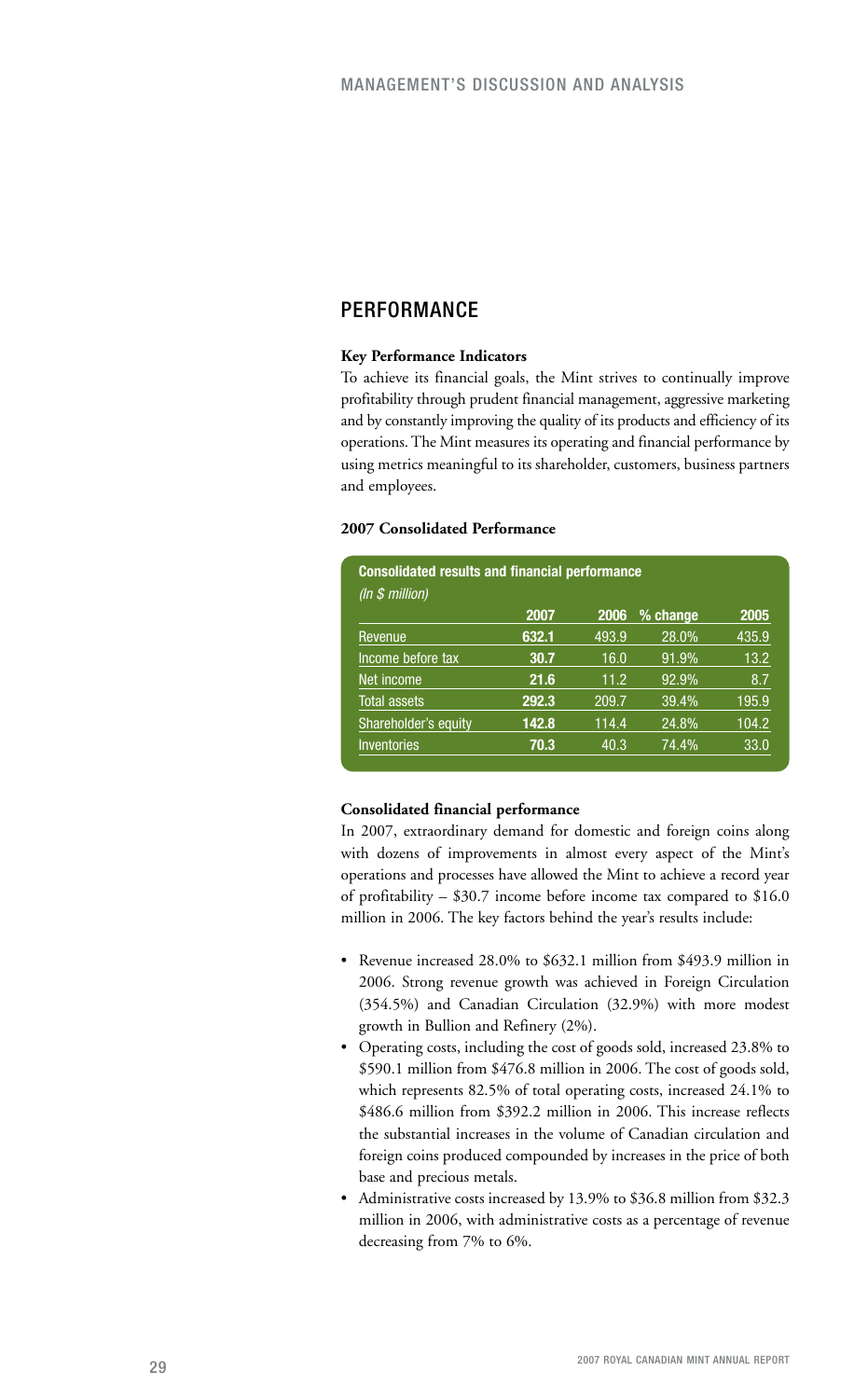There were several major factors behind the Mint's performance in 2007:

- Continued volatility in base metal prices coupled with growing  $\mathbf{r}$  confidence in plating technology resulted in a second year of extraordinary demand from foreign governments for Canada's competitively priced, high-quality multi-ply coins. As well, despite the record base **11** metal prices, the Mint's production of foreign alloy circulation coins **9 9** also increased significantly. In total, production of foreign coins **9** increased by 195% to 2.2 billion pieces from 747.6 million pieces in **6.** 2006 and revenues of the foreign circulation business line increased **43.8 4 4** to \$115.0 million from \$25.3 million in 2006. **EXECTE THE CONSTRANT CONSTRANT ON THE CONSTRANT ON SURFAMORE SCENE (SIGNATION CONSTRANT) IN SURFAMORE THE PRESS CONSTRANT ON THE CONSTRANT CONSTRANT ON THE CONSTRANT ON THE CONSTRANT ON THE CONSTRANT ON THE CONSTRANT ON T**
- Healthy consumer demand in Canada along with the evolution of the retail industry and micro-payment technologies continued to drive demand for Canadian circulation coinage.
- Profitable growth in high-margin coinage-related businesses the Alloy Recovery Program (ARP) and coin processing and recycling. In 2007, revenues from the ARP increased 84.5% to \$35.8 million from \$19.4 million in 2006, driven primarily by record nickel metal prices. (\$ in millions) Working together with Coinstar International Inc., 684 million coins were recycled to generate revenue of \$1 million and savings of \$2.2 million. **as a percentage o** Frem technologies<br>
in coinage.<br>
<u>in coinage-relate</u><br>
and coin processin<br>
increased 84.5% to<br>
inmarily by record<br>
International Inc<br>
enue of \$1 millions
- The implementation of an extensive program to commemorate the Vancouver 2010 Olympic and Paralympic Winter Games. **131 2**
- The Mint's focus on developing partnerships. These include the licensing agreement with Teer Coatings Limited to market Physical **68.7** Vapour Deposition (PVD) technology. The Mint was among the first **6%** to use PVD in the production of numismatic coin dies, extending die **06** life and improving the quality of finished coins. This model has proven to be more successful than working independently and will be extended to other partners with whom the Mint is developing advanced technologies. mand for Canadian creculaton conage-<br>
of itable growth in high-margin coinage-related businesses – the<br>
loy Recovery Program (ARP) and coin processing and recycling. In<br>
07, revenues from the ARP increased 84.5% to \$35.8 m **4 a 2 (PVD) technology** e of \$1 million and<br>we program to comme<br>lympic Winter Games<br>partnerships. These i<br>tings Limited to mark<br>agy. The Mint was amo<br>umismatic coin dies, ex<br>finished coins. This life and i<br>proven to<br>extended<br>advanced<br>**10-year incom**<br>(\$ in millions) **numismatic coin**<br>of finished coin<br>working indepe<br>h whom the M





#### **Gross operating revenue by business segment** (\$ in millions)



#### **0-year income loss be ore taxes** \$ in millions) **Canadian circulation coin**

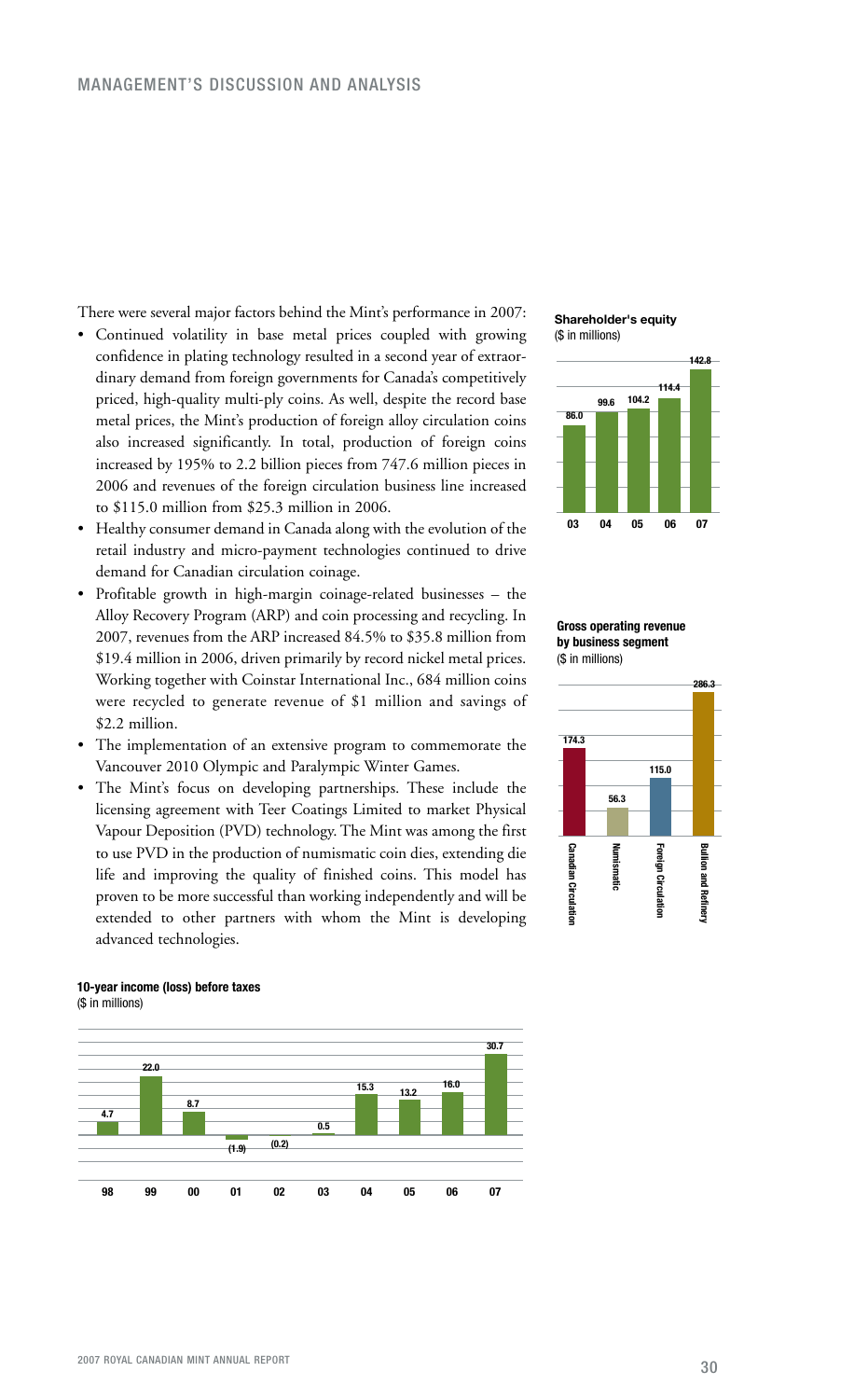## PERFORMANCE BY BUSINESS LINE

#### **Canadian Circulation**

Revenue from Canadian circulation coins increased 32.9% to \$174.3 million from \$131.2 million in 2006, the fourth consecutive year of double-digit growth. However, the volume of coins produced declined 13% to 1.937 billion pieces in 2007 from 2.237 billion pieces in 2006. This decline was driven by a weakening demand for the one-cent coin and a 68% increase in recycling volumes to 684 million pieces in 2007 from 407 million pieces in 2006. The penny represents 70% of **99.6 104 2 86.0 174 3** recycled volumes.  $\sum_{i=1}^{n}$ **b** of coing **product**  $\frac{1}{2}$  or comp

Explanation of results: Canadian demand was again driven by a strong **56.3** domestic economy and consumer spending, particularly at "big box" retail stores with their profusion of cash registers and extended shopping **06** retail stores with their profusion of cash registers and extended shopping<br>hours. This was coupled with the continued impact of emerging payment technologies for small transactions, such as parking and public transit, which reduced the number of coins returned to circulation. This micro payment landscape should continue to evolve with demand for circulation coins expected to remain relatively strong over the five year planning period. ash registers and exeortinued impact<br>crions, such as pa<br>f coins returned to<br>ontinue to evolve<br>a relatively strong<br>mand while imp ontinued impact<br>tions, such as pa<br>f coins returned to<br>ntinue to evolve<br>relatively strong<br>emand while imp **1938**<br>**1939** increase in recycling to the set of results: Canadian do<br>nomy and consumer<br>tith their profusion of cosas coupled with the logies for small transa **was coupled we**<br>**sologies for sma**<br>**ch** reduced the r<br>**nent landscape s**<br>coins expected t<br>riod.<br>**n** its ability to<br>7 the Mint: Extract of emerging pay<br>
parking and public to circulation. The<br>
vector with demand for the search of the search<br>
pay over the five year<br>
payrooving efficiency **Circulation u**<br>a **Circulation**

To maintain its ability to meet demand while improving efficiency, during 2007 the Mint:

- Purchased seven high-speed presses for the Winnipeg facility. These state-of-the-art presses increased coining capacity at the facility by 32% **5 9 6.0 6.3** while improving reliability and speed without compromising quality.
- Achieved a 10% improvement in production efficiencies, measured **285.8 <sup>329</sup> <sup>3</sup> 296.1 3 2** in coins per press per year, through a series of *Lean* initiatives, such as **237.6** hourly production targets and tools that improved the Mint's ability to respond to issues. S for the Winnipeg facting capacity at the facil<br>ed without compromisity production efficiencies<br>a series of *Lean* initiatives that improved the M<br>m (ARP). New equipment of \$10 million, will allo **1312**<br>
1312<br>
1312<br>
1312<br>
1312<br>
1312<br>
1312<br>
1312<br>
1312<br>
1312<br>
1312<br>
1312<br>
1312<br>
1312<br>
1312<br>
1312<br>
1312<br>
1312<br>
1312<br>
1312<br>
1312<br>
1312<br>
1312<br>
1312<br>
1312<br>
1312<br>
1312<br>
1312<br>
1312<br>
1312<br>
1312<br>
1410<br>
1410<br>
1010<br>
1010<br>
1010<br>
1310
	- Expanded the Alloy Recovery Program (ARP). New equipment, commis-**06** sioned in November, 2007 at a cost of \$10 million, will allow the Mint to significantly expand the recovery of base metals from coins produced prior to the introduction of plated coins in Canada in 2000.
- Commissioned quantitative sampling research to determine the volume of multi-year program, ARP-eligible and non-genuine coins in circulation in Canada. This ongoing research will produce semi-quar**terly reports that will inform the Mint's strategic decision-making and** ability to measure the success of its various programs, such as the commemorative circulation coin program for the Vancouver 2010 **276.0 270 3** Olympic and Paralympic Winter Games. **93 9 9 12 of the set of the Vancouver of the Vancouver of the Vancouver of the Vancouver of the Vancouver of the Vancouver of the Vancouver of the Vancouver of the Vancouver of the Vancouver of the Vancouver of the Vancouver of** Olympic and Paralympic Winter Games.<br>
2007 ROYAL CANADIAN MINT ANNUAL REPORT





#### **revenue** (\$ in millions) **Canadian circulation coin**

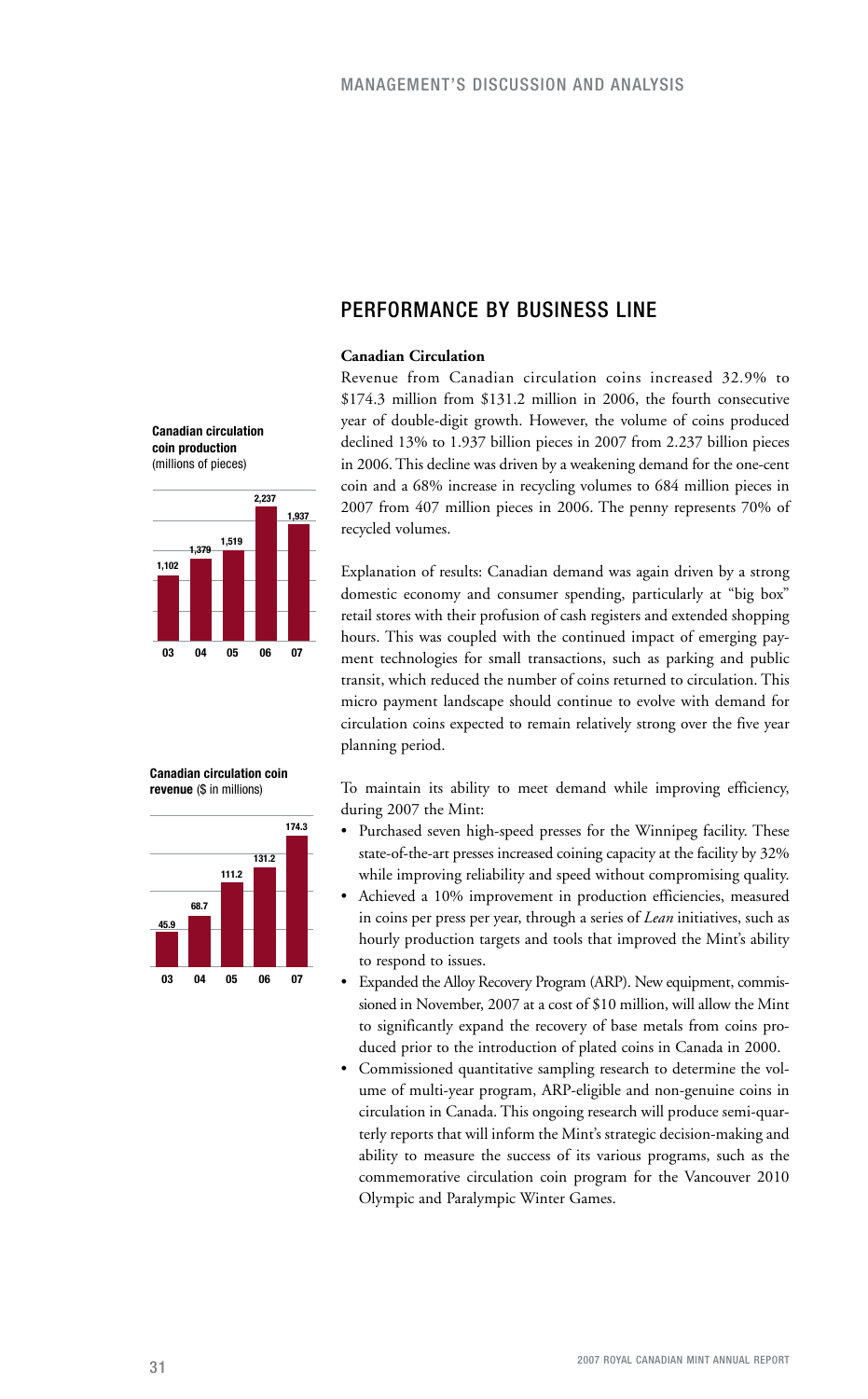Through its alliance with Coinstar International Inc., coin recycling was expanded to approximately 200 kiosks in southern Ontario, 20 in the National Capital Region and 90 in the province of Quebec. This program continues to exceed expectations by generating revenue and achieving substantial savings by reducing the need to produce new coins.

Alloy coins collected by Coinstar International Inc. are delivered to ARP for recovery of the nickel. In turn, the Mint replaces the alloy coins collected with plated coins.

The focus of the Mint's commemorative coin program in 2007 was the launch of a program designed to commemorate the Vancouver 2010 Olympic and Paralympic Winter Games. Over the year, the Mint issued five 25-cent circulation coins, each featuring different Olympic and Paralympic events: curling, ice hockey, wheelchair curling, biathlon and alpine skiing. Another 12 commemorative circulation coins are to be issued in the lead up to 2010; these will include 10 new 25-cent coins and two Lucky Loonie one-dollar coins. reven tradining directory, wheelchair cu<br>morative circulati<br>se will include 10<br>coins.<br>reasing demand for<br>ns are near record<br>wer, the Mint is  $\sum_{k=1}^{\infty}$ 

#### Outlook

With a resilient economy and the increasing demand for coinage, production **99.6 104 2 86.0** levels for Canadian circulation coins are near record levels and expected to remain relatively stable. However, the Mint is closely monitoring **174 3** industry trends to gauge the impact of e-payments on coinage demand **131 2** and will carefully track economic developments in general. Imp demand for coinage,<br>
re near record levels an<br>
the Mint is closely<br>
f e-payments on coina<br>
lopments in general.<br>
o \$56.3 million from \$5

#### **Numismatics**

Numismatics revenues decreased 0.7% to \$56.3 million from \$56.7 million in 2006 as the collecting market continued to soften. Only six of 62 new coins minted in 2007 sold out by the end of the year, compared to 12 of 41 coins issued in 2006. The numismatics business line comprises two businesses: numismatic coins and giftables. Sales of numismatic coins increased 4.4% to \$52.6 million from \$50.4 million in 2006, while sales of giftable products declined 41.2% to \$3.7 million from \$6.3 million in 2006. **rumismate**<br>
Numismatics<br>
in 2006 as the<br>
coins minted<br>
41 coins issue<br>
businesses: r<br>
increased 4.4<br>
of giftable p<br>
in 2006. **to \$56.3 million**<br>
inued to soften.<br> **e** end of the year,<br>
matics business<br>
iftables. Sales of<br> **n** \$50.4 million<br> **to \$3.7 million** 

Explanation of results: The slight decline in sales for the division reflects the Mint's decision to withdraw its giftables from "big box" and department stores temporarily while it assesses its products and retail **115 0 3 2 68.7** sales strategy. At the same time, the Mint experienced a modest decline in sales of non-Olympic numismatic coins as the collectibles market continued to contract. Our ability to sustain sales in a soft market has been supported by the launch of a multi-year program to commemorate **43.8** Mint experienced a modest decline<br>ic coins as the collectibles market<br>o sustain sales in a soft market has<br>ulti-year program to commemorate<br>**03** 04 05 06 07<br>**07 h** of results: The slight decline in sales for the Explanation of results: The slight decline in sales for the division reflects the Mint's decision to withdraw its giftables from "big box" and department stores temporarily while it assesses its products and retail sales s





(\$ in millions)

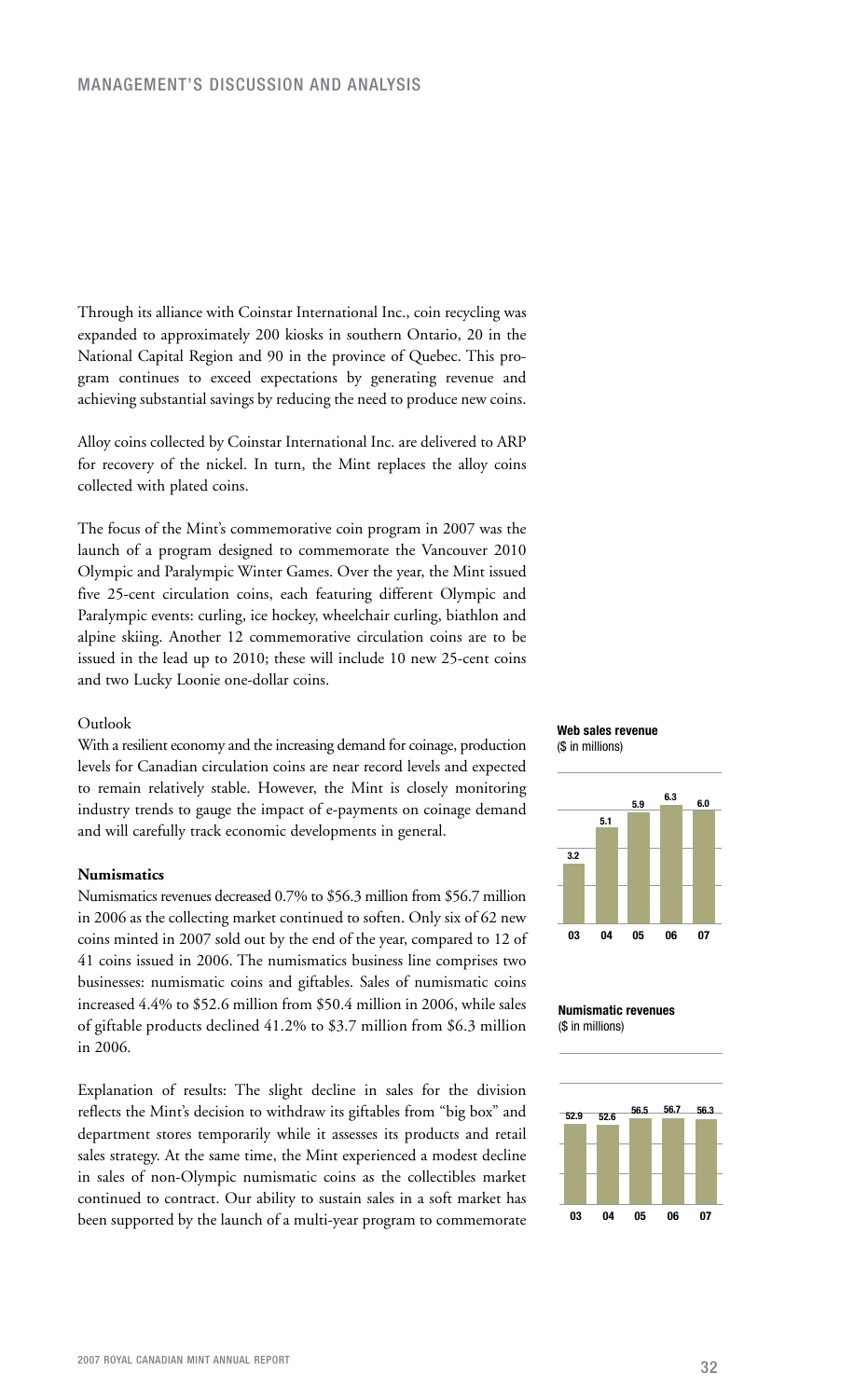the Vancouver 2010 Olympic and Paralympic Winter Games. In 2007, the series of \$25 sterling silver hologram coins, the series of \$75 gold coloured coins, \$300 premium gold coins and one-kilogram gold and silver coins proved particularly popular.

The year 2007 was also exceptional for the introduction of new technology and an expanded offering. During the year, the Mint issued:

- The \$20 sterling silver Crystal Snowflake coin, embedded with CRYSTALLIZED™ Swarovski elements.
- The world's first coin to employ plasma energy. This technology was used on the International Polar Year coin to create intense blue hues to capture the frigid essence of the Arctic.
- Two coins embellished with enamel: the \$300 14-carat gold coin featuring the design of hand-carved Moon Mask and the Joseph Brant proof silver dollar.
- An extremely low mintage fine gold kilo and five-ounce coins. Only 20 kilo gold coins and 200 five-ounce gold coins were made available worldwide. Both coins commanded a significant premium.
- The first coin offered by the Mint with ultra high relief, the sterling silver Royal Vignette series.
- A new multi-year series of silver coins featuring dinosaurs created with selective oxidation.
- A 50-cent holiday coin that employed lenticular technology to create a 3-D coloured design with the illusion of movement.

To mitigate risk in a shrinking market, the Mint:

- Pursued efforts to maintain the existing customer base by continuing to offer innovative new products.
- Pursued efforts to acquire new customers through an expanded market penetration strategy in Quebec and the United States.
- Leveraged the increase in brand awareness and contacts generated by the Olympic coin program.
- Shifted the product mix to increase the representation of higher margin gold products, advanced technology coins and coins of unusual size or shape.

To improve performance in the giftable business, the Mint:

- Developed a line of high volume, low cost products that offer a compelling value proposition to suppliers, retailers and customers.
- Partnered with companies that have retail expertise, established dealer networks, strong relationships with key suppliers and a pipeline of products.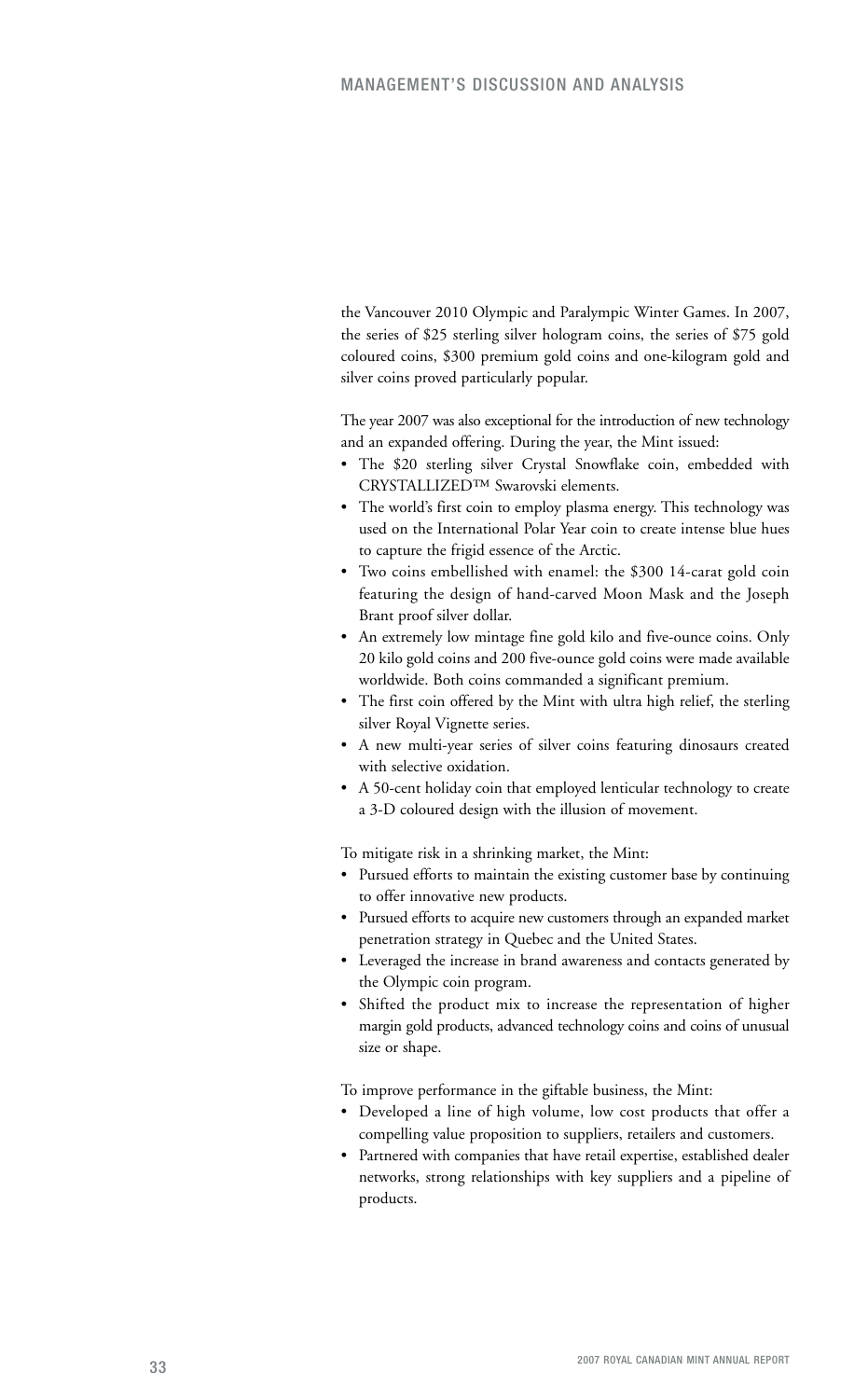The Mint's creativity and craftsmanship continues to be recognized on the international stage with two coins winning in three categories in the prestigious Krause Publications Coin of the Year Awards. The laseretched \$50 Palladium Big Bear and Little Bear Constellation coin series was named Best in Show and Most Innovative Coin, while the colourized **142.8 286.3** \$5 Fine Silver "Pink Ribbon" coin earned the Most Inspirational Coin **114 4** award. The winners were revealed at the World Money Fair in Berlin in February, 2008.  $\frac{1}{100}$  in  $\frac{1}{100}$ 

#### Outlook

The two product lines within Numismatics – collectibles and giftables – each have their own challenges, opportunities and strategies. Although **06** each have their own challenges, opportunities and strategies. Although the collectibles market, particularly coin collecting, is in decline, the Mint has set aggressive revenue targets for numismatics leading up to the **and** Vancouver 2010 Olympic and Paralympic Winter Games. Achieving **Refinery** those targets depends upon the Mint's ability to produce innovative and relevant products that can capture a growing share of the market. **13 married 2002 in 81100**<br>
15 Fine Silver "Pink Ri<br>
ward. The winners we<br>
<sup>1</sup>ebruary, 2008.<br>
Dutlook<br>
The two product lines v<br>
ach have their own ch<br>
the collectibles market<br>
Mint has set aggressive i the collectibles<br>Mint has set ag<sub>i</sub><br>Vancouver 201<br>those targets de<br>relevant produc<br>**Foreign Coina**<br>The Mint pro<br>747.6 million in collecting, is in<br>primatic lead<br>pric Winter Gam<br>bility to produce in<br>wing share of the<br>for 12 countries<br>s in 2006. Rever **Circulation Numismatic** r<br>Di

#### **Foreign Coinage**

The Mint produced 2.2 billion coins for 12 countries compared to 747.6 million pieces for 13 countries in 2006. Revenues in 2007 increased 354.5% to \$115.0 million from \$25.3 million in 2006. During 2007, the Mint also secured contracts to produce **5 9 6.0 6.3** 1.24 billion coins in 2008 and 2009; these contracts will generate **5 1 <sup>52</sup> <sup>9</sup> 52.6 56.5 56.7 56.3** \$67.6 million in revenue. **3 2**

Explanation of results: Exceptionally high and volatile base metal prices coupled with growing confidence in plating technology, including the Mint's patented multi-ply process, generated historic foreign sales volumes and revenues for the Mint in 2007. Copper, nickel and zinc are the primary metals used in alloy coinage and the increases caused the manufacturing cost to exceed the face value of many alloy coins around the world. **03** 154.5% to \$115.0 million from \$25.3 million in 2006.<br>
During 2007, the Mint also secured contracts to produce<br>
1.24 billion coins in 2008 and 2009; these contracts will generate<br>
67.6 million in revenue.<br>
Explanation

Many countries are turning to the Mint to manage the challenge – not just for cost effective coins. About 25% of the Mint's clients used the transition from alloy to plated coins to re-develop their coinage – with the Mint's assistance - to establish more efficient trade and commerce. The Mint's multi-ply coins are now being used in 14 countries around **276.0 270 3** the world, including Papua New Guinea, New Zealand, Ghana, Oman, **219 4 9 9** Paraguay, Barbados and the Bahamas, and they are attracting strong **1996 1996 1998** interest from other countries in the Caribbean and Africa. Multi-ply coins now represent 55% of the Mint's foreign volume. **4 4** st from other countries in the Carib **1438 examples** the world, including Papua New Guinea, New Zealand, Ghana, Oman,<br>
<sup>2</sup> Paraguay, Barbados and the Bahamas, and they are attracting strong<br>
1438 **examples** the countries in the Caribbean and Africa. Multi-p

# **Foreign circulation coins sold**  (millions of pieces) **Foreign circulation**<br>Prima<br>Cold



### **revenue** (\$ in millions) **Foreign circulation**

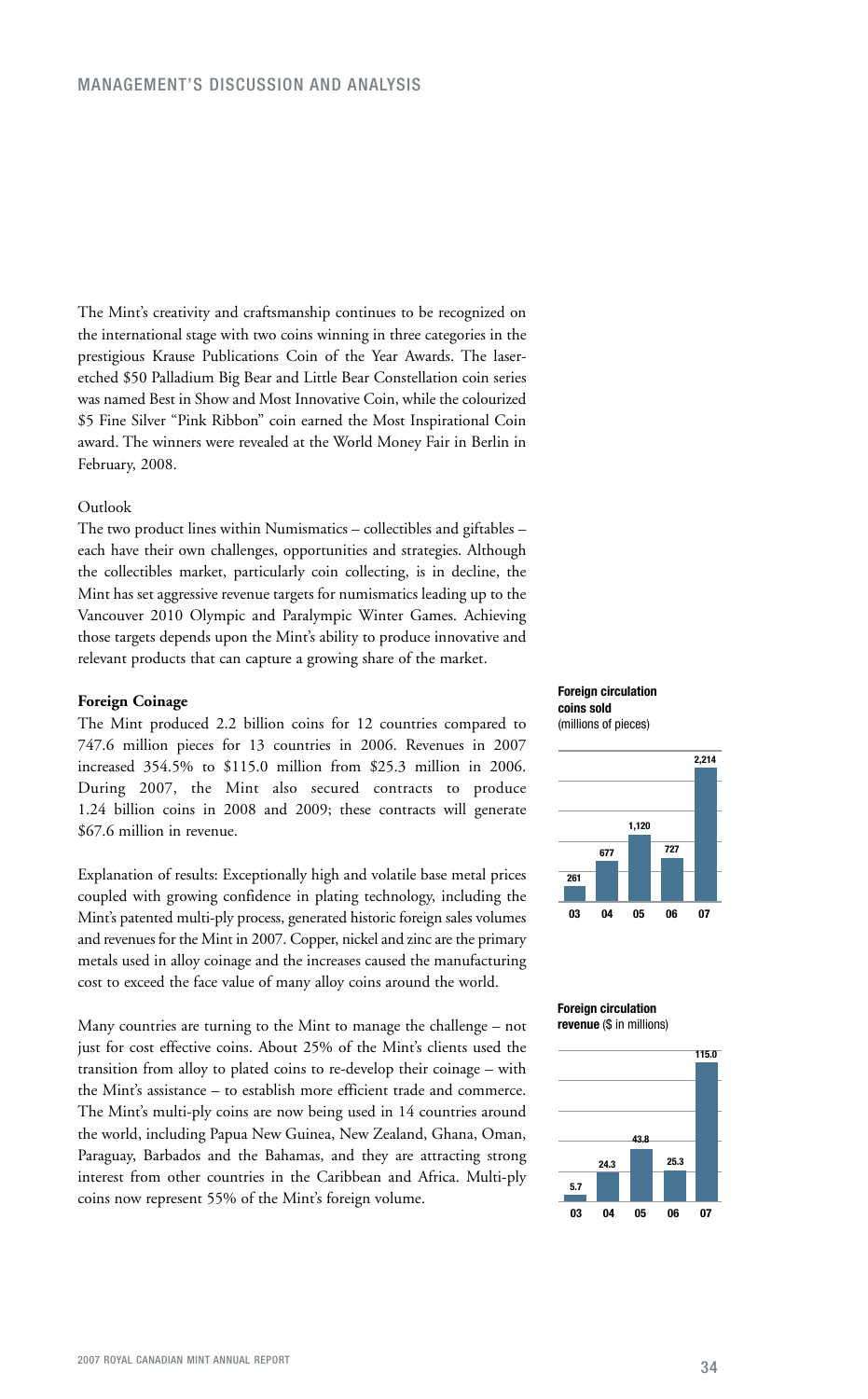To satisfy demand and to build upon the momentum in foreign sales, the Mint:

- Aggressively pursued multi-ply plating contracts with foreign governments, targeting emerging economies in particular. The Mint can reduce a country's coinage costs while maximizing the profits on Canadian circulation coinage through enhanced production efficiencies.
- Maintained existing and pursued new alloy coin contracts. In 2007, the Mint signed an agreement to produce alloy coins for 3 countries including 400 million alloy coins for the United Arab Emirates.
- Marketed the Mint's technologies and processes including multi-ply, the ARP and coloured coin technologies to other mints around the world.
- Increased coining capacity by partnering with foreign mints.
- Invested in product and process research and development to maintain the Mint's reputation for innovation and quality products and services.

#### Outlook

The Mint's foreign business is expected to continue to experience significant growth. The volatility in the base metals market is forecast to continue and, as a result, the Mint's low cost multi-ply product will remain attractive to customers in the international marketplace. The Mint will pursue its efforts to secure new customers, strengthen existing relationships and enhance exposure for its products and services.

#### **Bullion and Refinery**

Bullion and refinery revenues increased 2% to \$286.3 million from \$280.7 million in 2006. The increase was driven primarily by strong demand for Silver Maple Leaf (SML) coins, with sales up 40% to 3.5 million ounces from 2.5 million ounces in 2006. Sales of Gold Maple Leaf coins (GML), wafers and bars were relatively stable at 278,616 ounces compared to 296,097 ounces in 2006. The volume of precious metals refined increased by 8% to 5.4 million ounces from 5.0 million ounces in 2006.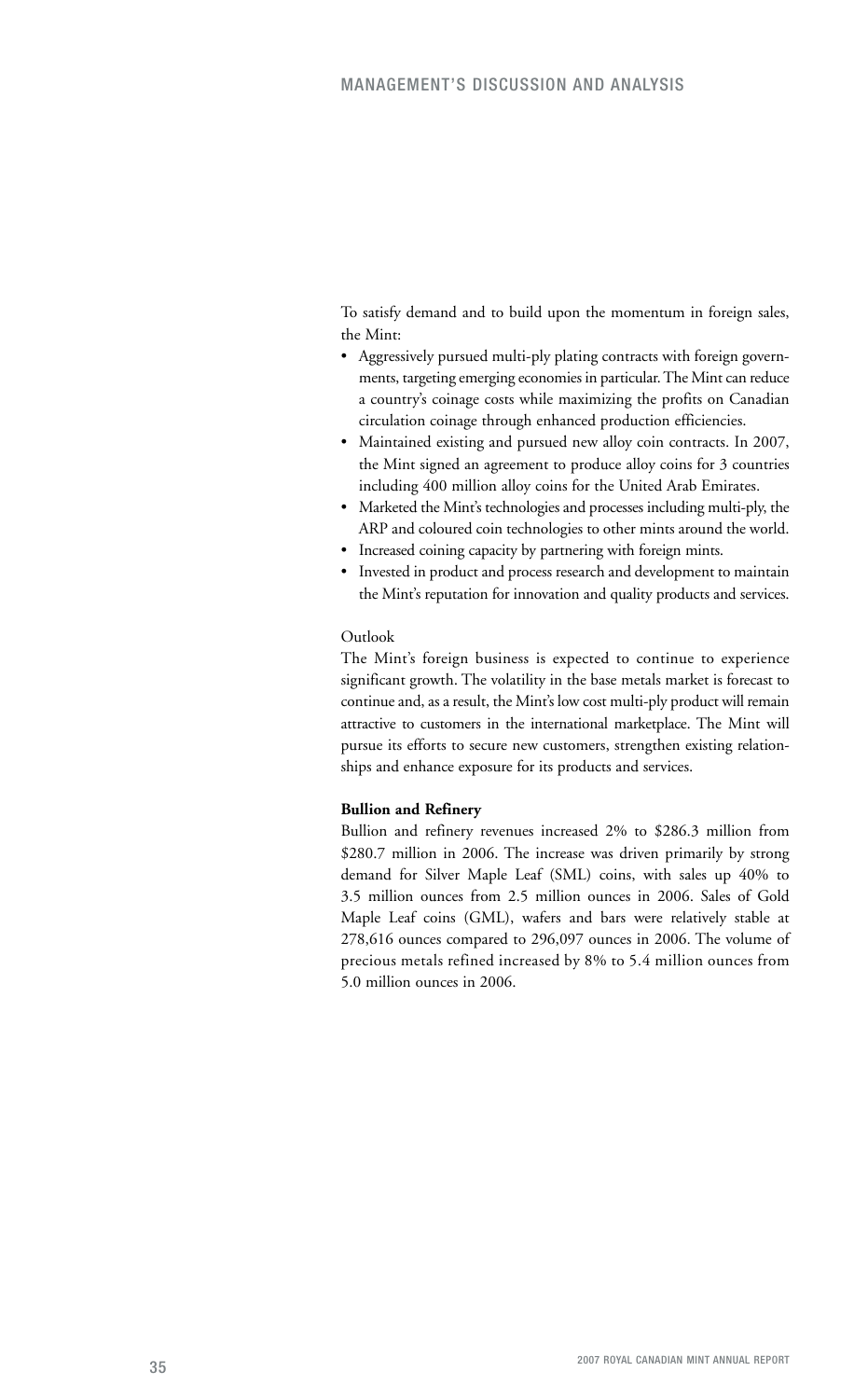# **03 079 079** 0793 08<br> **04 040 071 0793 08 0793 089**<br> **06 gold bullion products** (thousands of ounces)<br> **or gold to spold (US\$** per ounce) **revenue** (\$ in mildion)<br> **revenues 174 3 142.8 vs. average price of gold (US\$ per ounce)**



Explanation of results: Performance in the bullion and refinery business line is closely tied to global precious metal prices. In 2007, the gold price fluctuated between US\$650 and US\$700 during the first nine months of the year, then rose rapidly to close the year at US\$833 as investors responded to the declining value of the U.S. dollar, continued geopolitical **115 0** tension in Iraq and Afghanistan, turbulence in the global financial **9 9** markets and the rapid increase in the oil price. At the same time, **7 9 5 9 6.0 6.3** supply remained constrained with gold producers struggling to squeeze **6 3 5 1 <sup>52</sup> <sup>9</sup> 52.6 56.5 56.7 56.3** production from aging mines. **43.8 3 2 o s**<br>**Explanation of**<br>**line is closely time**<br>**fluctuated betwore the year, the<br><b>responded to the Num smatic reven ues**

During the first nine months of 2007, the volatile gold price encouraged **24 3** investors holding bullion to capture their profit by selling into the secondary market – as they did throughout much of 2006, which continued to depress sales of new bullion coins. However, as the gold price began to rise, demand for new coins strengthened. tension in Iraq and Afghanistan, turbulence in the global financial<br>markets and the rapid increase in the oil price. At the same time,<br>supply remained constrained with gold producers struggling to squeeze<br>production from a **03 07 <sup>04</sup> 0 5 <sup>06</sup> 03 07 <sup>04</sup> 0 5 <sup>06</sup> 03 07 <sup>04</sup> 0 5 <sup>06</sup>**

Demand for SMLs, which had surged in 2006, continued to strengthen throughout 2007. Mirroring activity in the gold markets, the silver metal price bounced between US\$12 and US\$14 until early September **Export sales** when it began to climb, reaching US\$15.82 by mid-November as some investors used the metal to speculate on the U.S. dollar while others sought an investment hedge. At the same time, the Mint's share of the global silver coin market has grown to exceed 30%. Traditionally, the **276.0 270 3** Corporation has captured only 9% of the global market. **56%** all ured only 9% of the global market. **9 9**

Demand for palladium evaporated with flat prices. Investors are waiting **42% 45% 144 3** for the next upward movement while industrial users are reducing **3 1** inventory. The Mint has suspended its palladium program until market conditions change. global silver coin market has grown to exceed 30%. Traditionally, the<br>Corporation has captured only 9% of the global market.<br>Demand for palladium evaporated with flat prices. Investors are waiting<br>for the next upward movem **03 07 <sup>04</sup> <sup>05</sup> <sup>06</sup> 03 07 <sup>04</sup> <sup>05</sup> <sup>06</sup> 03 07 <sup>04</sup> 0 5 <sup>06</sup> 4 4**

#### **Bullion product revenue Fore gn circulation**  (\$ in millions) **coins sold**   $\varphi$  in millions  $\eta$



**Total assets** (gross weight received **Net capital assets** in millions of troy ounces) \* includes all metals **Refining services Refining servic**<br>(gross weight re<br>in millions of tro<br>\* includes all metals

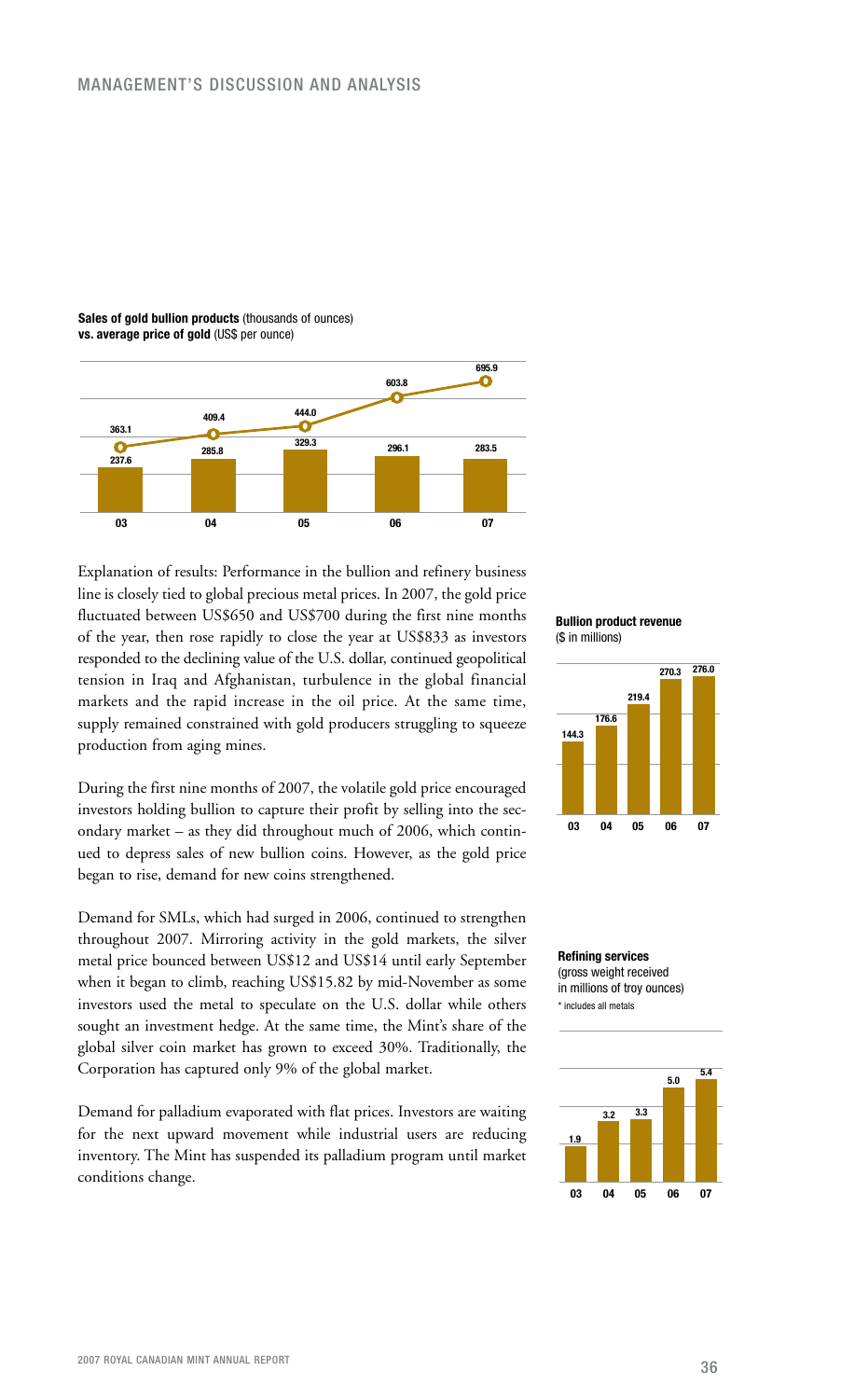# **<sup>06</sup> <sup>07</sup> 03 07 <sup>04</sup> 0 5 <sup>06</sup> 03 07 <sup>04</sup> 0 5 <sup>06</sup> 03 07 <sup>04</sup> 0 5 <sup>06</sup>** MANAGEMENT'S DISCUSSION AND ANALYSIS

#### **Refining services revenue** (\$ in millions)



Start-up problems with the new silver refinery made it necessary to outsource a component of refining services in the first half of 2007. All difficulties were resolved and the refinery was running at full capacity by October.  $\mathcal{G}$  weight received received received received received received received received received received received received received received received received received received received received received received receive ry made it necessar ry made it 1<br>1 the first h:<br>5 running at

To improve performance during the year, the Mint: **176.6 7 9 5 0**

- Produced the world's first 100 kilogram 99999 gold bullion coin, with a face value of \$1 million, and a 99999 one-ounce Gold Maple **1 9** Leaf coin with a \$200 face value.
- Targeted primary producers and scrap sources, leveraging the Mint's reputation for quality, ethics, security and service. The volume of scrap delivered to the Mint for refining reached a record high.
- Increased the Mint's hydromet capacity, which allows it to treat double the amount of slag per batch internally, rather than outsourcing.
- Implemented several *Lean* initiatives, including the replacement of labour-intensive silver granulation equipment.

Many of these measures are aimed at establishing the Mint's self-sufficiency in precious metals, allowing it to control its pipeline of materials, while generating additional revenue by creating new bullion products, securing **34 3 292 3** higher refinery volumes from existing clients, reducing costs, improving inventory management and increasing refining capacity. **168.1 <sup>21</sup> <sup>5</sup> <sup>19</sup> <sup>9</sup> 1% 52% 15** and **in** 

#### Outlook

Gold and silver prices are expected to continue to be strong in 2008 and **6.9** the Mint expects demand to remain firm, particularly for the 99999 **4.6** GML and Olympic bullion products, while activity in the secondary market will have less impact on the sale of new bullion coins. Demand for SML coins is also expected to remain strong. **<sup>06</sup> 0 7 03 07 <sup>04</sup> 0 5 <sup>06</sup> 03 07 <sup>04</sup> 0 5 <sup>06</sup> 86.2 88.1** be shown in the speected to continue to be intexpects demand to remain firm, particand Olympic bullion products, while actively will have less impact on the sale of new bull coins is also expected to remain strong.<br>**H-MRCF i** and silver prices are expected to contain the expects demand to remain fir and Olympic bullion products, will have less impact on the sale (IL coins is also expected to remain **H-MRCF Inc.** Specialty Services Inc. (TGM

#### **RCMH-MRCF Inc.**

TGM Specialty Services Inc. (TGM) is a business-to-business operation that provides packaging products and services to the Mint and other **603.8** domestic and international clients. In 2007, The Mint's streamlined product offerings focused on popular themes such as the Olympics along **<sup>409</sup> <sup>4</sup> <sup>444</sup> <sup>0</sup> 363 1** with the reorganization of responsibilities for giftables, marketing and **285.8 <sup>329</sup> <sup>3</sup> 296.1 <sup>283</sup> <sup>5</sup>** sales within the numismatics business line led to reduced TGM activity. **237.6** s packaging products and services to the Mint and other<br>d international clients. In 2007, The Mint's streamlined<br>ings focused on popular themes such as the Olympics along<br>rganization of responsibilities for giftables, mark

TGM is 50% owned by the Mint through its subsidiary RCMH-MRCF Inc. and 50% by Travelway Group International Inc. As a result, 50% of TGM's activity is included in the Mint's financial statements.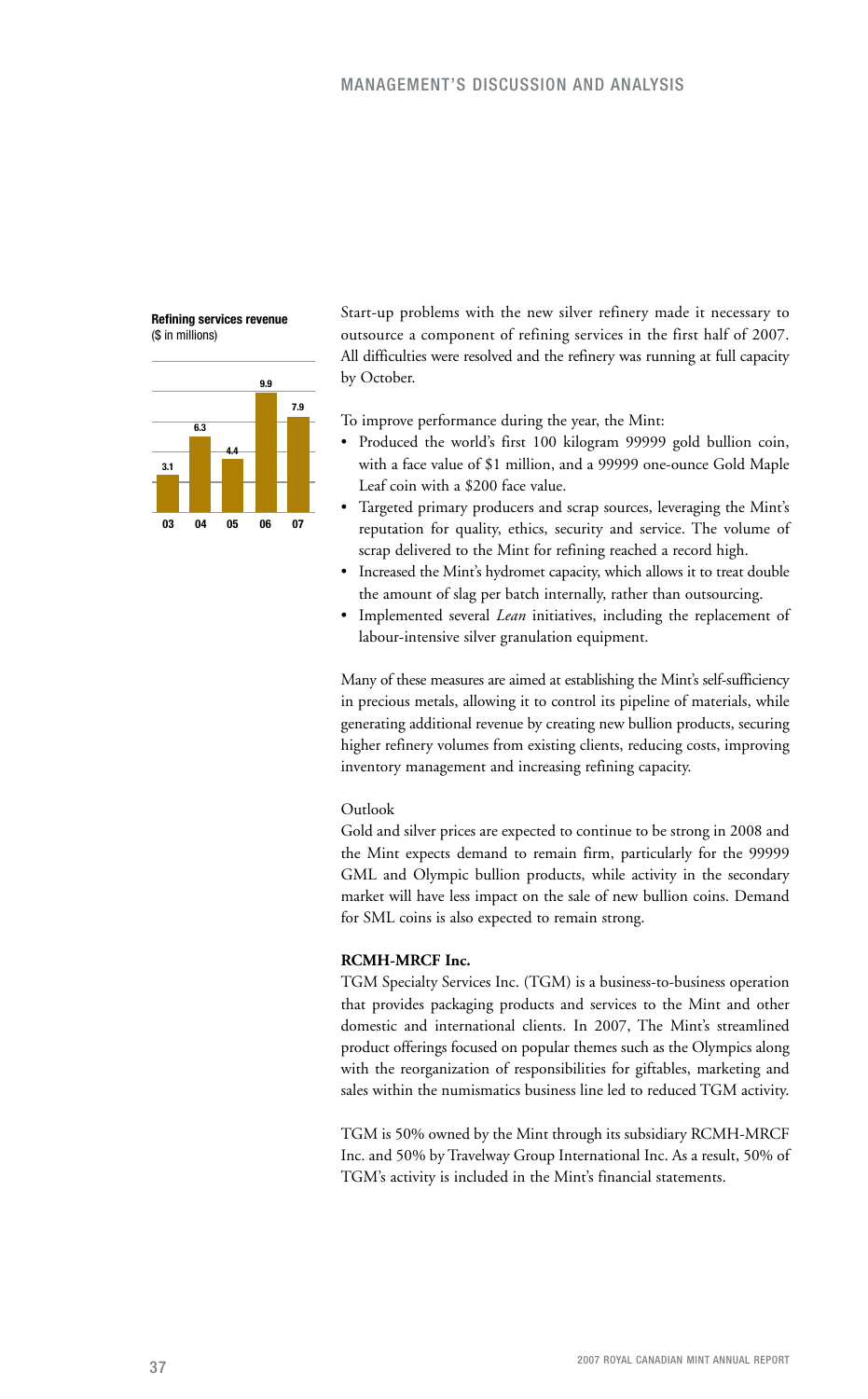## IN SUPPORT OF THE BUSINESS STRATEGIES

#### *Enterprise Resource Planning (ERP)*

After two years of planning, preparation and implementation, the Mint successfully completed Phase I of the ERP system in June. Phase I included manufacturing, purchasing, order processing and financial systems. Implementation of Phase II will include performance management capabilities as well as a series of individual projects including integration of warehouse management and distribution and the product lifecycle management (PLM) processes, as well as development of refinery and assay systems. Full implementation of Phase II, to be a major focus in 2008, will include performance management capabilities.

Once fully implemented, the Mint expects the ERP system to generate significant operating efficiencies through integration, improved access to information across business lines, and support for the company's *Lean* initiatives.

#### *Microsoft Office 2007*

To complement the new ERP system, the Mint is upgrading its office systems to Microsoft's Office 2007. This suite of products will be fully compatible and integrated with the ERP system, allowing for increased efficiencies.

#### *Business continuity planning*

A disaster recovery plan was designed and will be implemented in the first half of 2008, to ensure business continuity in the event of a serious business disruption or system failure at the Winnipeg or Ottawa facilities.

#### *Business Transformation*

In 2007, the Mint combined the functions of Business Transformation, *Lean Enterprise*, corporate sustainability and quality assurance to provide seamless improvements in the Mint's processes and activities during this period of unusual growth. Responsibilities are aligned around three functions:

- Business transformation: Implement major company-wide strategic transformations and initiatives, such as the recent ERP system, that tend to be cross-functional and multi-disciplinary with longer time horizons.
- Continuous improvement: Coordinate tactical improvements in processes to increase throughput, productivity and reduction of waste using *Lean Enterprise* principles.
- Quality systems: Develop and manage the Mint's quality control standards and systems to ensure consistent quality in the Mint's products and services.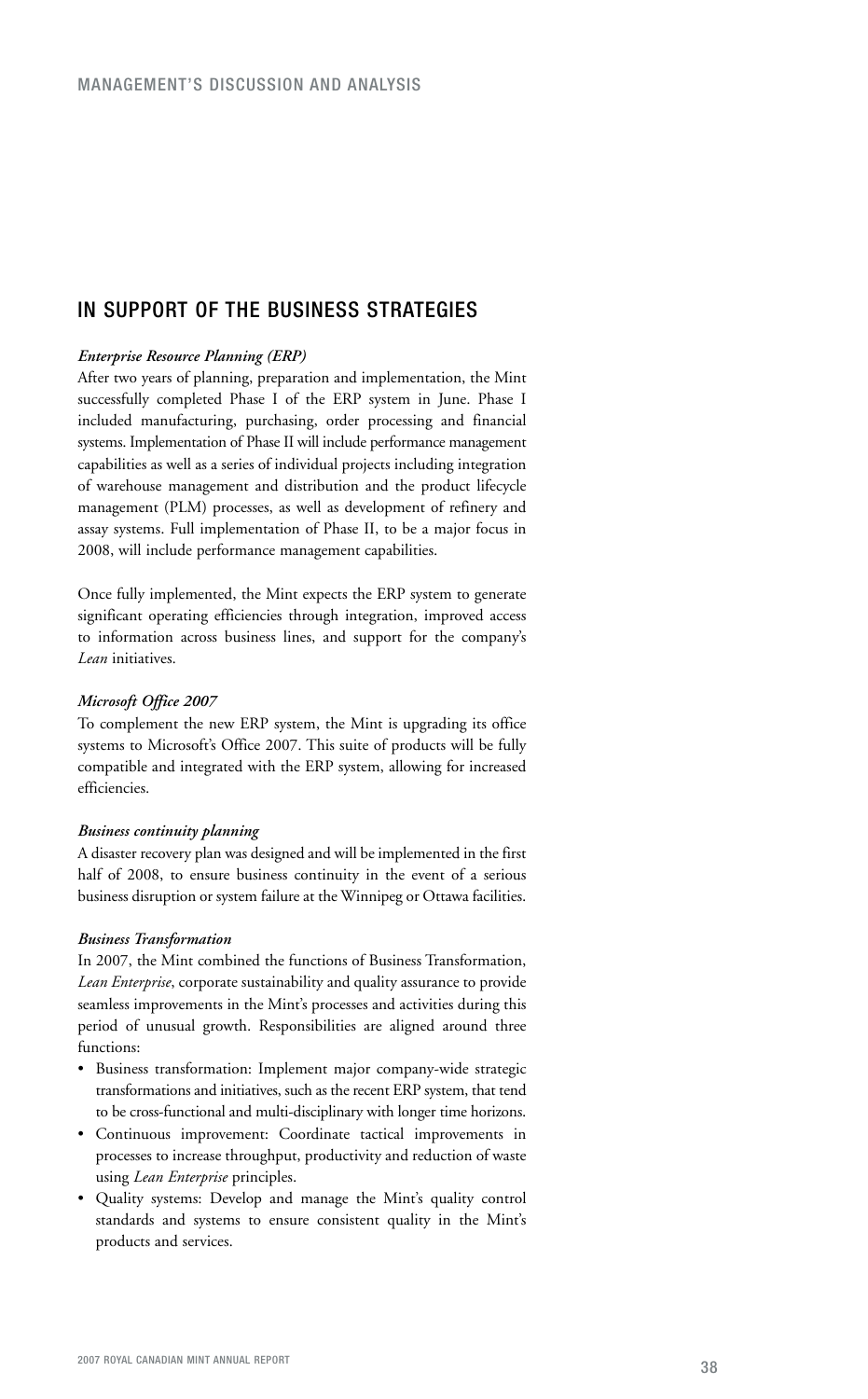#### *Human Resources*

Employment at the Mint increased to 779 employees at the end of 2007 from 773 employees at the end of 2006, including permanent and temporary employees. Wages and benefits slightly increased to \$53.7 million from \$53.2 million in 2006. These increases reflect strong growth in two of the Mint's four business lines: Canadian circulation, including the alloy recovery program, and foreign circulation.

Spending on training increased 26% to \$1.01 million in 2007 from \$0.8 million in 2006, representing 3.0% of payroll. The Mint's training efforts focused on ERP and official languages training, although the Mint also provided ongoing training in other areas, such as: coaching skills, *Lean Enterprise*, culture, customer service, wellness, and harassment, discrimination and violence in the workplace.

For the second year in a row, the Mint was honoured as one of Canada's Top 100 Employers of the Year by *Maclean's* magazine. As part of this award, the Mint was also again identified as one of the Top 15 Employers in the National Capital Region and one of Canada's Top 10 Family Friendly Employers by Today's Parent magazine. These awards reflect the Mint's ongoing commitment to building an organization that values its employees, encourages creativity and rewards commitment to the Corporation.

On December 31, 2007, the three-year collective bargaining agreements between the Mint and the two unions representing its workforce – the Amalgamated Transit Union (ATU) and the Public Service Alliance of Canada (PSAC) – expired.

#### **Health, safety, security and environment**

Protection of people and the environment is a core value of the Mint and the responsibility of every employee. In Winnipeg, lost-time injuries increased to 25 in 2007 from 22 in 2006 and lost-time days decreased to 165 in 2007 from 273 in 2006. In Ottawa, the number of lost-time injuries declined to 10 in 2007 from 18 in 2006 while lost-time days declined to 25 in 2007 from 97 in 2006.

In order to improve health programs, the management of injuries, illnesses and return to work during 2007, the Mint employed Occupational Health Nurses in Ottawa and Winnipeg. The presence of health professionals in the plants will enhance focus on the prevention of illness and injury as well as the health recovery programs.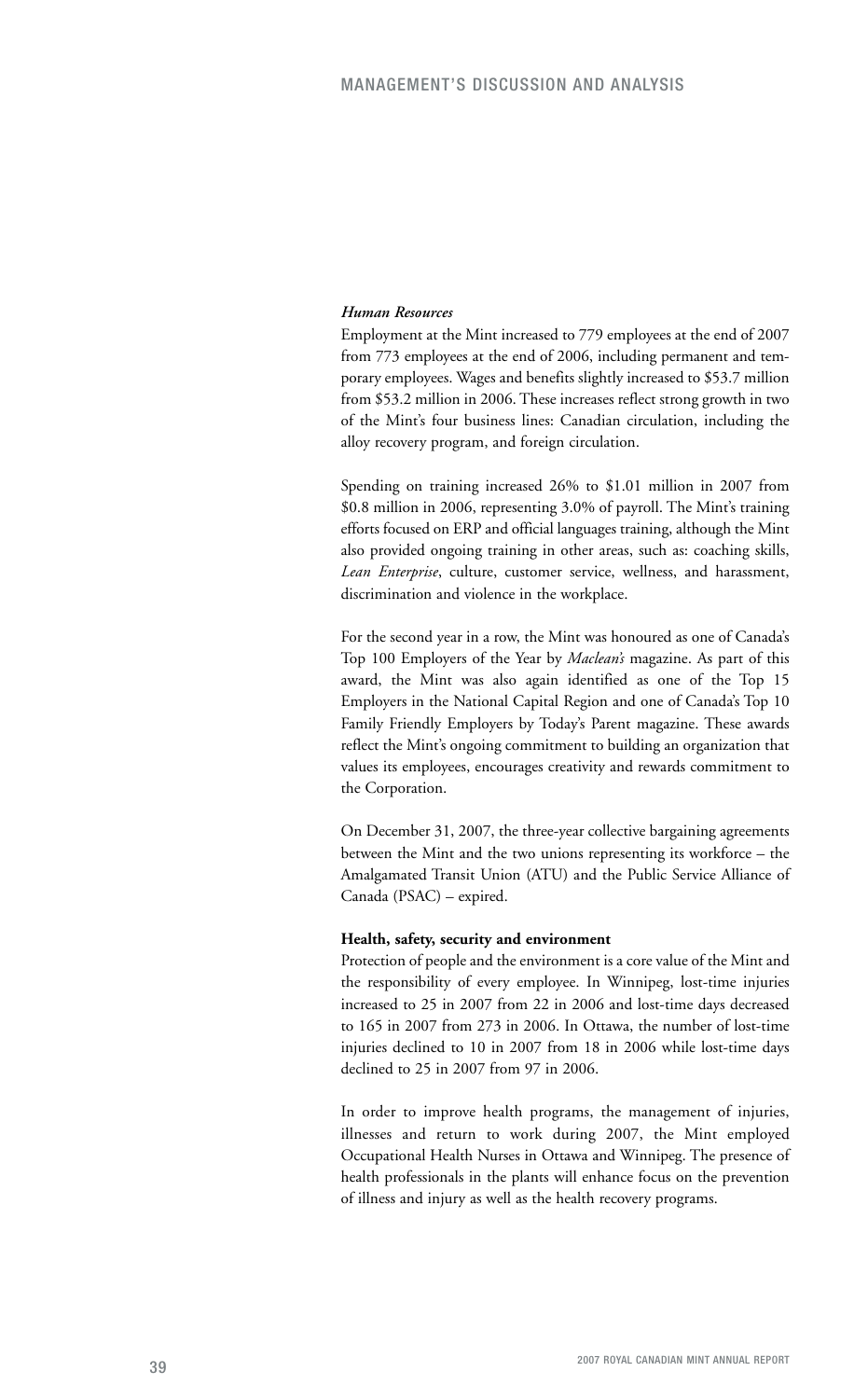The addition of these nurses has resulted in a heightened awareness of the responsibilities of each employee and increased accountability for managers and supervisors in creating a work environment which encourages all staff to incorporate health, safety and wellness goals into their daily routine to reduce, eliminate workplace injuries, illnesses. Programs to promote health and safety awareness will continue in 2008 and will be supplemented with additional training at both facilities.

Several initiatives were also undertaken to reduce the Mint's impact on the environment:

- As recommended by a compressed air scoping study completed in Winnipeg with the assistance of Manitoba Hydro, an energy efficient variable speed air compressor was installed as part of the facility's air conditioning and ventilating system. This will result in annual savings in water, electricity and maintenance costs.
- An oil-quenched furnace used in die production was replaced with a high-pressure gas-quenched furnace. The gas-quenched furnace uses nitrogen as the coolant thus eliminating waste oil and reducing costs.
- Cold weather packages were installed in the chiller units in the plating process reducing water consumption and extending the utility of the chillers.
- The Asbestos Management Program has been implemented and removal of asbestos from the Winnipeg facility continued in 2007 with anticipated completion in 2009.
- The Ottawa facility reduced its waste streams from 42 to 23, and provided training to its staff to ensure each waste stream was in compliance.
- The Mint completed the retrofit of its energy systems in Ottawa. This retrofit allows the Mint to produce its own heat and cooling. This new system is more cost efficient and environmentally friendly and improves air quality in the building.
- The initiative to replace chrome plating with a non-toxic fused deposit to coat dies was completed in early 2007. This eliminated the generation of 1,845 litres of chromic acid and 690 kilograms of contaminated towels.
- Implementation of a halocarbon program enhanced the Mint's ability to monitor and control emissions.

The Mint continuously assesses and mitigates security risks through strict adherence to secure operating procedures. The ERP system allowed the Mint to implement measures to enhance the privacy, security and integrity of customer and employee information and the Mint's intellectual assets.

The Mint also enhanced its systems to protect the Corporation against external threats.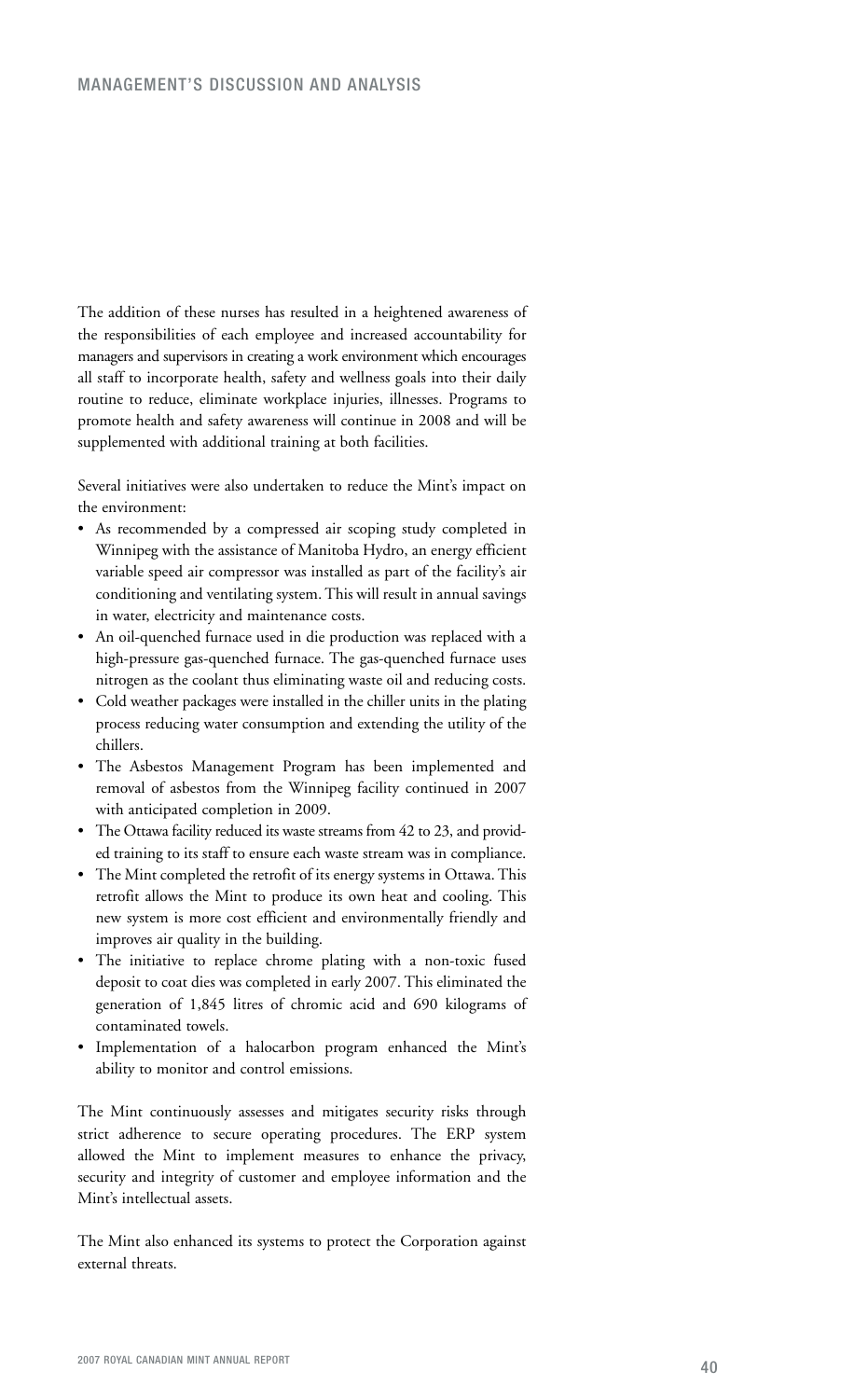



#### **Liquidity and capital resources**

As anticipated, the Mint's aggressive growth continues to increase pressure on working capital requirements. This is due in part to an increase in inventory to \$70.3 million from \$40.3 million to meet market **34 3 93** demand, a planned \$20.9 million debt repayments as well as 2007 cap-**67** ital spending of \$21.5 million. In addition, accounts receivable at December 31, 2007 increased to \$51.7 million from \$29.8 million at the end of 2006. bowth continues to increase that<br>This is due in part to an<br>\$40.3 million to meer<br>repayments as well as 2<br>ddition, accounts recease 7<br>million from \$29.8 r<br>d its short-term borrow

Financing: In 2007, the Mint refinanced its short-term borrowings with **6.9 4.6** a long-term loan of \$20 million to improve working capital and reduce interest expense (\$8 million of repayments in 2007 on existing debts). At the end of 2007, total outstanding long-term loans increased to \$27.3 million and the Mint's debt-to-equity ratio increased to 1.05:1 **773** from 0.83:1 at the end of 2006. Timely accounts receivable collections, **672 732** appropriate long-term financing of capital investments and practical **563** credit policies will ensure working capital management continues to **695 9 471** support the financial requirements of the Mint. **603.8** r accounts receivable co<br>pital investments and<br>pital management con<br>ee Mint.<br>ures increased to \$21.<br>significant projects inc<br>efficiency project at th<br>project achieved the ar



Capital expenditures: Capital expenditures increased to \$21.5 million from \$19.9 million in 2006. The most significant projects included: **285.8 <sup>329</sup> <sup>3</sup> 296.1 <sup>283</sup> <sup>5</sup>**

- Completion of the three-year energy efficiency project at the Ottawa **05** facility (\$1.0 million in 2007). This project achieved the anticipated annual savings of \$800,000 in energy costs while providing safety and operating benefits.
- Completion of Phase I and launch of Phase II of the ERP system (\$3.8 million in 2007).
- The acquisition of high-speed presses in Winnipeg (\$3.7 million).
- Expansion of the ARP from 25-cent coins to 5- and 10-cent coins with the purchase of new equipment (\$4 million).
- A new heat-treating furnace in Winnipeg (\$0.5 million).

#### **Risks to performance**

The Mint strives to mitigate risks that challenge its ability to fulfill its mandate and maximize profits. The most significant risks arise from the cost of materials used in the manufacture of its products and volatile demand.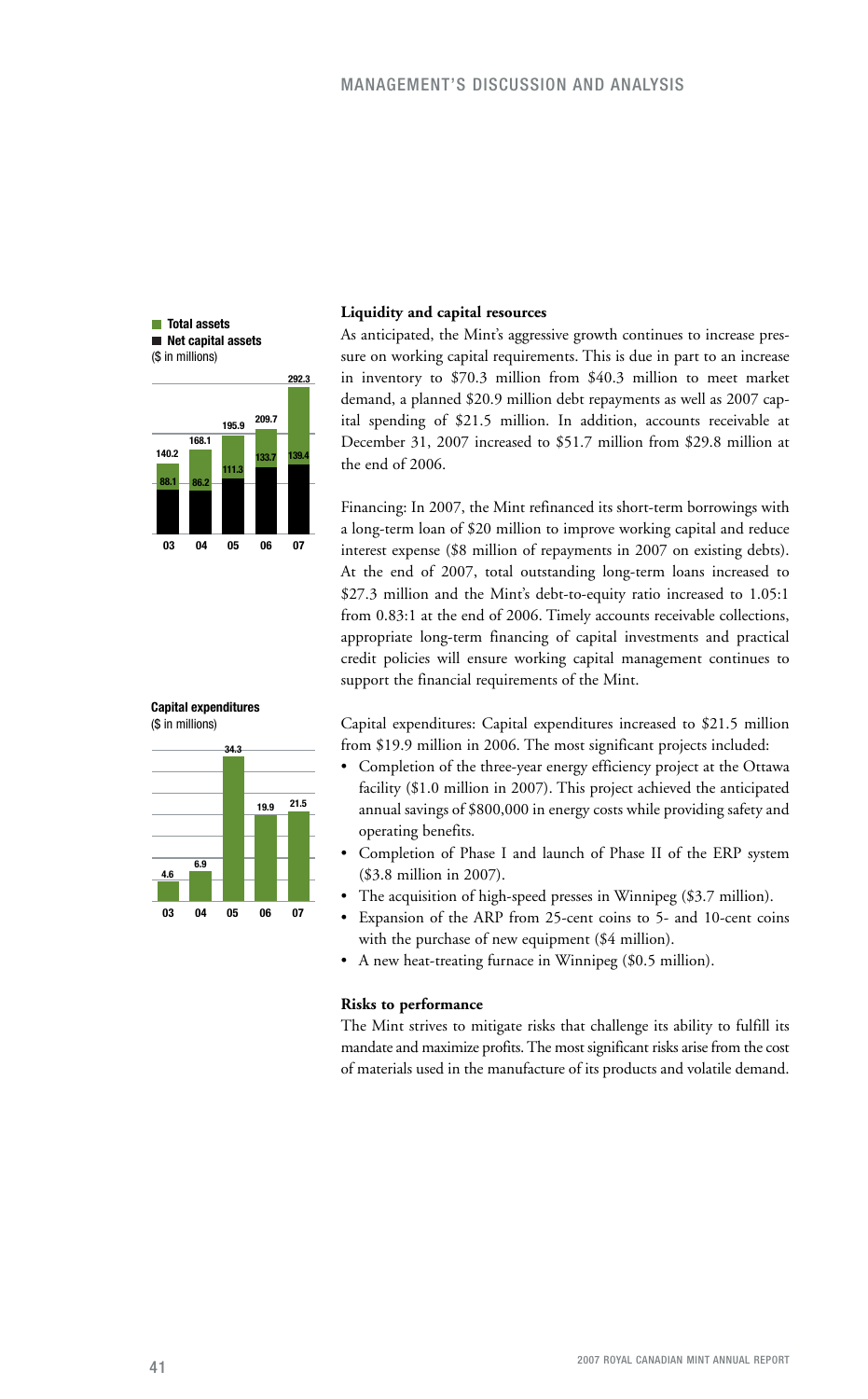**Precious metal risk:** The Mint purchases four precious metals – gold, silver, platinum and palladium. These metals are used in the Maple Leaf and numismatic coins. The Mint is not exposed to price risk as a result of a change in price in the metals used for the bullion coins and wafers because the purchase and sale of metals used in these products are completed on the same date, using the same price in the same currency. For numismatic products, risk is mitigated through a precious metal risk management hedging program.

**Base metal risk:** The Mint purchases a wide range of alloys made from a handful of base metals for the production of domestic and foreign circulation coins. The most significant of these base metals are nickel, copper and steel, for which the market continues to be volatile. The Mint has developed relationships with strategic vendors to secure supplies and manage costs in these difficult market conditions. Locking in the metal value only when a contract is awarded reduces the Mint's exposure to metal price fluctuation. When risk cannot be transferred to the customer, the Mint occasionally uses hedging strategies to protect its margins. The Mint also uses hedging strategies to fix the revenue generated from the alloys recovered from ARP.

**Foreign exchange risk:** A rapidly growing portion of the Mint's revenue is arising from exports while our expanding partnerships have increased the portion of our costs denominated in foreign currencies. Foreign exchange rate risk is mitigated by pricing contracts in the same currency as the expenses to be incurred and through an active currency-hedging program. The continued strength of the Canadian dollar also affects our competitiveness in international markets, which amplifies the importance of our efforts to continuously improve productivity and reduce manufacturing costs.

**Working capital requirements:** The Mint's growth plans will require significant capital expenditures and working capital. Aggressive cash flow and asset liability management will be critical to meet the Mint's operating and capital needs. The Mint is also reviewing its capital structure to ensure it is properly financed and leveraged to facilitate the planned growth.

To enhance its risk management strategies, the Mint will develop and implement Enterprise Risk Management (ERM) over the next 18 to 24 months. ERM is a method for managing risk consistently throughout an organization. It involves establishing corporate risk tolerance, identifying and measuring the impact of various risks, and developing risk management action plans to mitigate risks that exceed corporate risk tolerance. ERM will allow the Mint to manage risk and respond more effectively to opportunities.

#### **Export sales as a percentage of total revenue**

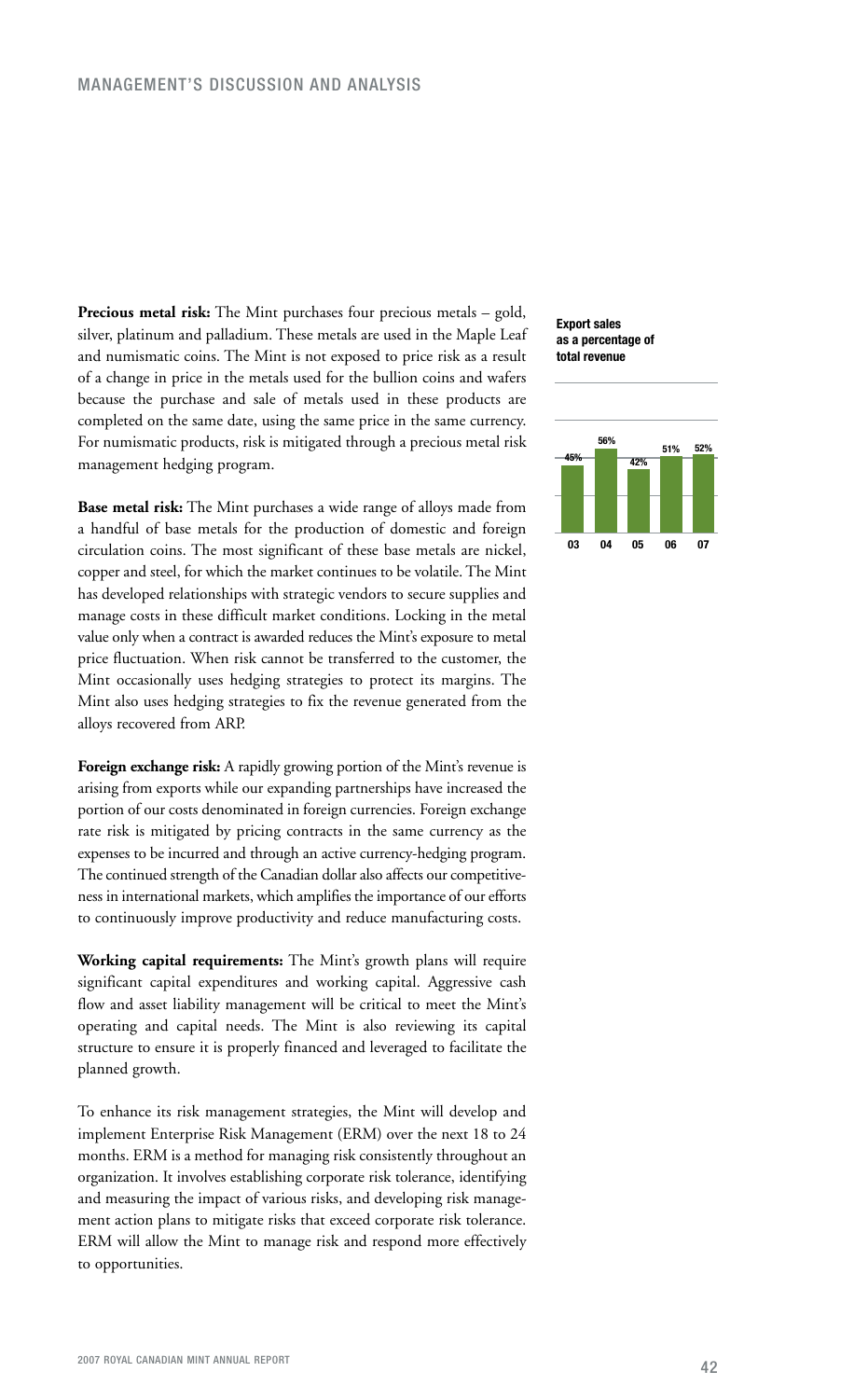#### **Outlook**

The Mint is a Canadian corporation with four distinct core businesses. Although each business line is driven by significantly different market forces, all are affected by the health of the Canadian and global economies as well as fluctuations in exchange rates and base or precious metal prices. These factors create both challenges and opportunities for the Mint.

A resilient Canadian economy and the evolving micro payment landscape are expected to continue driving increased demand for Canadian coinage until 2012. However, weakness in the U.S. economy could challenge economic stability in Canada, which would dampen consumer spending and reduce demand for circulation coinage. Continued weakness in the U.S. economy could also amplify volatility in the U.S. dollar, which could stimulate demand for precious metals.

Volatility in base metal prices, which is driven in part by conditions in the U.S., is expected to continue to increase demand from countries around the world for the Mint's low- cost high-quality multi-ply circulation coinage. While this is generating substantial foreign sales, it also challenges the Mint to secure sufficient capacity to meet both domestic and foreign production requirements. At the same time, the relationships the Mint is establishing with foreign customers and suppliers is creating opportunities to license technology, sell tooling, provide consulting services and secure customers for the Mint's refinery.

To ensure it can participate in the opportunities and meet the challenges on the horizon, in 2008 the Mint will focus on initiatives that will not only expand the Mint's resources, they will enhance its capabilities and ensure it will be able to meet the complex demands of foreign customers. It is also monitoring the evolution of the domestic micro payment landscape in order to manage its existing circulation coinage business effectively and identify opportunities.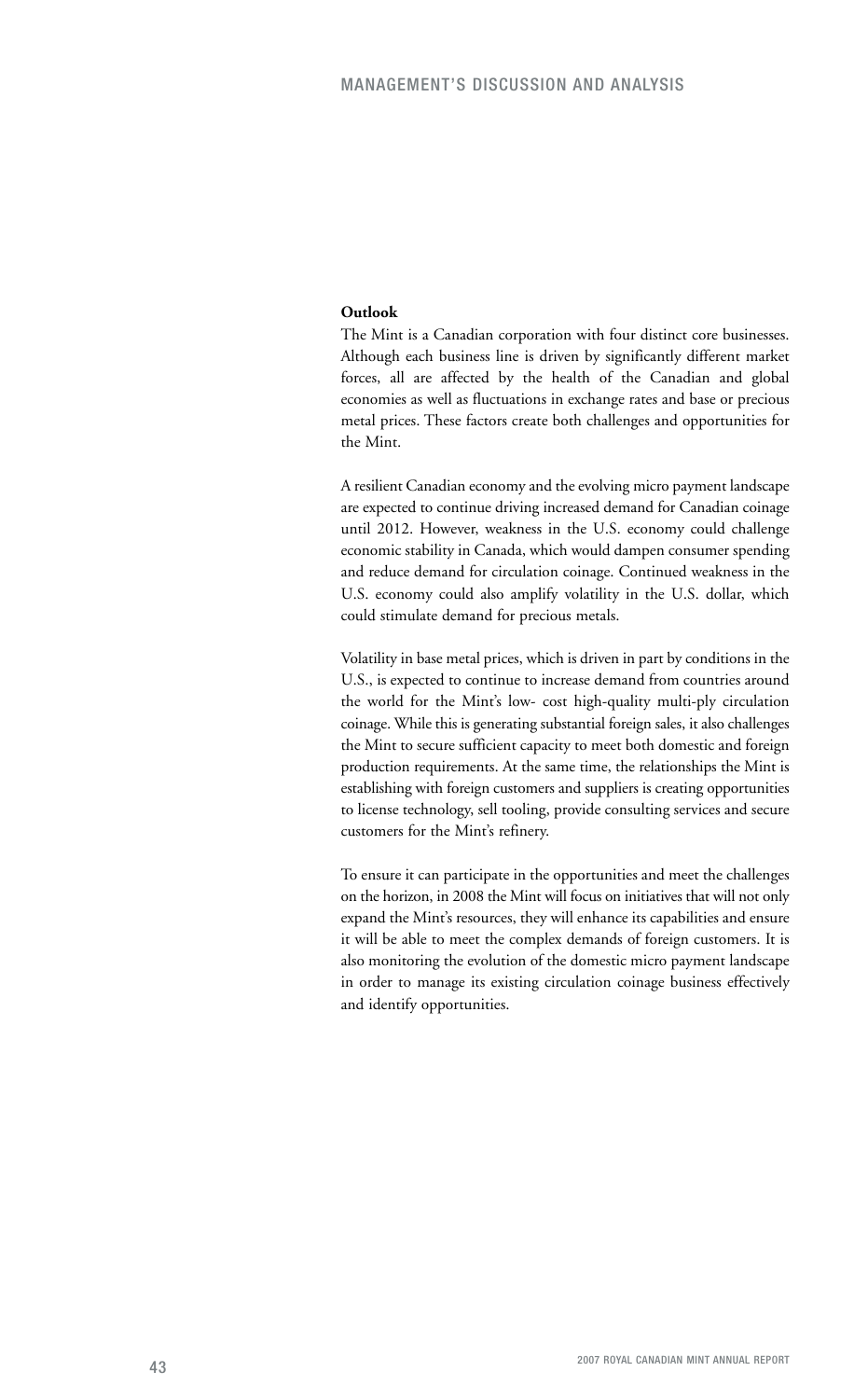# **STATISTICS**

## Table 1 – Canadian circulation coinage

Production in 2005, 2006 and 2007(1)

|                           | 2006<br>2007        |                     | 2005                |  |
|---------------------------|---------------------|---------------------|---------------------|--|
|                           | <b>Total Pieces</b> | <b>Total Pieces</b> | <b>Total Pieces</b> |  |
| Coinage dated 2004        |                     |                     |                     |  |
| \$2                       |                     |                     | 1,000               |  |
| \$1                       |                     |                     | 960,000             |  |
| 50¢                       |                     |                     |                     |  |
| 25 <sub>0</sub>           |                     |                     | 6,552,000           |  |
| 10 <sub>0</sub>           |                     |                     | 1,100,000           |  |
| 5¢                        |                     |                     | 840,000             |  |
| 1¢                        |                     |                     | 62,358,000          |  |
| Coinage dated 2005        |                     |                     |                     |  |
| \$2                       |                     |                     | 38,317,000          |  |
| \$1                       |                     | 90,000              | 44,285,000          |  |
| 50¢                       |                     |                     | 200,000             |  |
| 25 <sub>0</sub>           |                     |                     | 269,586,000         |  |
| 10 <sub>0</sub>           |                     | 275,000             | 211,075,000         |  |
| 5¢                        |                     |                     | 148,082,000         |  |
| 1¢                        |                     | 39,600,000          | 727,825,000         |  |
| <b>Coinage dated 2006</b> |                     |                     |                     |  |
| \$2                       | 5,040,000           | 30,279,000          |                     |  |
| \$1                       | 1,621,000           | 39,140,000          | 8,350,000           |  |
| 50¢                       |                     | 98,000              |                     |  |
| 25 <sub>0</sub>           | 155,991,000         | 473,027,000         |                     |  |
| 10 <sub>0</sub>           | 19,800,000          | 311,847,000         |                     |  |
| 5¢                        | 2,558,000           | 182,316,000         |                     |  |
| 1¢                        | 101,475,000         | 1,160,408,000       |                     |  |
| Coinage dated 2007        |                     |                     |                     |  |
| \$2                       | 33,917,000          |                     |                     |  |
| \$1                       | 36,424,000          |                     |                     |  |
| 50¢                       | 250,000             |                     |                     |  |
| 25 <sub>0</sub>           | 230,772,000         |                     |                     |  |
| 10 <sub>0</sub>           | 284,310,000         |                     |                     |  |
| 5¢                        | 218,914,000         |                     |                     |  |
| 1¢                        | 846,420,000         |                     |                     |  |
| <b>Total (all dates)</b>  |                     |                     |                     |  |
| \$2                       | 38,957,000          | 30,279,000          | 38,318,000          |  |
| \$1                       | 38,045,000          | 39,230,000          | 53,595,000          |  |
| 50¢                       | 250,000             | 98,000              | 200,000             |  |
| 25¢                       | 386,763,000         | 473,027,000         | 276,138,000         |  |
| 10 <sub>c</sub>           | 304,110,000         | 312,122,000         | 212,175,000         |  |
| <b>5¢</b>                 | 221,472,000         | 182,316,000         | 148,922,000         |  |
| 10                        | 947,895,000         | 1,200,008,000       | 790,183,000         |  |
| <b>Total</b>              | 1,937,492,000       | 2,237,080,000       | 1,519,531,000       |  |

(1) Figures are rounded to the nearest thousand pieces.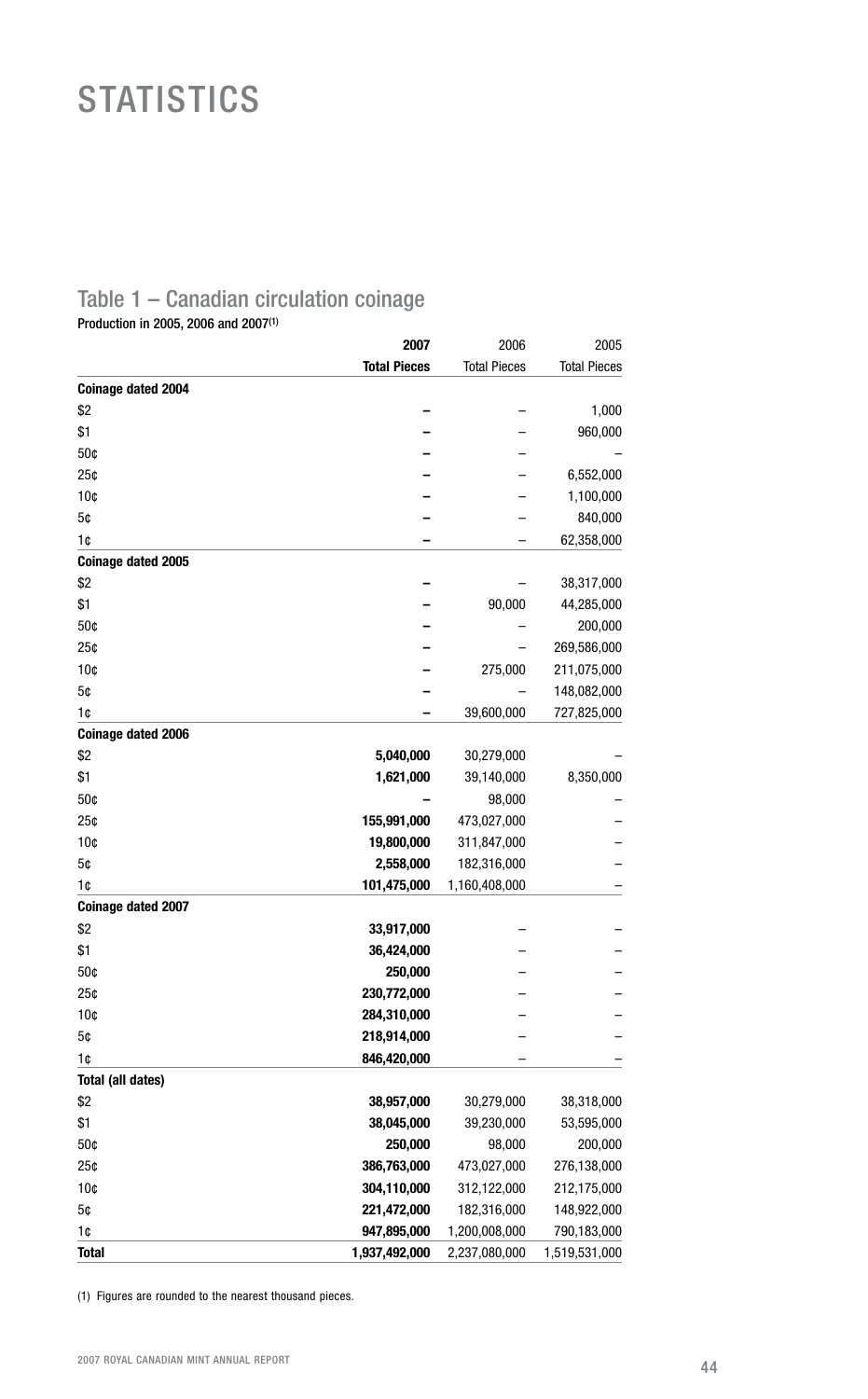## Table 2 – Canadian circulation coinage

Cumulative production up to December 31, 2007(1) (2)

|     | 2007        | 2006          | 2005        | 2004        | 2003        |
|-----|-------------|---------------|-------------|-------------|-------------|
| \$2 | 33,917,000  | 35,319,000    | 38,317,000  | 12,908,000  | 11,244,000  |
| \$1 | 36,424,000  | 49,111,000(3) | 44,375,000  | 10,894,000  | 5,102,000   |
| 50¢ | 250,000     | 98,000        | 200,000     |             |             |
| 25¢ | 230,772,000 | 629,018,000   | 269,586,000 | 210,047,000 | 100,638,000 |
| 10¢ | 284,310,000 | 331,647,000   | 211,350,000 | 213,025,000 | 164,617,000 |
| 5¢  | 218,914,000 | 184,874,000   | 148,082,000 | 123,925,000 | 101,793,000 |
| 1¢  | 846,420,000 | 1,261,883,000 | 767,425,000 | 842,486,000 | 748,123,000 |

(1) Total coins of each date and denomination, regardless of the calendar year in which they were produced.

(2) Figures are rounded to the nearest thousand pieces.

(3) Includes the 2006 Lucky Loonie commemorative circulation coin which was produced in 2005.

# Table 3 – Canadian circulation coinage

| Coinage issued in 2007 <sup>(1)</sup> – Geographic distribution <sup>(2)</sup> |  |  |  |
|--------------------------------------------------------------------------------|--|--|--|
|--------------------------------------------------------------------------------|--|--|--|

| <b>Province</b>               |            |                    |                |            |                        |            |                                                   |
|-------------------------------|------------|--------------------|----------------|------------|------------------------|------------|---------------------------------------------------|
| City <sup>(3)</sup>           | \$2        | \$1                | 50¢            | 25¢        | 10¢                    | 5¢         | 1¢                                                |
| <b>Newfoundland and</b>       |            |                    |                |            |                        |            |                                                   |
| <b>Labrador</b>               |            |                    |                |            |                        |            |                                                   |
| St. John's                    | 80,000     | 348,000            |                | 2,266,000  | 4,042,000              | 2,796,000  | 20,095,000                                        |
| <b>New Brunswick</b>          |            |                    |                |            |                        |            |                                                   |
| Saint John                    | 2,809,000  | 1,538,000          |                | 5,390,000  | 7,958,000              | 5,358,000  | 19,027,000                                        |
| <b>Nova Scotia</b>            |            |                    |                |            |                        |            |                                                   |
| Halifax                       | 238,000    | 203,000            |                | 6,114,000  | 10,825,000             | 5,394,000  | 38,293,000                                        |
| Quebec                        |            |                    |                |            |                        |            |                                                   |
| Montreal                      | 2,425,000  | 591,000            |                | 33,290,000 | 52,697,000             | 33,864,000 | 150,150,000                                       |
| <b>Quebec City</b>            | 1,164,000  | 1,531,000          |                | 12,634,000 | 12,298,000             | 6,070,000  | 28,797,000                                        |
| <b>Ontario</b>                |            |                    |                |            |                        |            |                                                   |
| Ottawa                        | 1,212,000  | 3,346,000          |                | 18,574,000 | 22,410,000             | 12,642,000 | 78,605,000                                        |
| Toronto                       | 10,217,000 | 10,075,000         |                |            | 45,112,000 123,868,000 | 92,212,000 | 600,938,000                                       |
| <b>Manitoba</b>               |            |                    |                |            |                        |            |                                                   |
| Winnipeg                      | 123,000    | 2,726,000          |                | 6,644,000  | 10,042,000             | 6,190,000  | 46,338,000                                        |
| <b>Saskatchewan</b>           |            |                    |                |            |                        |            |                                                   |
| Regina                        | 856,000    | 551,000            |                | 6,336,000  | 6,693,000              | 5,620,000  | 29,332,000                                        |
| Alberta                       |            |                    |                |            |                        |            |                                                   |
| Calgary                       | 399,000    | 1,751,000          |                | 10,598,000 | 12,702,000             | 8,182,000  | 50,398,000                                        |
| Edmonton                      | 3,078,000  | 5,817,000          |                | 17,234,000 | 35,103,000             | 20,596,000 | 91,160,000                                        |
| <b>British Columbia</b>       |            |                    |                |            |                        |            |                                                   |
| Vancouver                     | 5,532,000  | 2,338,000          |                | 26,272,000 | 43,022,000             | 25,222,000 | 147,920,000                                       |
| Sundry persons <sup>(4)</sup> | 57,000     |                    | 68,000 235,000 | 23,058,000 | 235,000                | 296,000    | 882,000                                           |
| Total                         | 28,190,000 | 30,883,000 235,000 |                |            |                        |            | 213,522,000 341,895,000 224,442,000 1,301,935,000 |

(1) Figures are rounded to the nearest thousand pieces.

(2) The dates on the coins are not always the same as the calendar year in which they were issued.

(3) The coins were issued to financial institutions in these cities.

(4) The figures for Sundry persons do not include numismatic coinage purchases.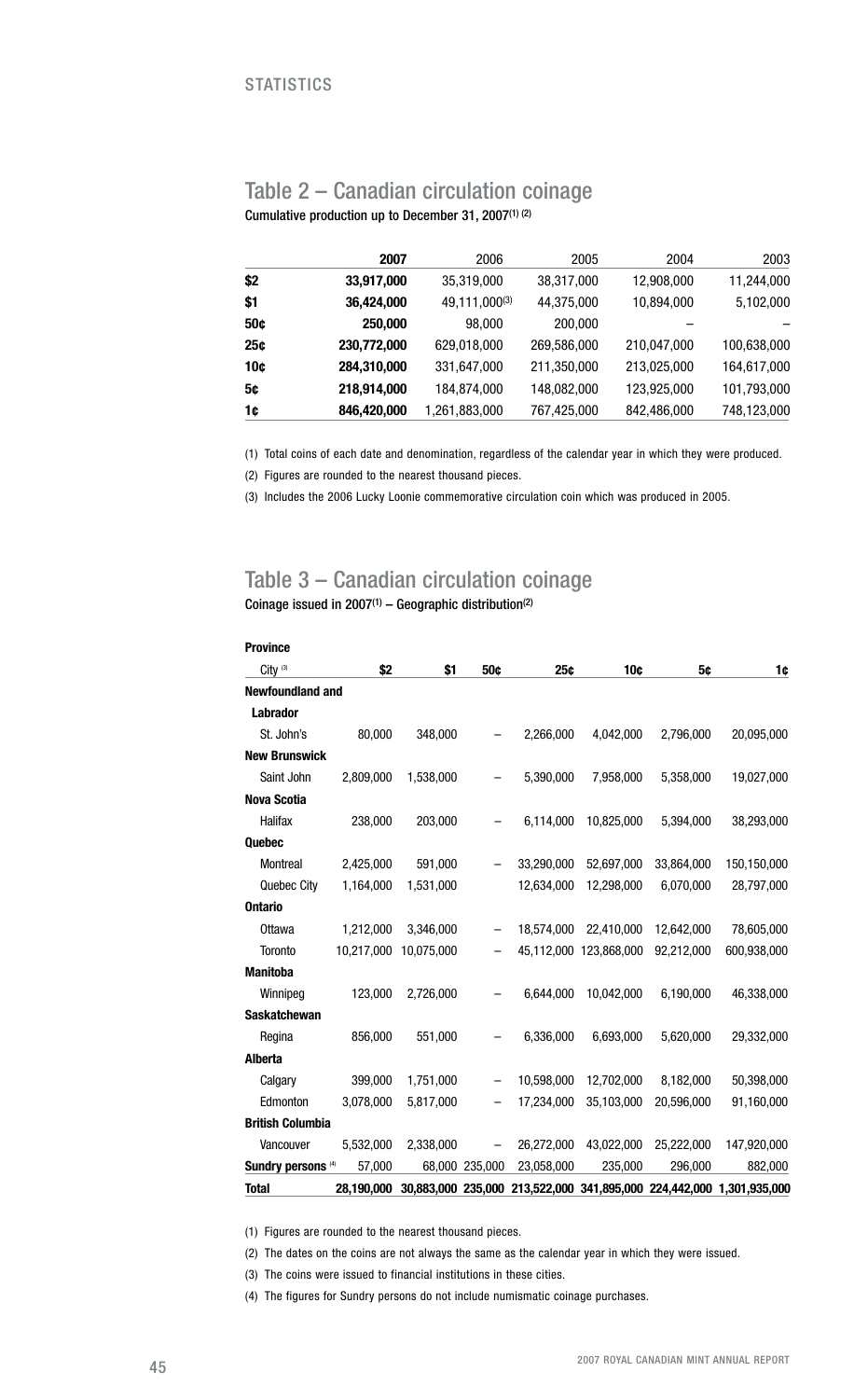## Table 4 – Numismatic coinage

#### Issued as of December 31, 2007 bearing the dates 2006 and 2007 (1)

|                                                                                                        | Quantity sold  |
|--------------------------------------------------------------------------------------------------------|----------------|
| \$50 Palladium Coin                                                                                    | 18             |
| 10th Anniversary \$2 Gold Coin                                                                         | 3              |
| 140th Anniversary of the Dominion of Canada \$100 14-Karat Gold Coin                                   | 4,453          |
| 150th Anniversary of the Victoria Cross - Proof Silver Dollar                                          | 764            |
| 1900 Shinplaster \$300 Gold Coin                                                                       | 7              |
| 1923 Shinplaster \$300 Gold Coin                                                                       | 778            |
| Annual Report with Coin (English)                                                                      | 3,609          |
| Annual Report with Coin (French)                                                                       | 553            |
| <b>Baby Coin Set</b>                                                                                   | 29,964         |
| Baby Keepsake Tin & Silver Dollar                                                                      | 3,229          |
| Baby Keepsake Tin                                                                                      | 162<br>122     |
| Baby Lullabies CD and Silver Coin (2006)                                                               |                |
| Baby Lullabies CD and Silver Coin (2007)<br><b>Baby Sterling Silver Coin Set</b>                       | 3,207<br>1,911 |
| Baby Wafer 1 oz Silver                                                                                 | 1,162          |
| Beaumont Hamel \$30 Sterling Silver Coin                                                               | 325            |
| <b>Birthday Coin Set</b>                                                                               | 12,547         |
| Brigantine \$20 Silver Hologram                                                                        | 7,490          |
| <b>Canada Calendar and Coin Set</b>                                                                    | 5,264          |
| Canada Day 25-cent Coloured Coin                                                                       | 568            |
| Canada Day Kid's Activity and Coin Set                                                                 | 27,743         |
| Canadarm \$300 Gold Coin                                                                               | 16             |
| Celebrating Thayendanegea - Brilliant Uncirculated Dollar                                              | 16,378         |
| Celebrating Thayendanegea - Limited Edition Proof Silver Dollar With Enamel Effect                     | 4,760          |
| Celebrating Thayendanegea - Proof Silver Dollar                                                        | 32,224         |
| Celebration of Arts Special Edition Proof Silver Dollar                                                | 6,466          |
| <b>Circulation Coin Roll</b>                                                                           |                |
| 50-cent                                                                                                | 4,462          |
| 25-cent Breast Cancer                                                                                  | 1,102          |
| \$1 Lucky Loonie                                                                                       | 351            |
| \$2 10 <sup>th</sup> Anniversary                                                                       | 356            |
| 25-cent Medal of Bravery                                                                               | 205            |
| <b>Circulation First Day Cover</b>                                                                     |                |
| 1-cent                                                                                                 | 38             |
| 5-cent                                                                                                 | 29             |
| 10-cent                                                                                                | 31             |
| 25-cent                                                                                                | 25             |
| 25-cent Breast Cancer                                                                                  | 92             |
| 25-cent Medal of Bravery                                                                               | 210            |
| 50-cent                                                                                                | 66             |
| \$1                                                                                                    | 34             |
| \$1 Lucky Loonie                                                                                       | 154            |
| \$2                                                                                                    | 129            |
| CN Tower \$20 Silver Coin                                                                              | 3              |
| Coin & Stamp Set - \$5 Peregrine Falcon                                                                | 1,081          |
| Coin & Stamp Set - \$5 Sable Island Horse and Foal                                                     | 2,519          |
| Coin & Stamp Set - \$5 Snowbirds                                                                       | 2,138          |
| <b>Congratulations Coin Set</b>                                                                        | 8,910          |
| <b>Congratulations Gift Set</b><br>Cowboy 1/25 oz Gold Coin                                            | 21             |
| Crystal Snowflake \$20 Sterling Silver Coin - Blue                                                     | 645            |
|                                                                                                        | 1,433          |
| Crystal Snowflake \$20 Sterling Silver Coin - Iridescent<br>Crystal Snowflake \$300 14-Karat Gold Coin | 1,404<br>137   |
| Dog Sled Team \$30 Sterling Silver                                                                     | 587            |
| Dogsled Team \$250 14-Karat Gold Coin                                                                  | 53             |
| Fine Silver Chinese \$8 Coin                                                                           | 19,954         |
| Fishing Trade \$200 22K Gold Coin                                                                      | 2,127          |
|                                                                                                        |                |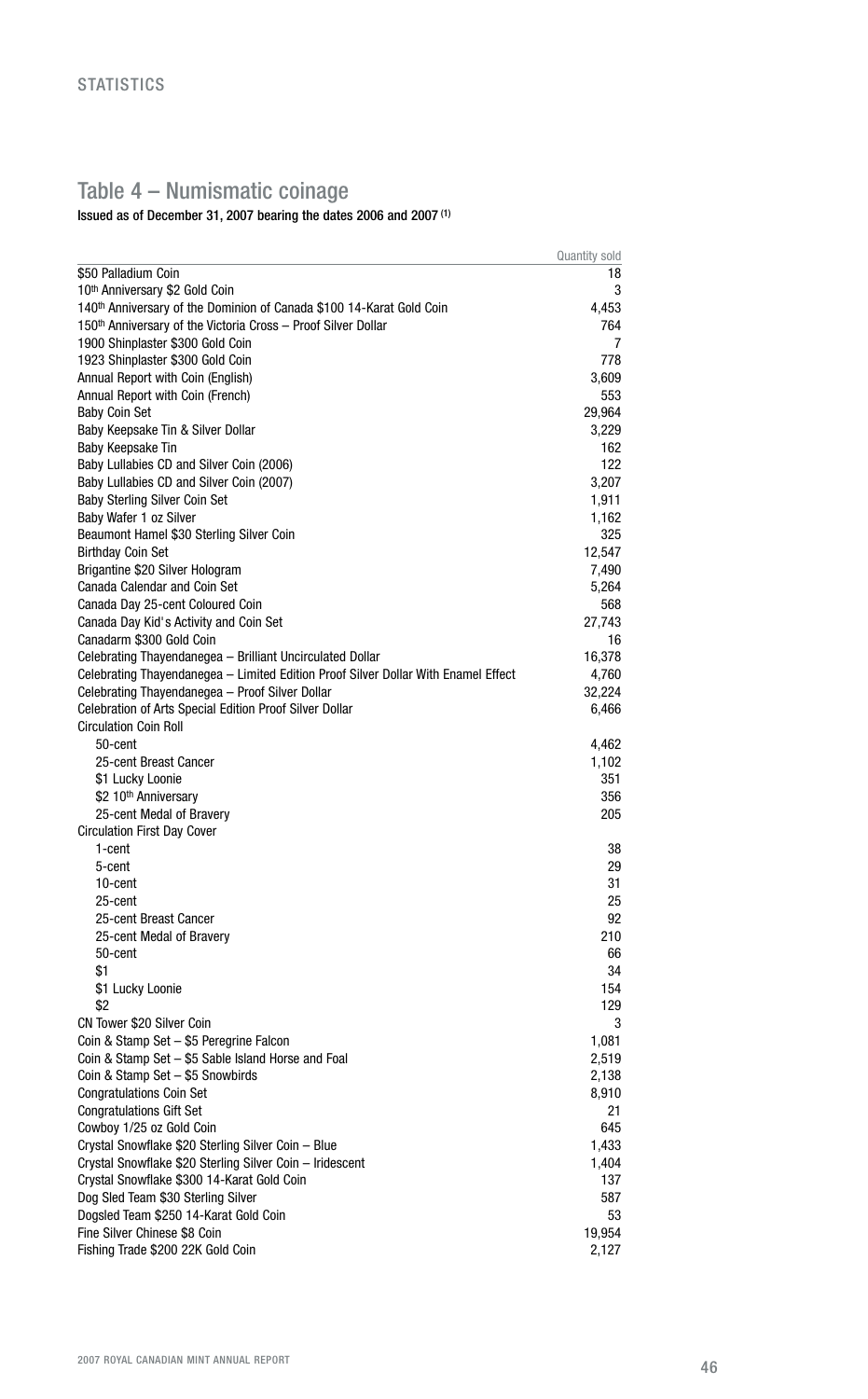## **STATISTICS**

| Table 4 - Numismatic coinage (continued)                                                                   | <b>Quantity Sold</b> |
|------------------------------------------------------------------------------------------------------------|----------------------|
| Forget-Me-Not Sterling Silver Coin                                                                         | 10,195               |
| Fortress of Louisbourg \$10 Silver                                                                         | 215                  |
| Four Seasons - 5 oz Silver Coin                                                                            | 13                   |
| Gold Louis \$1 Fine Gold Coin (2006)                                                                       | 1,373                |
| Gold Louis \$1 Fine Gold Coin (2007)                                                                       | 3,457                |
| <b>Gold Maple Leaf Bullion Test Coin</b>                                                                   | 95                   |
| Golden Daisy 50-cent Silver Coin                                                                           | 419                  |
| Holiday Carols CD and Sterling Silver Dollar                                                               | 228                  |
| <b>Holiday Commemorative Coin Set</b><br>Holiday Ornaments 50-cent Lenticular Coin                         | 66,267<br>16,989     |
| Holiday Sleigh Ride \$20 Fine Silver Coin                                                                  | 6,041                |
| International Polar Year \$20 Blue Plasma                                                                  | 3,005                |
| International Polar Year \$20 Sterling Silver                                                              | 8,352                |
| Iris Versicolor .99999 Gold Coin                                                                           | 26                   |
| Jasper \$20 Silver Coin                                                                                    | 329                  |
| Limited Edition Concept Test Token Set                                                                     | 204                  |
| Limited Edition Test Token Set - Pink Ribbon                                                               | 61                   |
| Longest Running International Hockey Series \$100 14-Karat Gold Coin                                       | 37                   |
| Lucky Loonie Bookmark                                                                                      | 337                  |
| Lucky Loonie Sterling Silver Coloured Coin                                                                 | 17                   |
| Maple of Long Life \$8 Fine Silver Coin                                                                    | 11,624               |
| Medal of Bravery - Special Edition Proof Silver Dollar                                                     | 497                  |
| Medal of Bravery - Special Edition Proof Silver Dollar Enameled                                            | 48                   |
| Nahanni \$20 Silver Coin                                                                                   | 543                  |
| National War Memorial \$30 Sterling Silver Coin                                                            | 115                  |
| NHL Coin Set 2006/2007                                                                                     |                      |
| <b>Calgary Flames</b><br><b>Edmonton Oilers</b>                                                            | 832<br>2,213         |
| <b>Montreal Canadiens</b>                                                                                  | 2,952                |
| Ottawa Senators                                                                                            | 1,634                |
| <b>Toronto Maple Leafs</b>                                                                                 | 3,527                |
| <b>Vancouver Canucks</b>                                                                                   | 1,264                |
| Oh! Canada! Coin Set                                                                                       | 23,582               |
| Oh! Canada! Gift Set                                                                                       | 188                  |
| Panoramic Camera Niagara Falls \$30 Sterling Silver Coin                                                   | 5,181                |
| Panoramic Picture Canadian Rockies \$300 Gold Coin                                                         | 511                  |
| Parasaurolophus \$4 Silver Coin                                                                            | 13,010               |
| Pengrowth Saddledome \$20 Silver Coin                                                                      | 550                  |
| Proof Set (2006)                                                                                           | 713                  |
| Proof Set (2007)                                                                                           | 34,613               |
| Purple Violet .99999 Gold Coin                                                                             | 1,171                |
| Quebec Winter Carnival Gift Set                                                                            | 105                  |
| Queen's 60 <sup>th</sup> Anniversary 25-cent Coloured Coin                                                 | 13,264               |
| Queen's 60 <sup>th</sup> Anniversary 5 oz Gold Coin                                                        | 198                  |
| Queen's 60 <sup>th</sup> Anniversary 5 oz Silver Coin<br>Queen's 80 <sup>th</sup> Birthday \$300 Gold Coin | 1,945                |
| Queen's 80 <sup>th</sup> Birthday 25-cent Coloured Coin                                                    | 4<br>132             |
| Red-Breasted Nuthatch 25-cent Coloured Coin                                                                | 10,581               |
| Ruby-Throated Hummingbird 25-cent Coloured Coin                                                            | 16,256               |
| Silver Maple \$5 Silver Coloured Coin                                                                      | 2,070                |
| Silvery Blue 50-cent Silver                                                                                | 815                  |
| Specimen Set                                                                                               | 24,619               |
| Square Beaver \$3 Coin Silver Coin                                                                         | 37                   |
| Sugar Maple in Orange \$5 Silver Coloured Coin                                                             | 11,495               |
| Swallowtail 50-cent Silver                                                                                 | 552                  |
| Timber Trade \$200 22K Gold Coin                                                                           | 33                   |
| Uncirculated Set - Special Edition                                                                         | 1,636                |
| Uncirculated Set (2006)                                                                                    | 598                  |
| Uncirculated Set (2007)                                                                                    | 43,679               |
| Vimy Memorial \$30 Sterling Silver Coin                                                                    | 5,190                |
| <b>Wedding Coin Set</b>                                                                                    | 10,318               |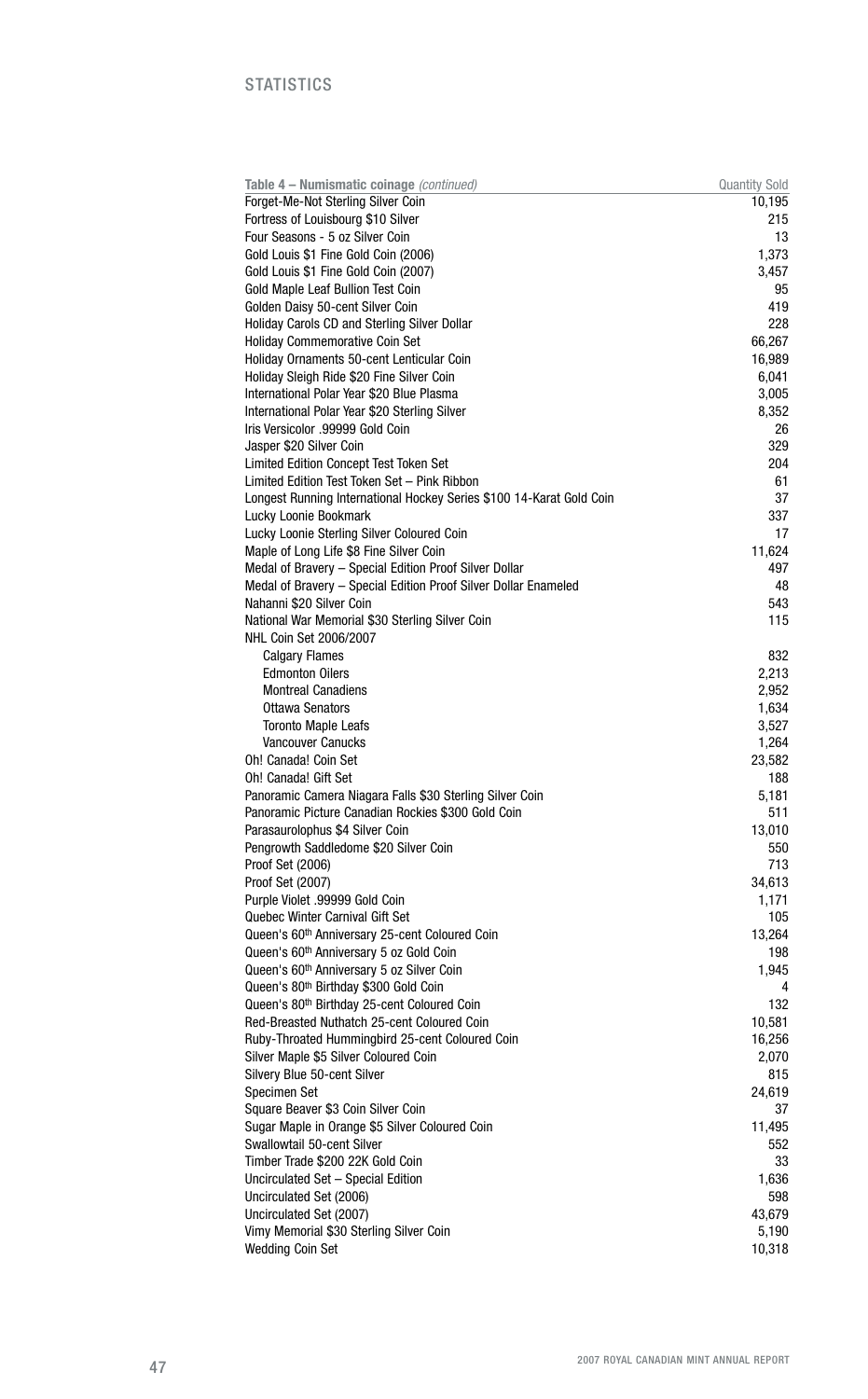## **STATISTICS**

| Table 4 - Numismatic coinage (continued)                | <b>Quantity Sold</b> |
|---------------------------------------------------------|----------------------|
| <b>Wedding Premium Coin Set</b>                         | 849                  |
| Wedding Wafer 1 oz Silver                               | 1,116                |
| Wolf 1/25 oz Gold Coin                                  | 11,328               |
| Woolly Mammoth 1 oz Platinum                            | 190                  |
| Year of the Dog Lunar Cameo Coin                        | 17                   |
| Year of the Dog Lunar Cameo 18-Karat Gold Coin          | 5                    |
| Year of the Pig Lunar Cameo Coin                        | 10,752               |
| Year of the Pig Lunar Cameo 18-Karat Gold Hologram Coin | 818                  |
| <b>Olympic products</b>                                 |                      |
| 14-Karat Gold Coloured Coin                             |                      |
| <b>RCMP</b>                                             | 4,529                |
| Athlete's Pride                                         | 2,381                |
| Canada Geese                                            | 2,117                |
| \$25 Sterling Silver Coin                               |                      |
| Curling                                                 | 13,908               |
| Ice Hockey                                              | 15,132               |
| Athlete's Pride                                         | 10,631               |
| <b>Biathlon</b>                                         | 8,325                |
| <b>Alpine Skiing</b>                                    | 9,819                |
| \$25 Sterling Silver Hologram Coin Set                  | 37                   |
| \$300 Gold Coin - Olympic Ideals                        | 925                  |
| Bookmark and Lapel Pin                                  |                      |
| Curling                                                 | 780                  |
| Ice Hockey                                              | 1,329                |
| <b>Alpine Skiing</b>                                    | 882                  |
| Circulation First Day Cover 25-cent                     |                      |
| Curling                                                 | 2,338                |
| Ice Hockey                                              | 3,192                |
| <b>Wheelchair Curling</b>                               | 1,079                |
| <b>Biathlon</b>                                         | 828                  |
| <b>Alpine Skiing</b>                                    | 756                  |
| <b>Circulation Coin Roll 25-cent</b>                    |                      |
| Curling                                                 | 4,856                |
| Hockey                                                  | 3,606                |
| <b>Wheelchair Curling</b>                               | 1,995                |
| <b>Biathlon</b>                                         | 1,511                |
| <b>Alpine Skiing</b>                                    | 1,424                |
| Fine Gold Kilo Coin - Early Canada (2007)               | 20                   |
| Fine Silver Kilo Coin - Early Canada (2007)             | 2,444                |
| <b>Olympic Winter Games Coin Collection</b>             | 119,682              |
| Olympic Winter Games Coin Collector Card (2007)         | 49,711               |
| Special Edition Uncirculated Set (2007)                 | 26,351               |
| Sterling Silver Circulation Coin Set and Wafer (2007)   | 375                  |
| Sport Card (2007)                                       |                      |
| Curling                                                 | 90,175               |
| Ice Hockey                                              | 100,000              |
| <b>Wheelchair Curling</b><br><b>Biathlon</b>            | 34,275               |
| <b>Alpine Skiing</b>                                    | 29,800               |
| <b>Total</b>                                            | 40,000<br>1,188,262  |
|                                                         |                      |

(1) Coins reported as issued are not necessarily all delivered in the same calendar year and therefore do not correspond to reported sales.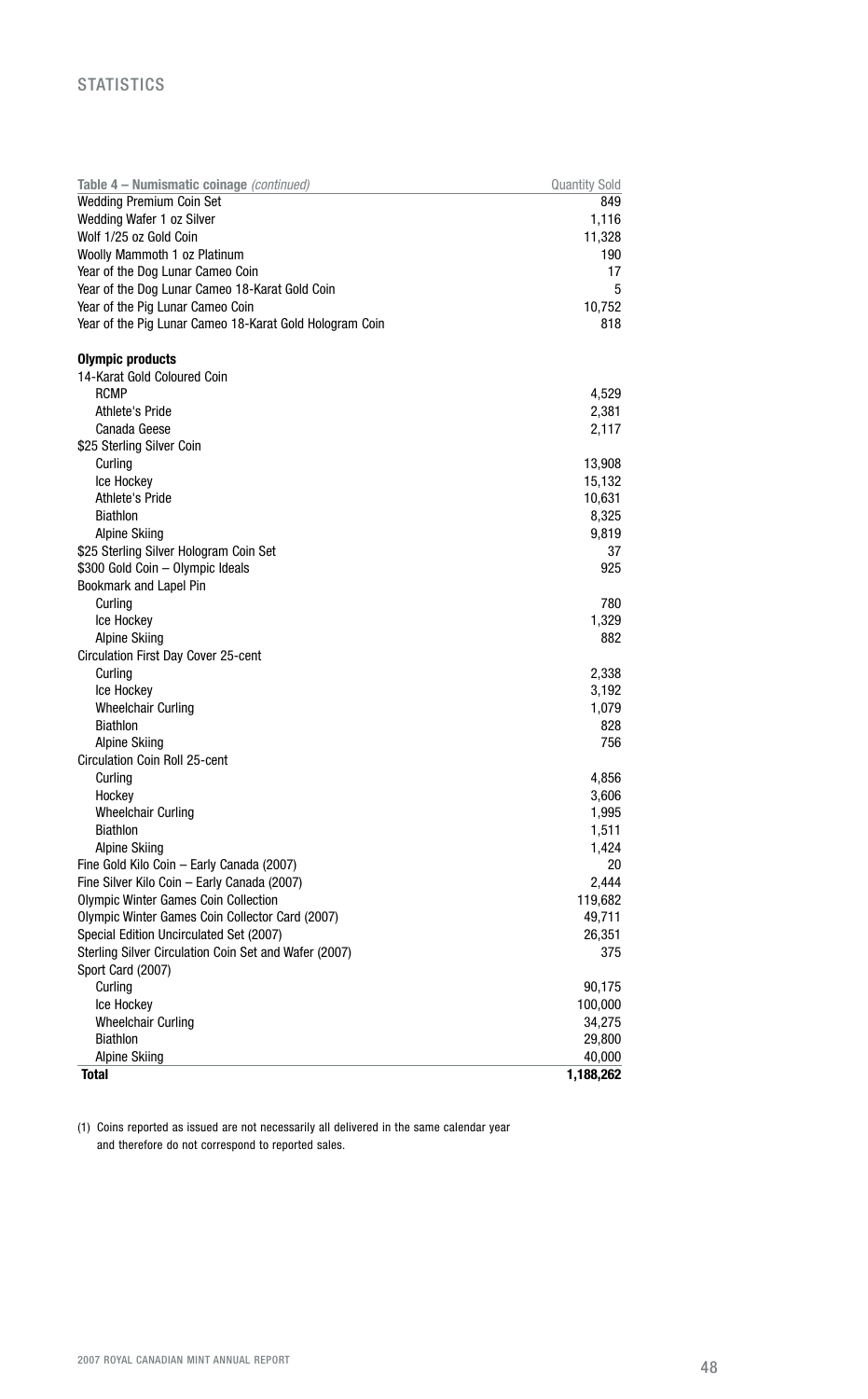## Table 5 – Maple Leaf coinage

Sales in ounces for 2006 and 2007

|                                     | 2007      | 2006      |
|-------------------------------------|-----------|-----------|
| <b>Gold Maple Leaf Coinage</b>      |           |           |
| \$1,000,000 (99999 Au)              | 6,430     |           |
| \$200 (99999 Au)                    | 30,848    |           |
| \$50 (9999 Au)                      | 189,462   | 209,937   |
| \$20 (9999 Au)                      | 6,738     | 10,569    |
| \$10 (9999 Au)                      | 4,251     | 6,491     |
| \$5 (9999 Au)                       | 2,130     | 4,096     |
| \$1 (9999 Au)                       | 895       | 967       |
| <b>Total (ounces)</b>               | 240,754   | 232,060   |
| <b>Silver Maple Leaf Coinage</b>    |           |           |
| \$5 (9999 Ag)                       | 3,526,052 | 2,464,727 |
| <b>Total (ounces)</b>               | 3,526,052 | 2,464,727 |
| <b>Palladium Maple Leaf Coinage</b> |           |           |
| \$50 (9995 Pd)                      | 15,415    | 68,707    |
| <b>Total (ounces)</b>               | 15,415    | 68,707    |
|                                     |           |           |

## Table 6 – Refinery operations

For 2006 and 2007

|                       |                     |               |           | <b>Refined gold</b>          |         | <b>Refined silver</b> |  |
|-----------------------|---------------------|---------------|-----------|------------------------------|---------|-----------------------|--|
|                       | <b>Gross weight</b> |               |           | (9999) produced              |         | (999) produced        |  |
|                       |                     | (Troy ounces) |           | (Troy ounces) <sup>(1)</sup> |         | (Troy ounces) $(2)$   |  |
|                       | 2007                | 2006          | 2007      | 2006                         | 2007    | 2006                  |  |
| <b>Deposits from</b>  |                     |               |           |                              |         |                       |  |
| <b>Canadian Mines</b> |                     |               |           |                              |         |                       |  |
| Québec                | 500,507             | 517.337       | 314,903   | 327.996                      | 140,335 | 127,916               |  |
| Ontario               | 307,205             | 496.749       | 225,031   | 256.836                      | 37,701  | 39,665                |  |
| Newfoundland and      |                     |               |           |                              |         |                       |  |
| Labrador              | 65,534              |               | 58,706    |                              | 5,388   |                       |  |
| Total                 | 873,246             | 1.014.086     | 598,640   | 584.832                      | 183,424 | 167,581               |  |
| <b>Deposits from</b>  |                     |               |           |                              |         |                       |  |
| other sources         | 3,381,811           | 3,773,874     | 2,163,464 | 2,000,704                    | 185,608 | 170,599               |  |
| <b>Total</b>          | 4,255,057           | 4.787.960     | 2,762,104 | 2.585.536                    | 369,032 | 338,180               |  |
|                       |                     |               |           |                              |         |                       |  |

(1) Expressed in terms of Troy ounces of fine gold.

(2) These figures refer only to the silver produced as a by-product of the refining of gold.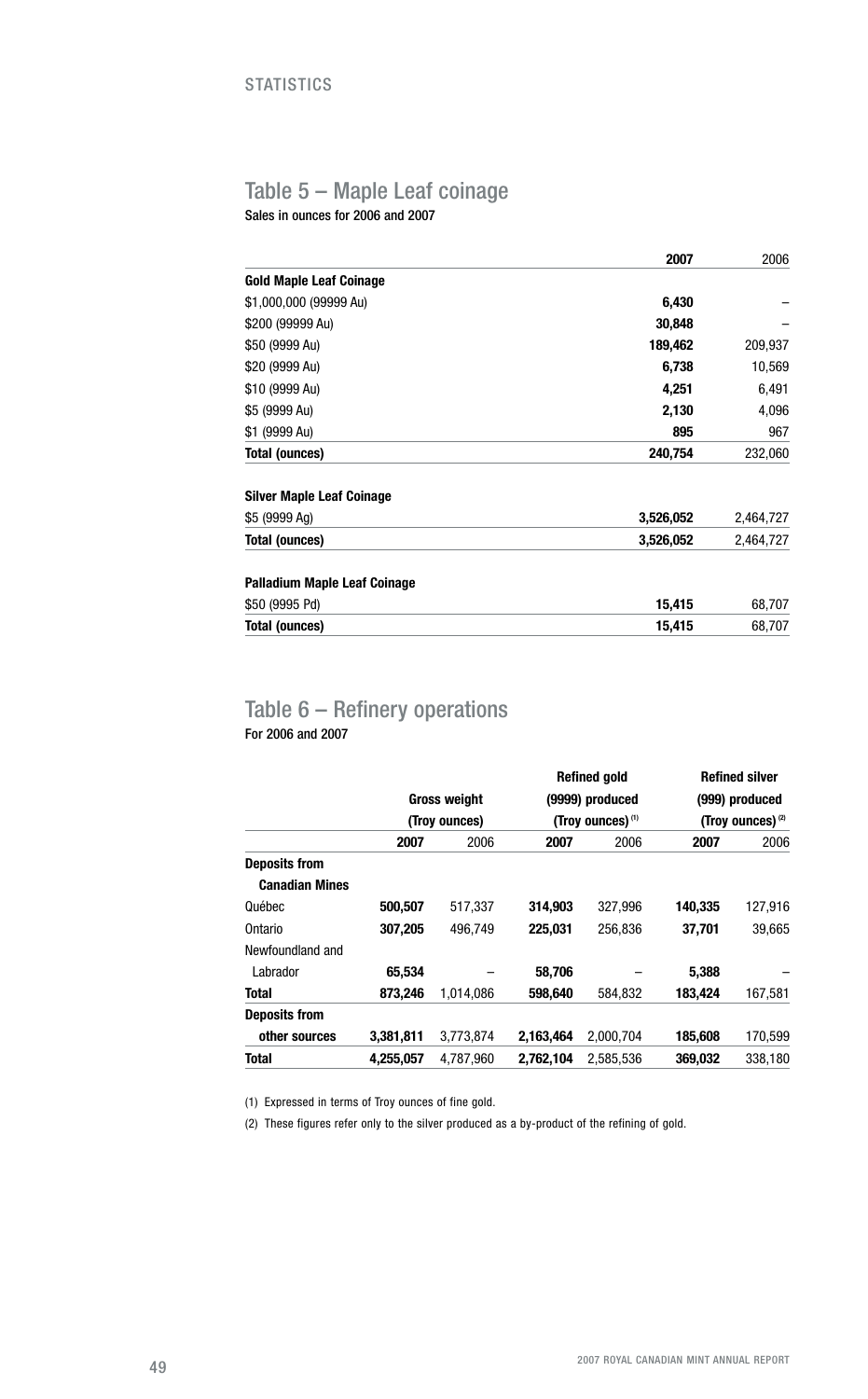## Table 7 – Canadian circulation coinage

Commemorative/regular designs and plated/non-plated coin production in 2004-2007

|                                         | 2007        | 2006          | 2005        | 2004                      |
|-----------------------------------------|-------------|---------------|-------------|---------------------------|
| 1 Cent (CPZ)                            | 9,625,000   | 1,062,275,000 | 759,658,000 | 653,317,000               |
| 1 Cent (CPS)                            | 938,270,000 | 137,733,000   | 30,525,000  | 134,906,000               |
|                                         |             |               |             |                           |
| 5 Cent (N)                              |             | 43,008,000    |             |                           |
| $5$ cent $(P)$                          | 221,472,000 | 139,308,000   | 89,664,000  | 132,097,000               |
| 5 Cent - Victory                        |             |               | 59,258,000  |                           |
| 10 Cent (N)                             |             |               |             |                           |
| 10 Cent (P)                             | 304,110,000 | 312,122,000   | 212,175,000 | 214,143,000               |
| 25 Cent - Caribou (N)                   |             |               |             |                           |
| 25 Cent - Caribou (P)                   |             | 423,189,000   | 206,346,000 |                           |
| 25 Cent Poppy                           | 274,763,000 |               | 472,000     | 177,466,000<br>28,500,000 |
| 25 Cent L'Acadie                        |             |               |             | 15,400,000                |
| 25 Cent Alberta                         |             |               | 20,640,000  |                           |
| 25 Cent Saskatchewan                    |             |               | 19,290,000  |                           |
| 25 Cent Veteran                         |             |               | 29,390,000  |                           |
| 25 Cent Breast Cancer                   |             | 29,798,000    |             |                           |
| 25 Cent Medal of Bravery                |             | 20,040,000    |             |                           |
| 25 Cent Olympic - Curling               | 22,400,000  |               |             |                           |
| 25 Cent Olympic - Hockey                | 22,400,000  |               |             |                           |
| 25 Cent Olympic - Wheelchair            |             |               |             |                           |
| Curling                                 | 22,400,000  |               |             |                           |
| 25 Cent Olympic - Biathlon              | 22,400,000  |               |             |                           |
| 25 Cent Olympic - Alpine Skiing         | 22,400,000  |               |             |                           |
| One Dollar                              |             |               |             |                           |
|                                         | 38,045,000  | 37,085,000    | 32,336,000  | 3,408,000                 |
| One Dollar - Lucky Loon                 |             | 2,145,000     | 8,350,000   | 6,526,000                 |
| One Dollar - Terry Fox                  |             |               | 12,909,000  |                           |
| <b>Two Dollar</b>                       | 38,957,000  | 25,274,000    | 38,318,000  | 12,907,000                |
| Two Dollar 10 <sup>th</sup> Anniversary |             | 5,005,000     |             |                           |

(CPS) Copper plated steel (CPZ) Copper plated zinc (CN) Cupro nickel

(N) Nickel

(P) Plated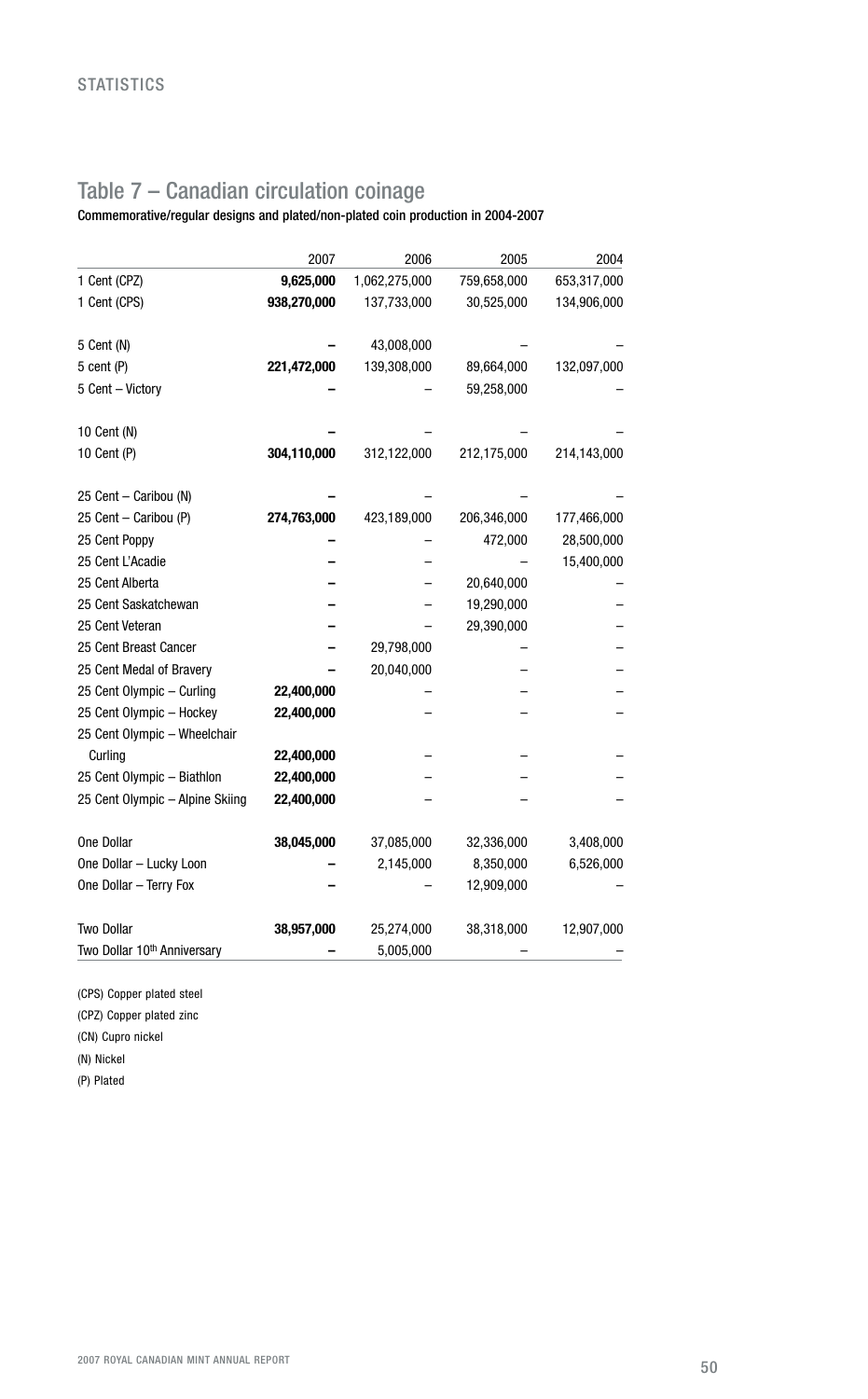# CONSOLIDATED FINANCIAL STATEMENTS MANAGEMENT REPORT

The consolidated financial statements contained in this annual report have been prepared by Management in accordance with Canadian generally accepted accounting principles and the integrity and objectivity of the data in these financial statements are Management's responsibility. Management is also responsible for all other information in the annual report and for ensuring that this information is consistent, where appropriate, with the information and data contained in the financial statements.

In support of its responsibility, Management has developed and maintains books of account, records, financial and management controls, information systems and management practices. These are designed to provide reasonable assurance as to the reliability of financial information, that assets are safeguarded and controlled, and that transactions of the Corporation and of its wholly-owned subsidiary are in accordance with the *Financial Administration Act* and regulations and, as appropriate, the *Royal Canadian Mint Act*, the by-laws of the Corporation and the charter and the by-laws of its wholly-owned subsidiary.

The Board of Directors is responsible for ensuring that Management fulfills its responsibilities for financial reporting and internal control. The Board exercises its responsibilities through the Audit Committee, which includes a majority of members who are not officers of the Corporation. The Committee meets with Management, the internal auditor and the independent external auditor to review the manner in which these groups are performing their responsibilities and to discuss auditing, internal controls and other relevant financial matters. The Audit Committee meets to review the consolidated financial statements with the internal and external auditors and submits its report to the Board of Directors. The Board of Directors reviews and approves the consolidated financial statements.

The Corporation's external auditor, the Auditor General of Canada, audits the consolidated financial statements and reports thereon to the Minister responsible for the Royal Canadian Mint.

Ottawa, Canada March 18, 2008

fille

**I. Marc Brulé, CA** *President and Vice President, Finance and Administration Chief Executive Officer Chief Financial Officer*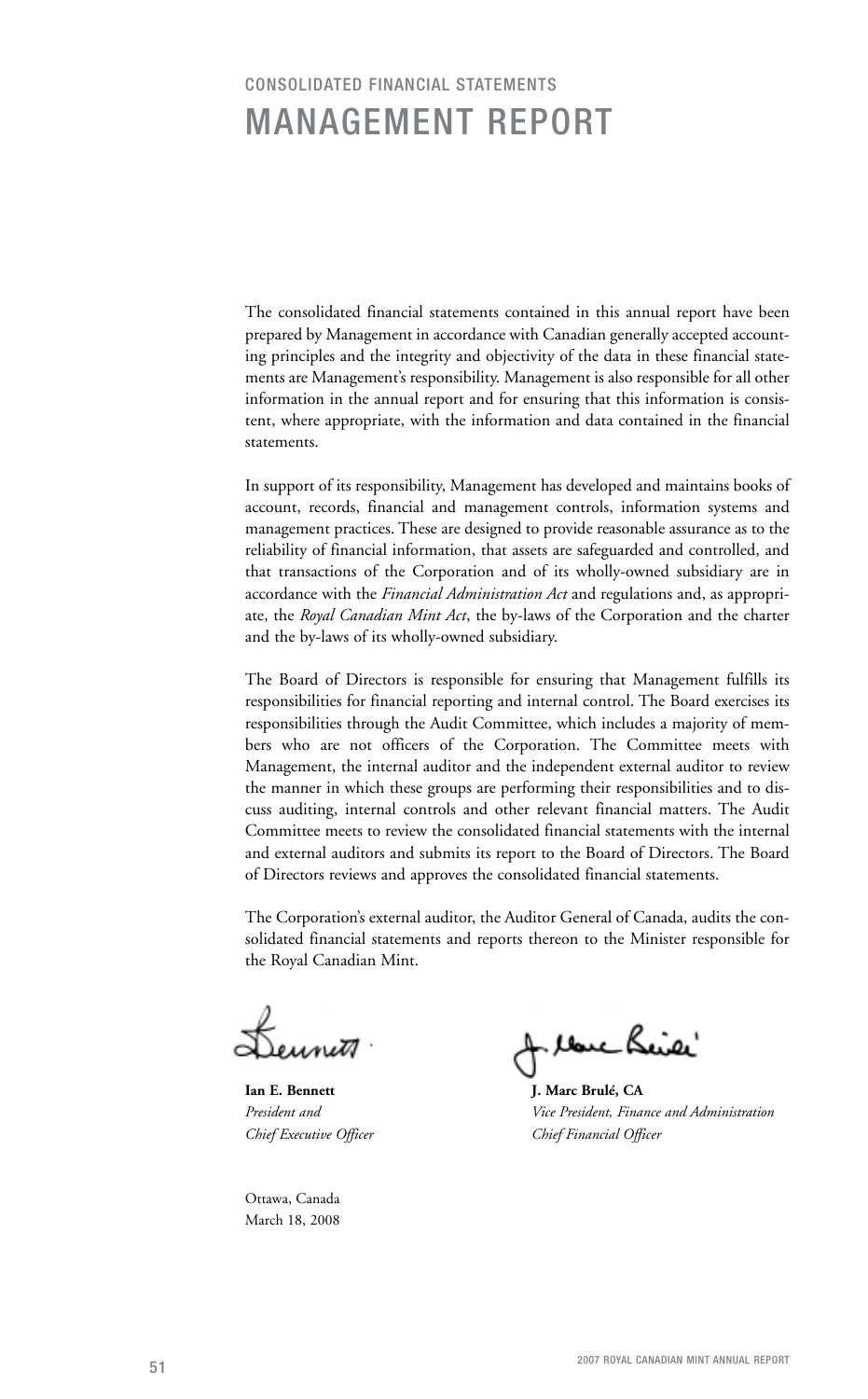# AUDIT COMMITTEE REPORT

The Audit Committee's (Committee) role is to act on behalf of the Board of Directors (Board) and oversee all material aspects of the Corporation's reporting, control, and audit functions, except those specifically related to the responsibilities of another standing committee of the Board. The Committee's role includes a particular focus on the qualitative aspects of financial reporting to the Shareholder and on the Corporation's processes for the management of business/financial risk and for compliance with significant applicable legal, ethical, and regulatory requirements.

For most of 2007, the Committee was comprised of three (3) independent directors, who are neither officers nor employees of the corporation until the departure from the Board of Mr. Richard Kwan, on November 21, 2007. Mr. Kwan's position on the Audit Committee was filled by Mr. Carman Joynt on December 14, 2007. The other members were: Susan Dujmovic, and Keith Meagher. Also, as an Ex-officio member, is Max Lewis, Chairman of the Board. The Board believes that the composition of the Committee reflects a high level of financial literacy and expertise.

During the past fiscal year, the Committee held seven (7) meetings. In fulfilling its responsibility, the Committee:

- discussed with the internal and external auditors the overall scope and specific plans for their respective audits;
- discussed the Corporation's progress, throughout the year, on their financial results and overall performance;
- discussed the Corporation's annual consolidated financial statements, accounting principles and policies, and the adequacy of the Corporation's internal financial controls;
- reviewed management's response and in some circumstances, their actions, regarding recommendations of the internal and external auditors; and
- met regularly with the Corporation's internal and external auditors, without management present, to discuss the results of their examinations, their evaluations of the Corporation's internal financial controls, and the overall quality of the Corporation's financial reporting.

The meetings also were designed to facilitate any private communications with the Committee that the internal or external auditors desired.

Dyreic

**Susan Dujmovic** *Chair, Audit Committee*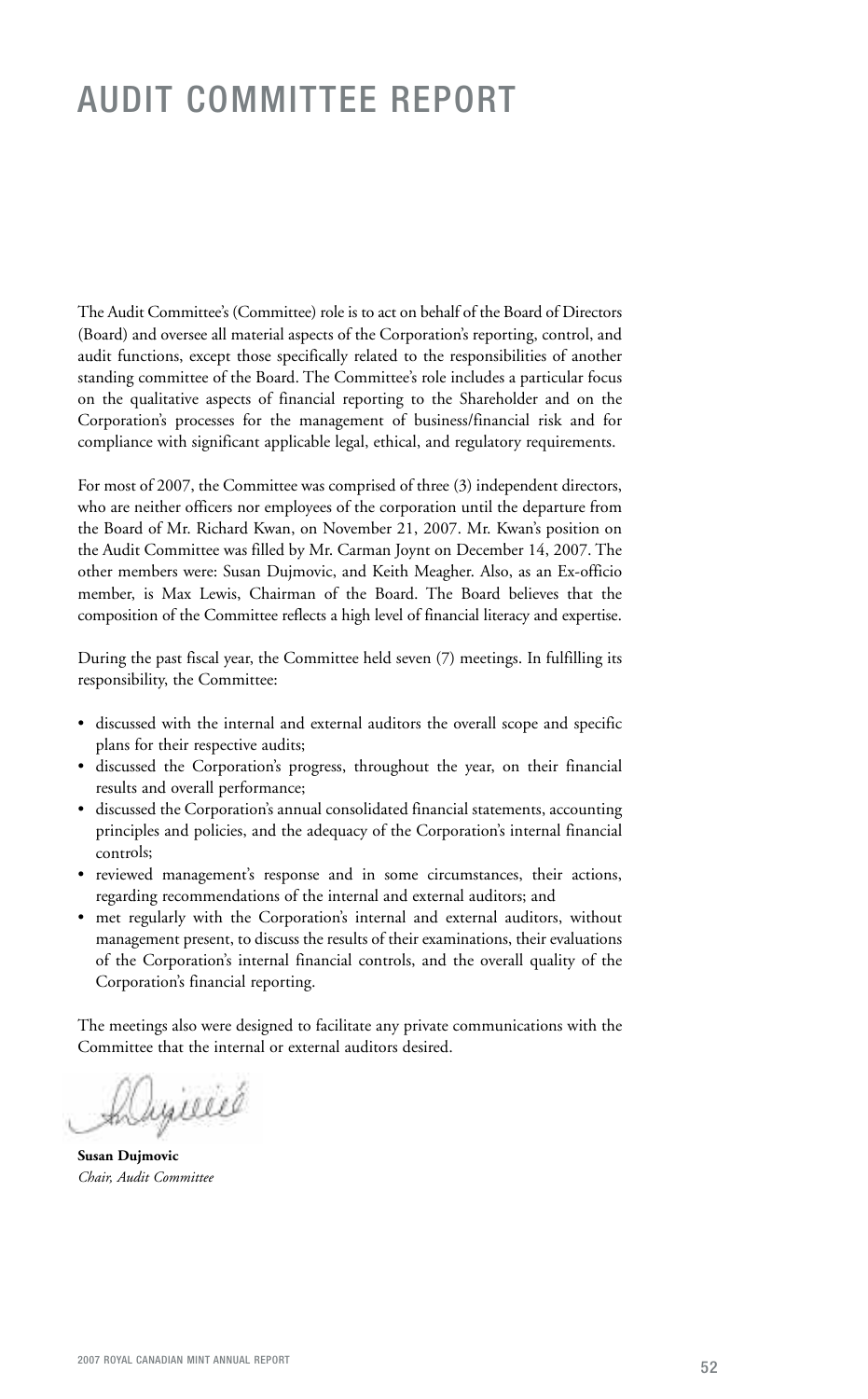# AUDITOR'S REPORT

To the Minister of Transport, Infrastructure and Communities

I have audited the consolidated balance sheet of the Royal Canadian Mint as at December 31, 2007 and the consolidated statements of operations and retained earnings, comprehensive income and cash flow for the year then ended. These financial statements are the responsibility of the Corporation's management. My responsibility is to express an opinion on these financial statements based on my audit.

I conducted my audit in accordance with Canadian generally accepted auditing standards. Those standards require that I plan and perform an audit to obtain reasonable assurance whether the financial statements are free of material misstatement. An audit includes examining, on a test basis, evidence supporting the amounts and disclosures in the financial statements. An audit also includes assessing the accounting principles used and significant estimates made by management, as well as evaluating the overall financial statement presentation.

In my opinion, these consolidated financial statements present fairly, in all material respects, the financial position of the Corporation as at December 31, 2007 and the results of its operations and its cash flows for the year then ended in accordance with Canadian generally accepted accounting principles. As required by the *Financial Administration Act*, I report that, in my opinion, these principles have been applied, except for the change in the method of accounting for financial instruments as explained in Note 3 to the financial statements, on a basis consistent with that of the preceding year.

Further, in my opinion, the transactions of the Corporation and of its wholly-owned subsidiary that have come to my notice during my audit of the consolidated financial statements have, in all significant respects, been in accordance with Part X of the *Financial Administration Act* and regulations, the *Royal Canadian Mint Act*, the by-laws of the Corporation and the charter and the by-laws of its wholly-owned subsidiary.

Kheila France

**Sheila Fraser, FCA** Auditor General of Canada

Ottawa, Canada March 18, 2008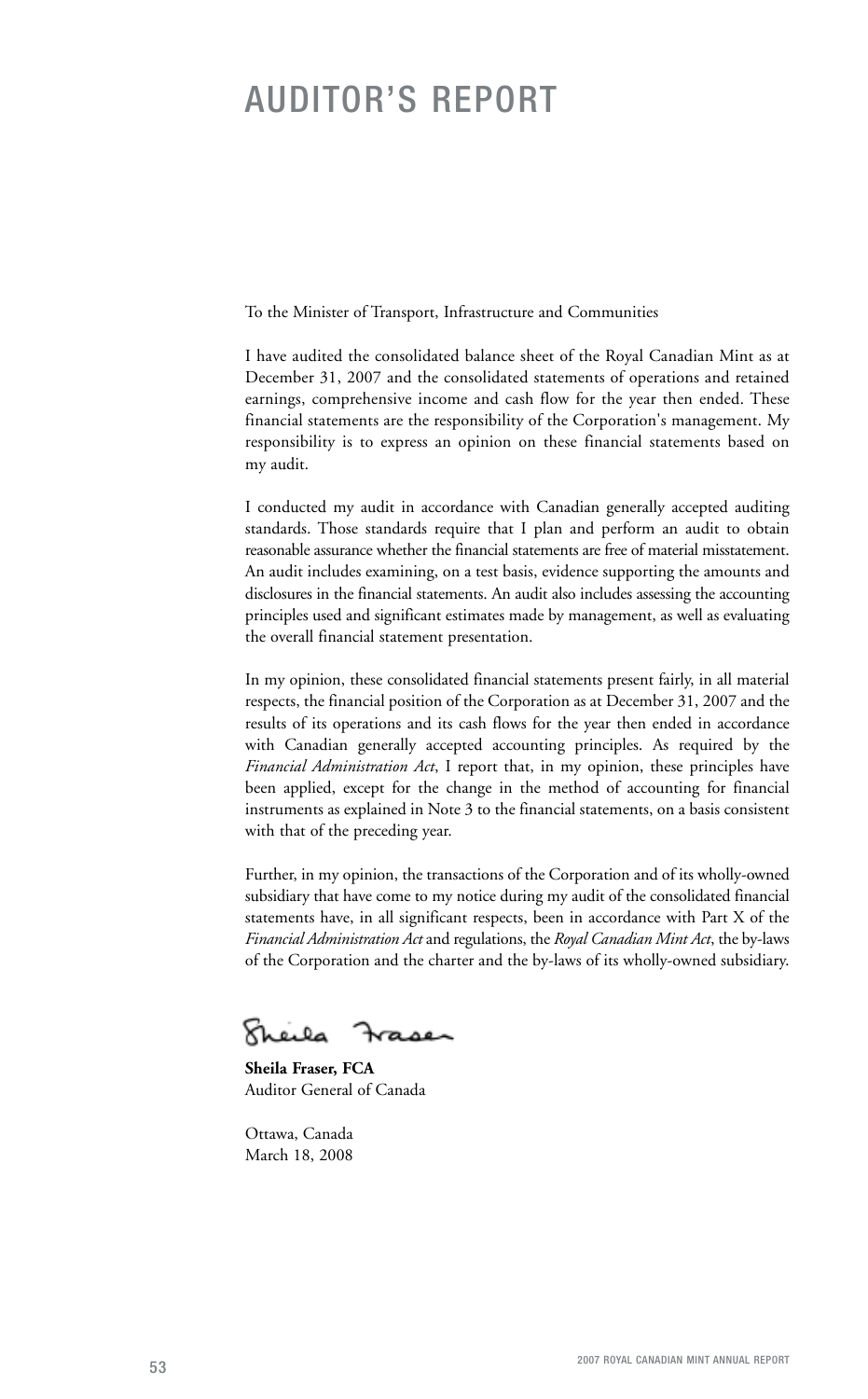# CONSOLIDATED BALANCE SHEET

as at December 31 (in thousands of dollars)

|                                                        | 2007          | 2006          |
|--------------------------------------------------------|---------------|---------------|
| <b>Assets</b>                                          |               |               |
| Current                                                |               |               |
| Cash and cash equivalents (note 4)                     | \$<br>15,008  | \$<br>4,222   |
| Accounts receivable, net (note 5)                      | 51,687        | 29,834        |
| Prepaid expenses                                       | 731           | 742           |
| Inventories (note 6)                                   | 70,310        | 40,341        |
| Derivative related assets (note 7)                     | 9,018         | 422           |
|                                                        | 146,754       | 75,561        |
| Deferred charges                                       | 138           | 418           |
| Derivative related assets (note 7)                     | 5,924         |               |
| Property, plant and equipment (note 8)                 | 128,484       | 119,838       |
| Intangibles (note 9)                                   | 10,961        | 13,853        |
|                                                        | \$<br>292,261 | \$<br>209,670 |
| <b>Liabilities</b>                                     |               |               |
| Current                                                |               |               |
| Accounts payable and accrued liabilities (note 10)     | \$<br>45,081  | \$<br>39,549  |
| Current portion of loans and other payables (note 11)  | 8,587         | 20,395        |
| Income taxes payable                                   | 3,469         | 1,915         |
| Deferred revenues                                      | 45,970        | 3,203         |
| Derivative related liabilities (note 7)                | 2,442         |               |
|                                                        | 105,549       | 65,062        |
| Long-term                                              |               |               |
| Deferred revenues                                      | 752           | 843           |
| Derivative related liabilities (note 7)                | 600           |               |
| Loans and other payables (note 11)                     | 27,313        | 17,094        |
| Future tax liabilities (note 12)                       | 5,443         | 3,196         |
| Employee future benefits (note 13)                     | 9,794         | 9,068         |
|                                                        | 43,902        | 30,201        |
| <b>Shareholder's equity</b>                            |               |               |
| Share capital                                          |               |               |
| (authorized and issued, 4,000 non-transferable shares) | 40,000        | 40,000        |
| Retained earnings                                      | 94,985        | 74,407        |
| Accumulated other comprehensive income (note 14)       | 7,825         |               |
|                                                        | 102,810       | 74,407        |
|                                                        | 142,810       | 114,407       |
|                                                        | \$<br>292,261 | \$<br>209,670 |
|                                                        |               |               |

Commitments and Guarantees (note 15)

The accompanying notes are an integral part of these consolidated financial statements.

Approved on behalf of Approved on behalf of the Approved on behalf of Management the Board of Directors Audit Committee

ucce

rennett Ò **Max C. Lewis Susan Dujmovic Ian E. Bennett J. Marc Brûlé**

لمشفز  $\mathbf{u}$ 

*Chairman, Chair, President and VP Finance & Board of Directors Audit Committee Chief Executive Officer Administration, CFO*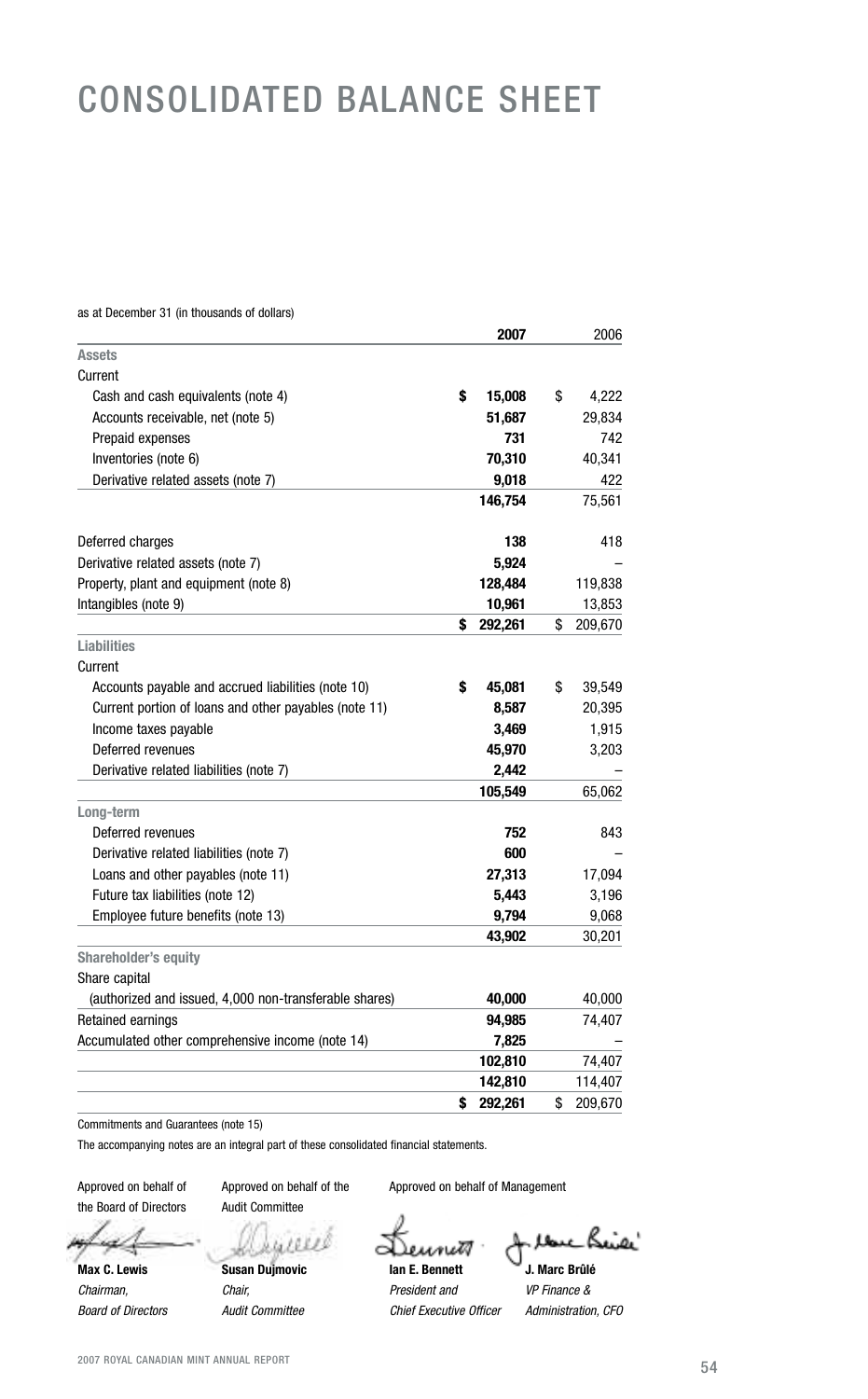# CONSOLIDATED STATEMENT OF OPERATIONS AND RETAINED EARNINGS

for the year ended December 31 (in thousands of dollars)

|                                      | 2007          | 2006          |
|--------------------------------------|---------------|---------------|
| Revenues                             | \$<br>632,071 | \$<br>493,934 |
| Cost of goods sold                   | 486,638       | 392,218       |
| Gross profit                         | 145,433       | 101,716       |
| Other operating expenses             |               |               |
| <b>Marketing and Sales</b>           | 51,540        | 39,759        |
| Administration                       | 36,821        | 32,334        |
| Amortization                         | 15,090        | 12,499        |
|                                      | 103,451       | 84,592        |
| Income from operations               | 41,982        | 17,124        |
| Net foreign exchange gain (loss)     | (11,055)      | 223           |
| Interest income                      | 1,161         | 160           |
| Interest expense                     | (1, 432)      | (1, 466)      |
| Income before income tax             | 30,656        | 16,041        |
| Income tax expense (note 12)         | (9,078)       | (4, 874)      |
| Net income                           | 21,578        | 11,167        |
| Retained earnings, beginning of year | 74,407        | 64,240        |
| Dividend paid                        | (1,000)       | (1,000)       |
| Retained earnings, end of year       | \$<br>94.985  | \$<br>74,407  |

The accompanying notes are an integral part of these consolidated financial statements.

# CONSOLIDATED STATEMENT OF COMPREHENSIVE INCOME

for the year ended December 31 (in thousands of dollars)

|                                                             | 2007   | 2006 |
|-------------------------------------------------------------|--------|------|
| Net income                                                  | 21,578 | \$   |
| Other comprehensive income:                                 |        |      |
| Gains on derivatives designated as cash flow hedges         |        |      |
| (net of income taxes of \$3,126)                            | 7,825  |      |
| Reclassification to net income of gains on cash flow hedges | (131)  |      |
| Other comprehensive income for the year                     | 7,694  |      |
| Comprehensive income                                        | 29.272 | \$   |
| .<br>.                                                      |        |      |

The accompanying notes are an integral part of these consolidated financial statements.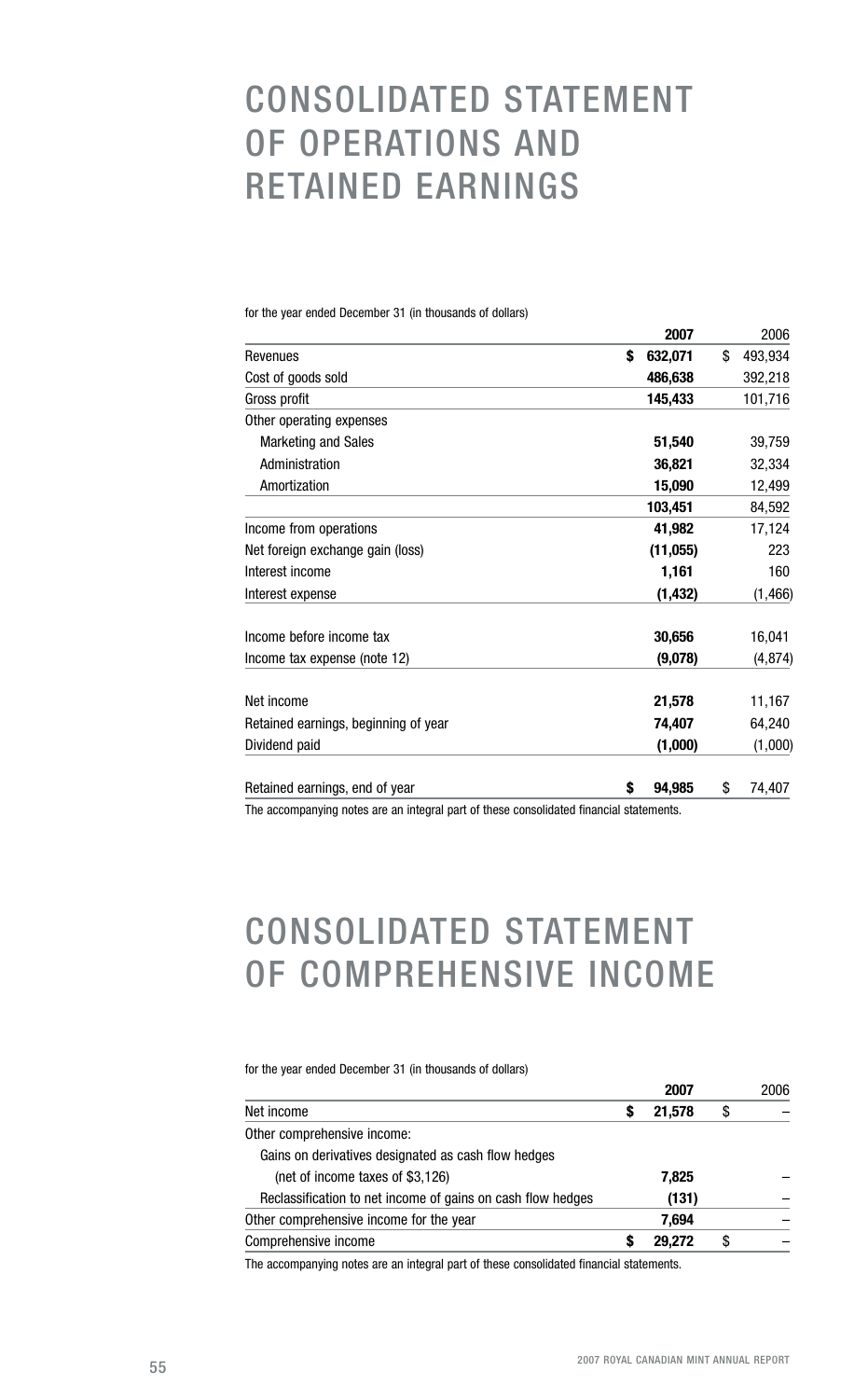# CONSOLIDATED CASH FLOW STATEMENT

for the year ended December 31 (in thousands of dollars)

|                                                              | 2007          | 2006          |
|--------------------------------------------------------------|---------------|---------------|
| <b>Cash flows from operating activities</b>                  |               |               |
| Cash receipts from customers                                 | \$<br>653,316 | \$<br>512,671 |
| Cash paid to suppliers and employees                         | (609, 433)    | (468, 919)    |
| Interest received                                            | 1,161         | 160           |
| Interest paid                                                | (1,519)       | (1, 819)      |
| Income taxes paid                                            | (8, 403)      | (5,318)       |
|                                                              | 35,122        | 36,775        |
| <b>Cash flows from investing activities</b>                  |               |               |
| Purchase of property, plant and equipment                    | (21, 460)     | (19, 853)     |
| Purchase of intangibles                                      |               | (15,000)      |
|                                                              | (21, 460)     | (34, 853)     |
| <b>Cash flows from financing activities</b>                  |               |               |
| <b>Dividend</b>                                              | (1,000)       | (1,000)       |
| Issuance of loans and other payables                         | 20,000        | 26,450        |
| Repayment of loans and other payables                        | (20, 919)     | (4, 100)      |
|                                                              | (1, 919)      | 21,350        |
| Effect of exchange rate changes on cash and cash equivalents | (957)         | (92)          |
| Net increase in cash and cash equivalents                    | 10,786        | 23,180        |
| Cash and cash equivalents at the beginning of year           | 4,222         | (18, 958)     |
| Cash and cash equivalents at the end of year (note 4)        | \$<br>15,008  | \$<br>4,222   |

The accompanying notes are an integral part of these consolidated financial statements.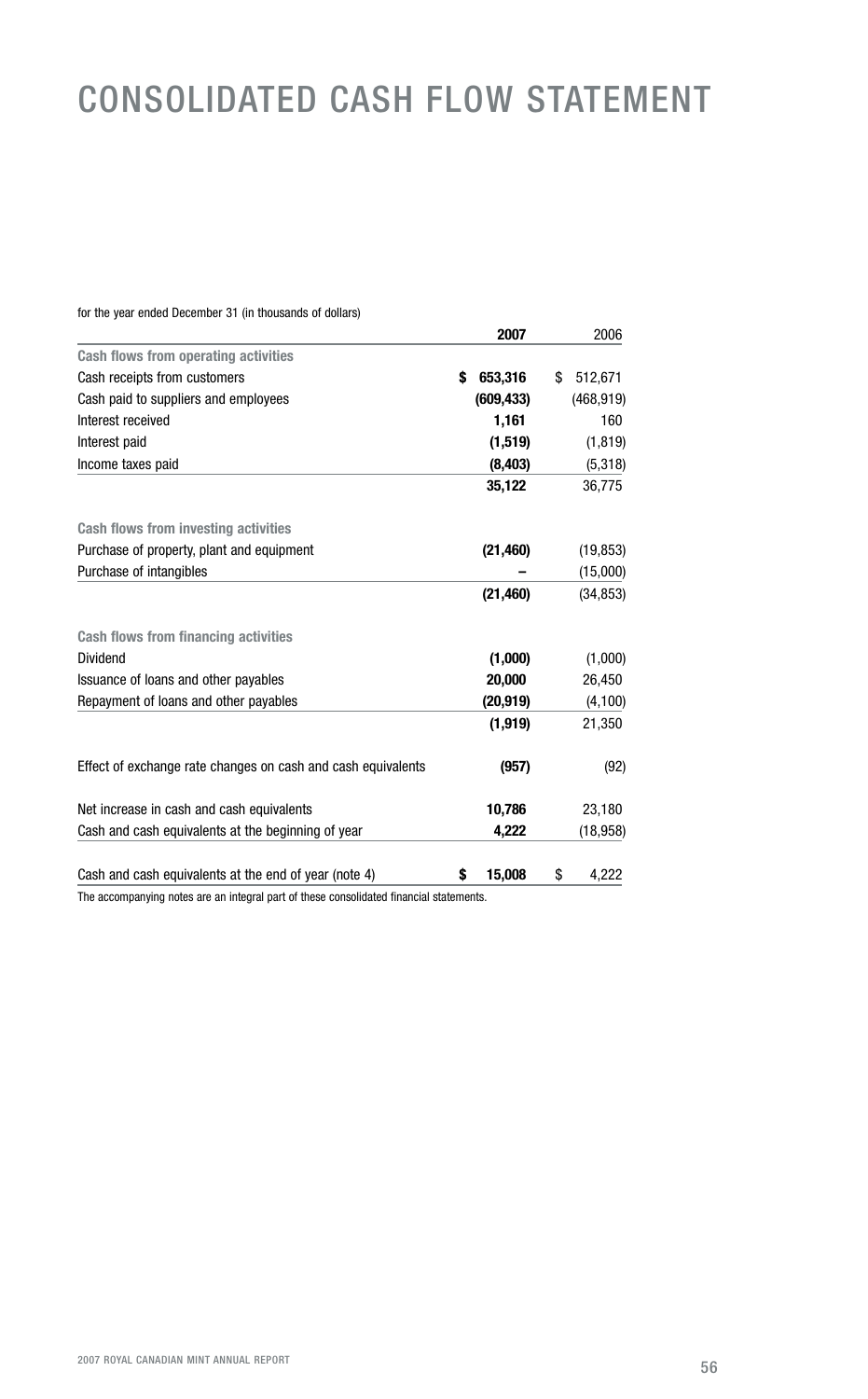# NOTES TO CONSOLIDATED FINANCIAL STATEMENTS

DECEMBER 31, 2007

#### **1. Authority and objectives**

The Mint was incorporated in 1969 by the *Royal Canadian Mint Act* to mint coins in anticipation of profit and carry out other related duties. The Mint is an agent Corporation of Her Majesty named in Part II of Schedule III to the *Financial Administration Act*. It produces all of the circulation coins used in Canada and manages the support distribution system for the Government of Canada. The Mint is one of the world's foremost producers of circulation, collector and bullion investment coins for the domestic and international marketplace. It is also one of the largest gold refiners in the world.

In 2002, the Mint incorporated RCMH-MRCF Inc., a wholly-owned subsidiary, to hold the Mint's interest (50%) in TGM Speciality Services Inc., a joint venture with a private sector partner. TGM Specialty Services Inc.'s objective is to offer packaging products and services to domestic and international markets.

The Corporation is a prescribed federal Crown corporation for tax purposes and is subject to federal income and large corporations taxes under the *Income Tax Act*.

#### **2. Summary of significant accounting policies**

These consolidated financial statements have been prepared in accordance with Canadian generally accepted accounting principles. The significant accounting policies of the Corporation are:

#### a) Consolidation

The consolidated financial statements include the accounts of the Corporation and its wholly-owned subsidiary. Its interest in the joint venture is proportionately consolidated.

#### b) Cash and cash equivalents

Cash includes cash equivalents that are investments with terms to maturity of three months or less at the time of acquisition. Cash equivalents consist primarily of short term deposits.

#### c) Transaction costs

Transaction costs related to loans and other payables are offset against the outstanding principle balance of the debt and are amortized using the effective interest rate method.

#### d) Inventories

Raw materials and supplies are valued at the lower of cost and replacement cost, cost being determined by the average cost method. Work in process and finished goods are valued at the lower of cost and net realizable value, cost being determined by the average cost method.

#### e) Property, plant and equipment

Property, plant and equipment are recorded at cost and amortized under the straight-line method at the following annual rates:

| 2.5% |
|------|
| 2.5% |
| 10%  |
| 20%  |
|      |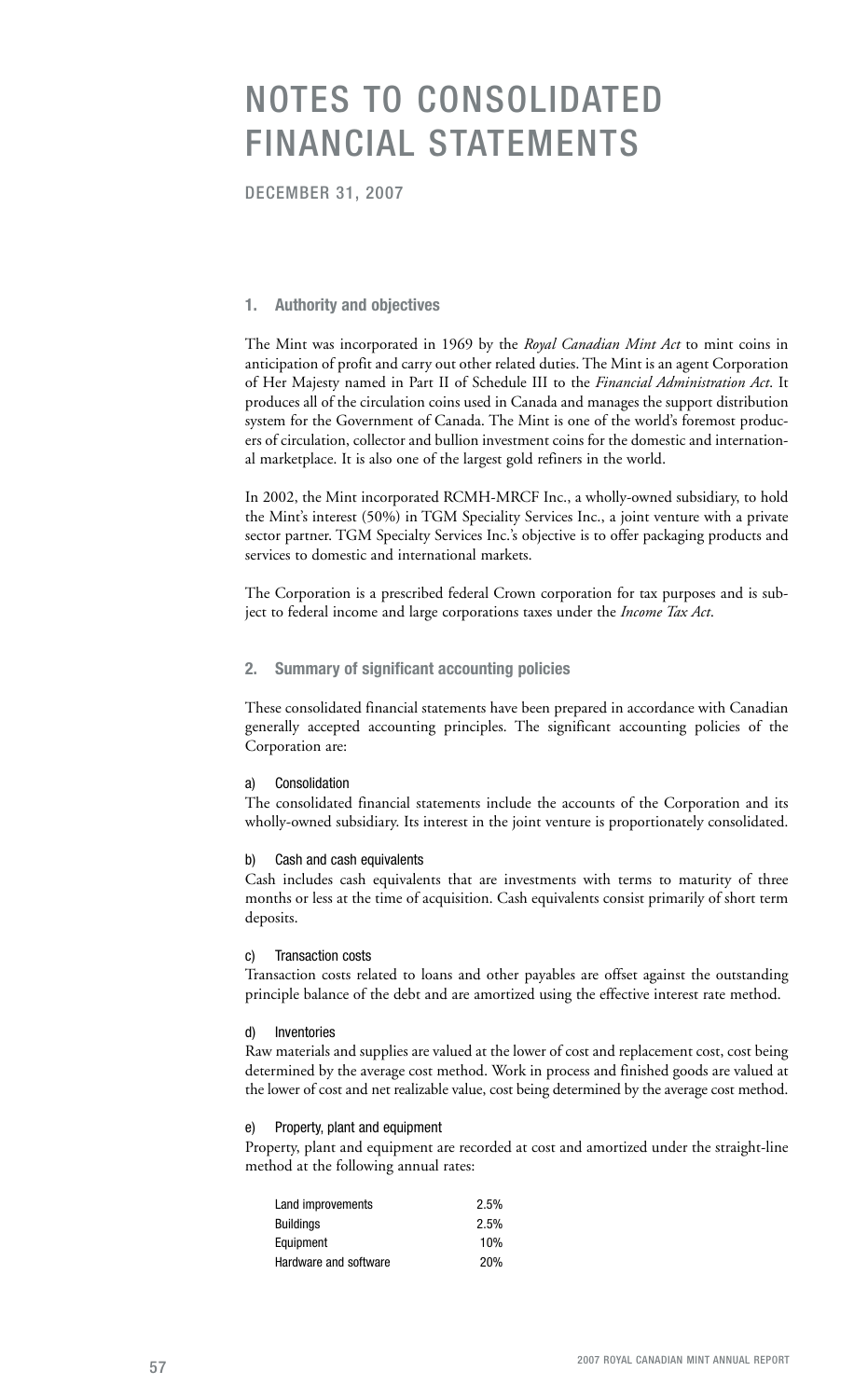Amounts included in uncompleted capital projects are transferred to the appropriate property, plant and equipment classification upon completion, and are then amortized.

#### Intangible assets

Intangible assets consist solely of rights to use certain trademarks and logos associated with a particular contract. Intangible assets are recorded at cost and amortized on a straight-line basis over the term of the respective contract of approximately 6.5 years.

#### g) Revenues

Revenues from the sale of products are recognized when the rights and obligations of ownership have passed to the buyer. Revenues from refinery and other services are recognized as such services are rendered.

#### h) Deferred revenues

Payments received in advance on sales are not recognized as revenues until the products are shipped.

#### i) Deferred charges

The cost incurred for specific projects in advance of sales are not recognized as expenses until the products are shipped.

#### j) Employee future benefits

#### *i) Pension benefits*

All eligible employees participate in the Public Service Pension Plan administered by the Government of Canada. The Corporation's contribution to the plan reflects the full cost as employer. This amount is currently based on a multiple of the employees' required contributions, and may change over time depending on the experience of the Plan. The Corporation's contributions are expensed during the year in which the services are rendered and represent the total pension obligation of the Corporation. The Corporation is not currently required to make contributions with respect to actuarial deficiencies of the Public Service Pension Plan.

#### *ii) Other benefits*

Employees are entitled to a severance benefit plan. There is also a supplementary retirement benefit plan including post retirement benefits for certain employees as well as postemployment benefits for employees in receipt of long-term disability benefits. The benefits are accrued as the employees render the services necessary to earn them. The cost of the benefits earned by the employees is actuarially determined using the projected benefit method prorated on services. The valuation of the liability is based upon a current market-related discount rate and other actuarial assumptions, which represent management's best long-term estimates of factors such as future wage increases and employee resignation rates. The excess of any net actuarial gain (loss) over 10% of the benefit obligation is amortized over the average remaining service period of active employees. The average remaining service period of active employees covered by the severance and supplementary retirement benefit plans is 12 years and 8 years respectively (2006 – 12 years; 8 years). For the post employment benefits for employees on long-term disability, the average term of the liability is 5 years.

The Corporation is subject to the *Government Employees Compensation Act* and, therefore, is self-insured. As a self-insured employer, the Corporation is accountable for all such liabilities incurred since incorporation. Liability for workers' compensation benefits is actu-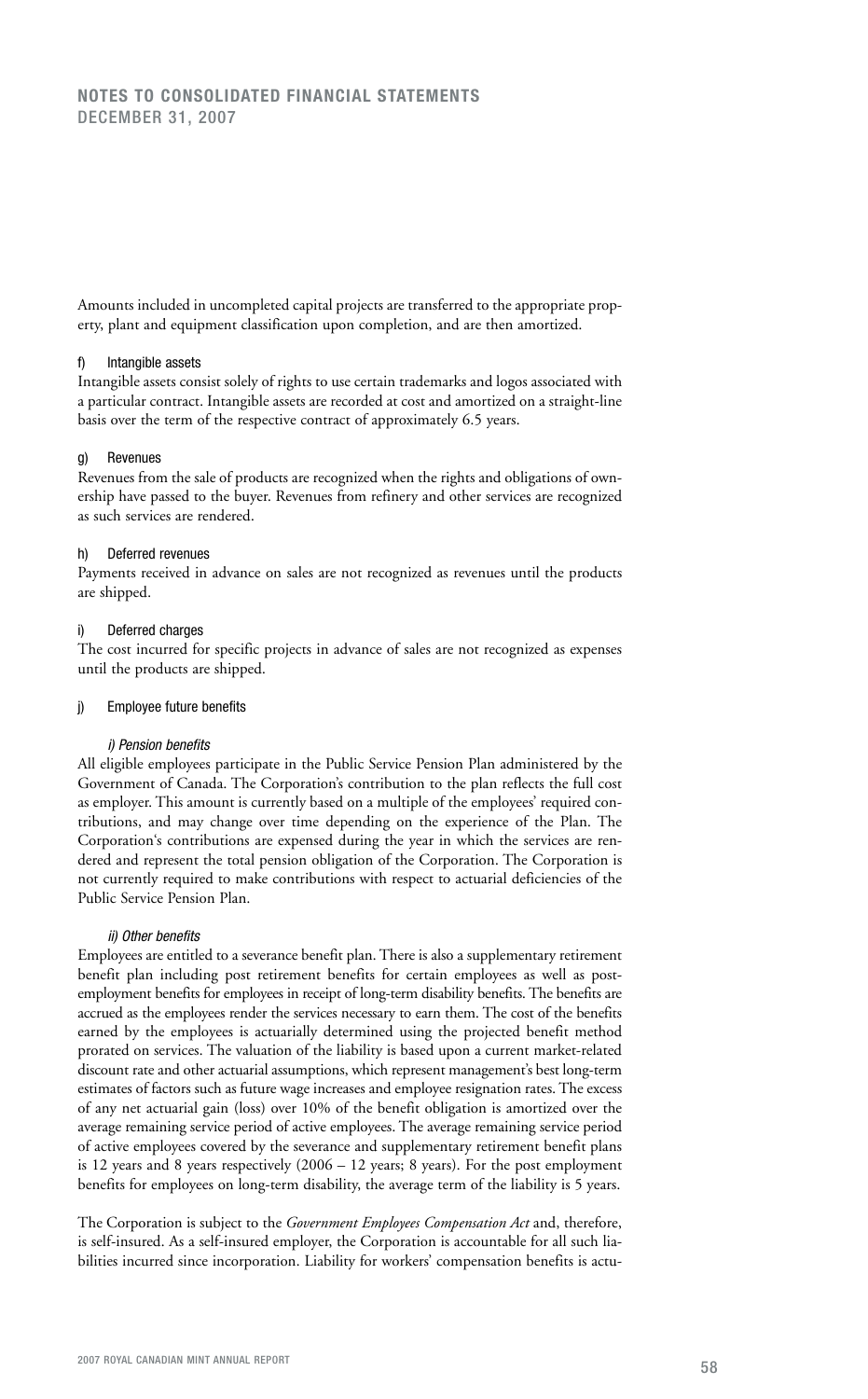arially determined based on known awarded disability and survivor pensions and other potential future awards in respect of accidents that occurred up to the value measurement date. The excess of any net actuarial gain (loss) over 10% of the benefit obligation is amortized over the average expected period over which the benefits will be paid. The average expected period over which the benefits will be paid is 9 years. The benefit entitlements are based upon relevant Provincial legislations in effect on that date.

A full actuarial evaluation was conducted in December 2006 for all plans. As a result, the accounting valuation has been updated as at December 31, 2007. The next full actuarial evaluation is scheduled for December 2009.

#### k) Foreign currency translation

Monetary assets and liabilities denominated in foreign currencies are translated to Canadian dollars at the exchange rate in effect at the balance sheet date. Revenue and expense items are translated at average exchange rates during the year. All exchange gains and losses are included in determining net income for the year.

#### l) Income tax

Income tax expense is determined using the liability method, whereby the future income tax component is recognized on temporary differences using substantively enacted tax rates that are expected to apply to taxable income in the years in which those temporary differences are expected to be recovered or settled. Temporary differences between the carrying values of assets or liabilities used for tax purposes and those used for financial reporting purposes arise in one year and reverse in one or more subsequent years. In assessing the realizability of future tax assets, management considers known and anticipated factors impacting whether some portion or all of the future tax assets will not be realized. To the extent that the realization of future tax assets is not considered to be more likely than not, a valuation allowance is provided.

#### m) Use of estimates

The preparation of financial statements in accordance with Canadian generally accepted accounting principles requires management to make estimates and assumptions that affect the reported amounts of assets and liabilities at the date of the financial statements and the reported amounts of revenue and expenses for the year. The inventory valuation allowance, employee-related liabilities and estimated useful lives of plant and equipment are the most significant items where estimates are used. Actual results could differ significantly from those estimated

#### **3. Change in accounting policies**

#### a) Adoption of new accounting standards

On January 1, 2007, the Corporation adopted the recommendations of the Canadian Institute of Chartered Accountants (CICA) Handbook relating to financial instruments, including Section 1530, Comprehensive Income; Section 3251, Equity; Section 3855, Financial Instruments – Recognition and Measurement; Section 3861, Financial Instruments – Disclosure and Presentation; and Section 3865, Hedges. These sections provide standards for recognition, measurement, disclosure and presentation of other comprehensive income; accumulated other comprehensive income, equity, financial assets, financial liabilities and non-financial derivatives, and describe when and how hedge accounting may be applied.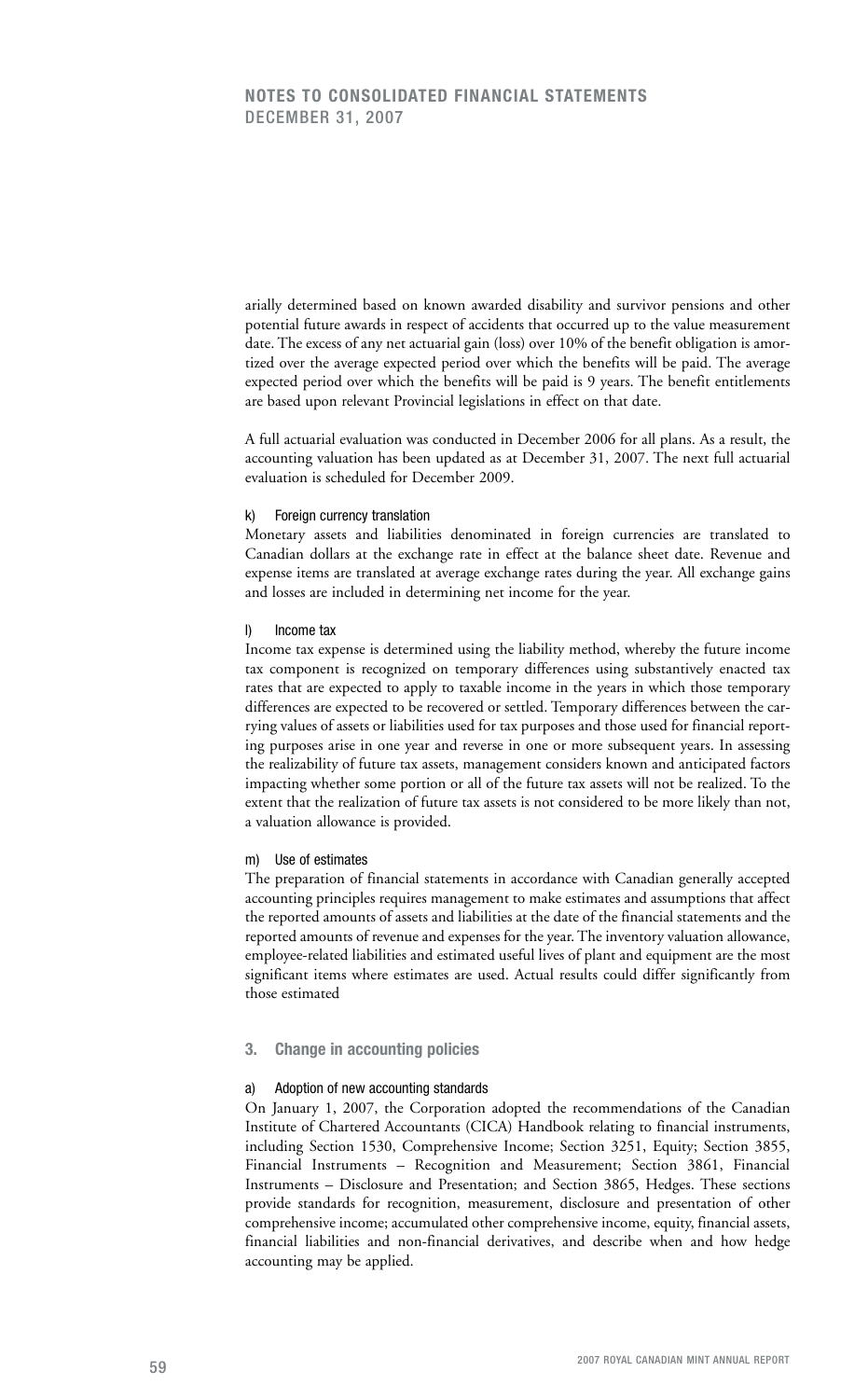Section 3855 - Financial Instruments — Recognition and Measurement requires the Corporation to categorize its financial assets as held for trading, held to maturity, available for sale, or as loans and receivables. The Corporation is also required to categorize its financial liabilities as either held for trading or other liabilities. In accordance with the transitional provisions, upon initial recognition, financial assets or financial liabilities are required to be measured at their fair value. The related accounting treatment for financial instruments subsequent to initial recognition depends on the classification. Financial assets and liabilities categorized as held for trading are measured at fair value with changes in fair value recognized in net income. Available for sale financial assets are measured at fair value with changes in fair value recognized in other comprehensive income until the financial asset is derecognized or impaired at which time the amounts would be recorded in net income. Financial assets and liabilities held to maturity, loans and receivables, and other liabilities are measured at amortized cost. In addition, derivatives embedded in financial instruments or other contracts may be required to be accounted for separately.

Upon adoption of the standard, the Corporation measured its financial assets and financial liabilities at fair value resulting in no material impact to opening retained earnings. Subsequently, the Corporation designated its cash and cash equivalents as held for trading since they could be reliably measured at fair value. The change in fair value of cash and cash equivalents is recorded in the Statement of operations under net foreign exchange gain (loss). The accounts receivable were classified as loans and receivables and accounts payable and accrued liabilities, loans and other payables were classified as other financial liabilities. Forward currency contracts and commodity swap contracts are classified as held for trading unless they are accounted for as a hedge.

Upon adoption of section 3855, the Corporation reviewed all outstanding and issued contracts and began recognizing embedded derivatives requiring separation from host contracts. There were no embedded derivatives that required recognition as an asset or liability on the balance sheet.

Section 1530 - Comprehensive Income, requires certain gains and losses such as those arising from the change in the fair value of cash flow hedges or assets classified as available for sale; that would otherwise be recorded as part of net income, to be presented in other comprehensive income until such time as it is considered appropriate for them to be recognized in net income.

A statement of Comprehensive Income was added to the Corporation's financial statements. Accumulated other comprehensive income forms part of shareholders' equity and as required by Section 3251, the Corporation has shown accumulated other comprehensive income as a separate component of equity. The change in equity resulting from changes in accumulated other comprehensive income are also separately shown in the notes to the financial statements.

Section 3865 – Hedges, establishes when and how hedge accounting can be applied. Derivatives will be classified as held for trading unless designated as hedging instruments. All derivatives will be measured at fair value. For derivatives that hedge the changes in the fair value of an asset or liability, changes in the derivatives' fair value will be reported in net income and offset by changes in the fair value of the hedged asset or liability. For derivatives that hedge variability in cash flows, the effective portion of changes in the derivatives' fair value will be initially recognized in other comprehensive income, and will subsequently be reclassified to net income in the periods affected by the variability in the cash flows of the hedged item.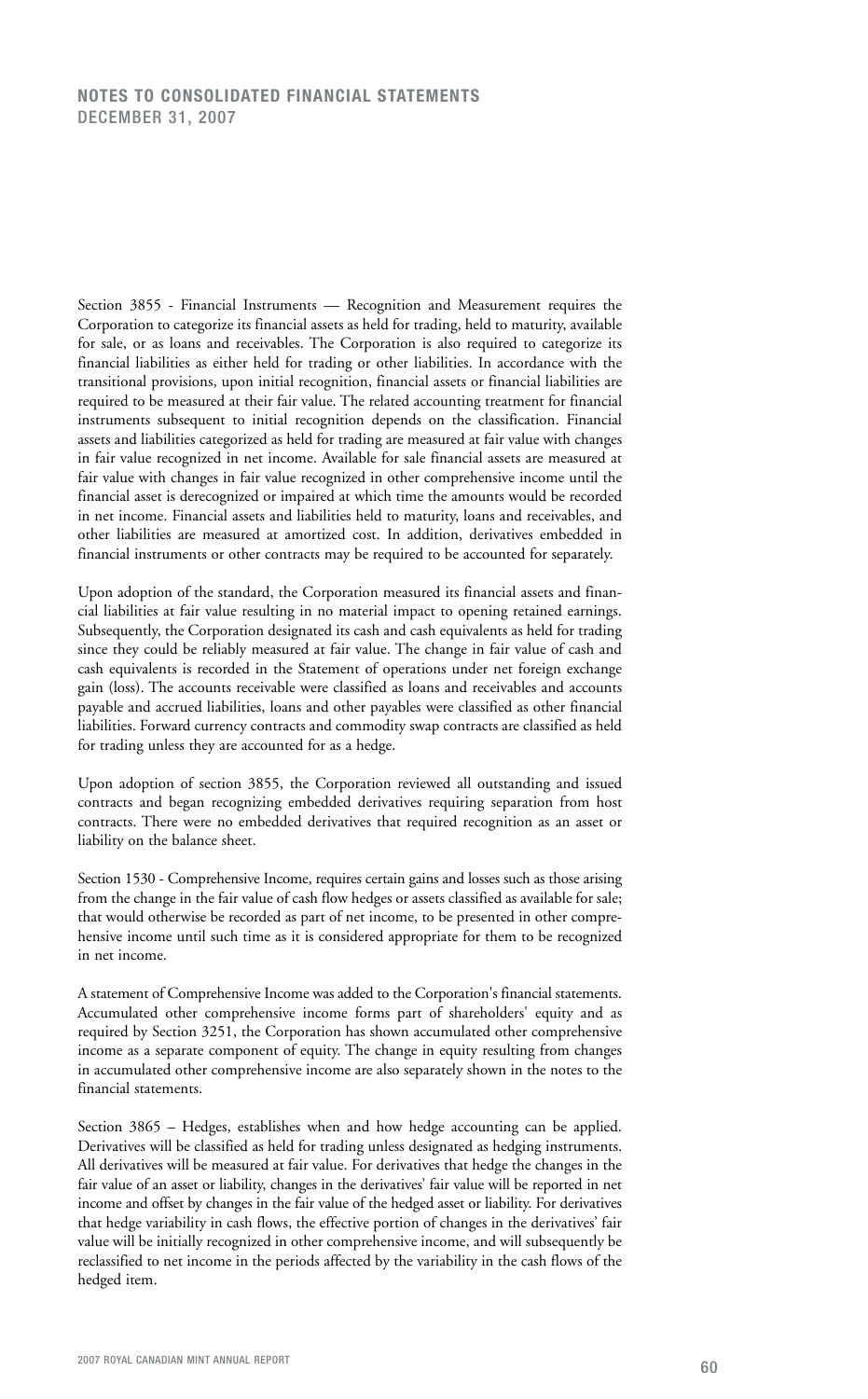The Corporation uses derivative instruments, such as forward foreign currency and commodity swap contracts, to manage the Corporation's exposure to fluctuations in cash flows resulting from foreign exchange risk and commodity price changes related to fixed price and/or foreign denominated sales and purchases, including anticipated transactions. The Corporation's policy is not to enter into derivative instruments for trading or speculative purposes.

Certain derivative instruments that are held for economic hedging purposes, and do not meet the requirements of Section 3865, are classified as held for trading with the changes in fair value being recorded in the statement of operations under net foreign exchange gain (loss).

When derivative instruments are used, the Corporation determines whether hedge accounting can be applied. Where hedge accounting is appropriate, the Corporation designates the hedged relationship as a cash flow hedge. All designated hedges are formally documented at inception, detailing the particular risk management objective and the strategy undertaking the hedge transaction. The documentation identifies the specific asset or liability being hedged, the risk that is being hedged, the type of derivative used and how effectiveness will be assessed. The derivative must be highly effective in accomplishing the objective of offsetting changes in forecasted cash flows attributable to the risk being hedged both at inception and over the life of the hedge. Furthermore, accumulated ineffectiveness must be measured over the life of the hedge. The effective portion of the hedge is recorded in other comprehensive income, while the ineffective portion is recognized in the statement of operations in net foreign exchange gain (loss). Upon adoption, the derivative instruments associated with the designated hedges were recorded at fair value and the effective portion of the hedges were recorded in accumulated other comprehensive income. No adjustment resulted from the measurement of the ineffective portion of the hedge. The resulting impact on the opening balance sheet was an increase of \$0.1 million to current assets and accumulated other comprehensive income.

#### b) Future accounting changes

On December 1, 2006, the CICA issued three new accounting standards: Handbook Section 1535 "Capital Disclosures"; Handbook Section 3862 "Financial Instruments – Disclosures"; Handbook Section 3863 "Financial Instruments – Presentation". These standards are effective for the Corporation's reporting period beginning on January 1, 2008. Section 1535 specifies the disclosure of (i) an entity's objectives, policies and processes for managing capital; (ii) quantitative data about what the entity regards as capital; (iii) whether the entity has complied with any capital requirements; and (iv) if it has not complied, the consequences of such non-compliance. The new Handbook Sections 3862 and 3863 replace Handbook Section 3861 "Financial Instruments - Disclosure and Presentation", revising and enhancing its disclosure requirements, and carrying forward unchanged its presentation requirements. These new sections place increased emphasis on disclosures about the nature and extent of risks arising from financial instruments and how the entity manages those risks.

In May 2007, the CICA issued Section 3031, Inventories, which supersedes existing guidance on inventories in Section 3030, Inventories. This standard is effective for the Corporation's reporting period beginning on or after January 1, 2008. This standard introduces significant changes to the measurement and disclosure of inventories, including the requirement to measure inventories at the lower of cost and net realizable value, the allocation of overhead based on normal capacity, the use of the specific cost method for inventories that are not ordinarily interchangeable for goods and services produced for specific purposes, and the reversal of previous write-downs to net realizable value when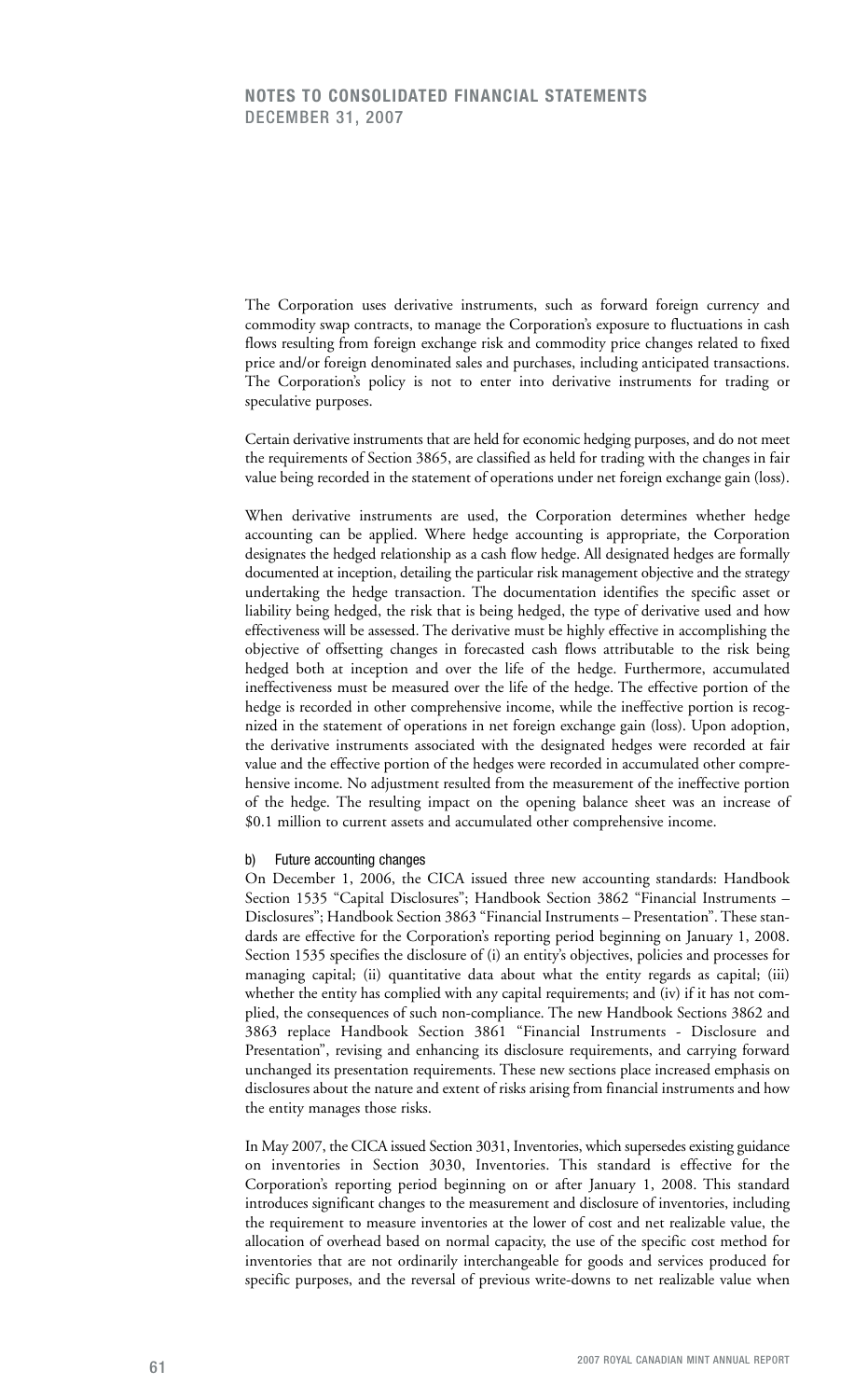there is a subsequent increase in the value of inventories. Inventory policies, carrying amounts, amounts recognized as an expense, write-downs and the reversals of write-downs are required to be disclosed.

The Corporation is currently assessing the impact of these new accounting standards on its financial statements.

#### **4. Cash and cash equivalents**

As at December 31, 2007, cash and cash equivalents included:

| (in thousands of dollars) |   | 2007            |  |                 |   |          | 2006 |          |  |  |
|---------------------------|---|-----------------|--|-----------------|---|----------|------|----------|--|--|
|                           |   | <b>Original</b> |  | <b>Canadian</b> |   | Original |      | Canadian |  |  |
|                           |   | currency        |  | dollars         |   | currency |      | dollars  |  |  |
| Canadian dollars          | S | 1.717           |  | 1.717           |   | 3.302    | \$   | 3,302    |  |  |
| US dollars                | S | 13.450          |  | 13.291          | S | 789      |      | 920      |  |  |
|                           |   |                 |  | 15,008          |   |          | S    | 4.222    |  |  |

Cash and cash equivalents included investments of \$12.8 million (2006 – nil) in shortterm deposits in Canadian Banks. The average term to maturity of short-term deposits was 19 days (2006 – nil). The portfolio yield to maturity is 4.29% (2006 – nil).

#### **5. Accounts receivable**

As at December 31, 2007, accounts receivable included:

| (in thousands of dollars) | 2007                               |   |         |          |          | 2006 |         |  |  |
|---------------------------|------------------------------------|---|---------|----------|----------|------|---------|--|--|
|                           | <b>Original</b><br><b>Canadian</b> |   |         | Original | Canadian |      |         |  |  |
|                           | currency                           |   | dollars |          | currency |      | dollars |  |  |
| Canadian dollars          | 22,359                             | S | 22,359  | \$       | 24.779   | \$   | 24,779  |  |  |
| US dollars                | 29,681                             |   | 29.328  | \$       | 4.338    |      | 5,055   |  |  |
|                           |                                    | S | 51.687  |          |          | S    | 29,834  |  |  |

The Company provides credit to its customers in the normal course of business. At December 31, 2007, the largest credit exposures are 2 customers which represent 47% of the total receivable balance of which 31.7% is from the Department of Finance of Canada.

#### **6. Inventories**

| (in thousands of dollars)  | 2007   | 2006         |
|----------------------------|--------|--------------|
| Raw materials and supplies | 35.483 | \$<br>16.640 |
| Work in process            | 24.333 | 16.645       |
| Finished goods             | 10.494 | 7.056        |
|                            | 70.310 | 40.341       |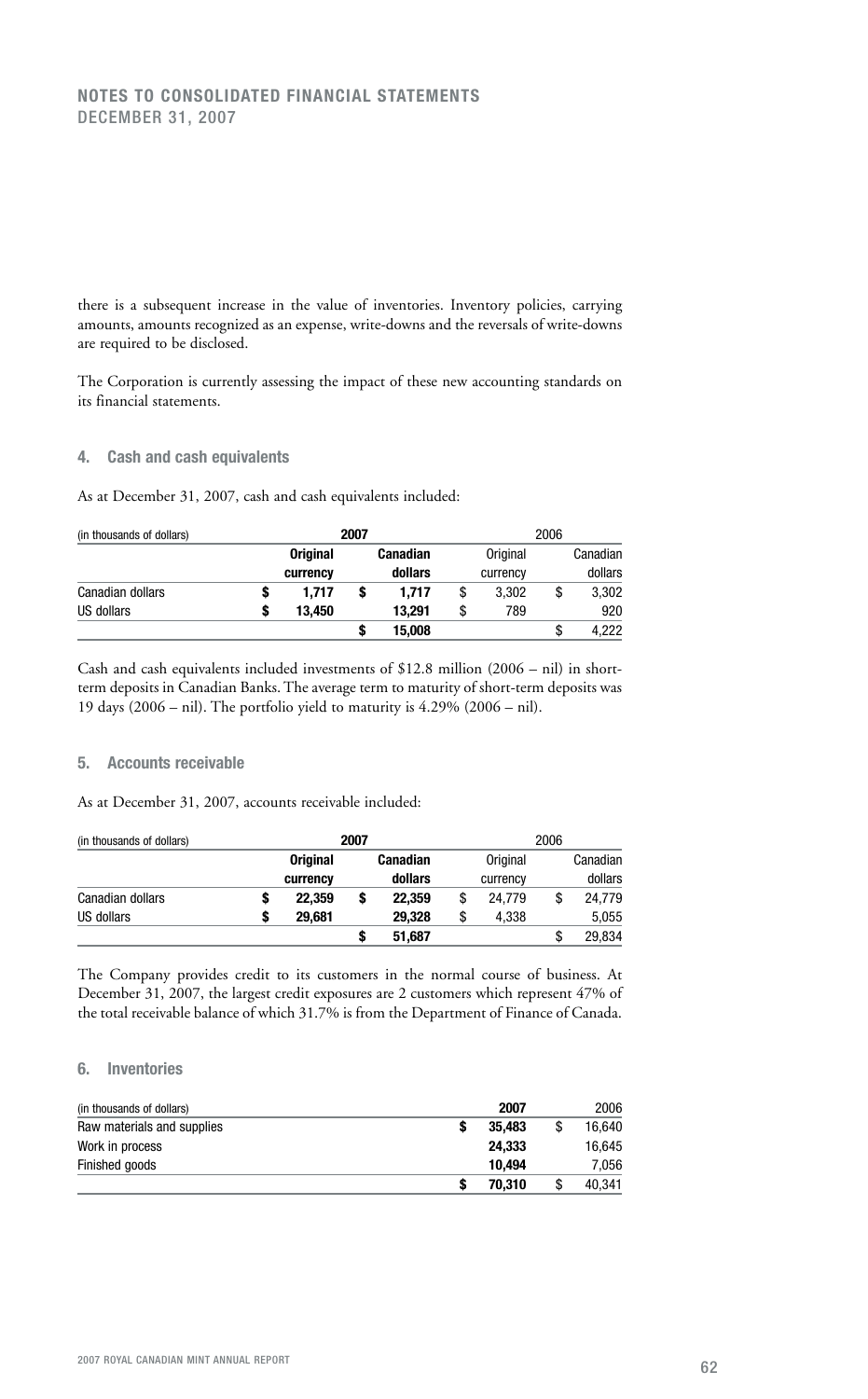#### **7. Financial Instruments**

#### *i) Foreign currency forwards and commodity swap contracts*

The Corporation enters into sale and purchase transactions that are denominated in foreign currencies, U.S. dollars and Euros. The Corporation manages its' exposure to exchange rate fluctuations between the foreign currency and the Canadian dollar by entering into foreign currency forward contracts. The Corporation also uses such contracts in the process of managing its overall cash requirements. Fair value estimates for these derivative contracts are based on quoted forward market prices at December 31, 2007.

Additionally, the Corporation enters into commodity sales and purchases at current commodity market prices. The Corporation manage its' exposure to such commodity price fluctuations by entering into sales or purchase commitments that fix the future price or the Corporation enters into commodity swap contracts that fix the future commodity price. Fair value estimates for these derivatives contracts are based on quoted forward market prices at December 31, 2007.

At December 31, the notional and fair values of the derivative instruments designated as hedges are as follows:

| (in thousands of dollars) |                   |    |                 | 2007 |                   |          | 2006       |
|---------------------------|-------------------|----|-----------------|------|-------------------|----------|------------|
|                           | <b>Maturities</b> |    | <b>Notional</b> |      | <b>Fair-Value</b> | Notional | Fair-Value |
| <b>Assets</b>             |                   |    |                 |      |                   |          |            |
| Current:                  |                   |    |                 |      |                   |          |            |
| Commodity swaps           | 2008              | \$ | 30,002          | s    | 6,558             |          |            |
| Long-term:                |                   |    |                 |      |                   |          |            |
| Commodity swaps           | 2009-2010         |    | 38,045          |      | 4,393             |          |            |
| Total                     |                   | \$ | 68,047          | \$   | 10,951            |          |            |

The gains on derivatives designated as cash flow hedges will be reclassified from accumulated other comprehensive income to net income during the periods when the hedged revenues are recorded. The amounts will be reclassified to revenues over periods up to 3 years of which approximately \$6.6 million will be reclassified during the next 12 months.

In 2006, the Corporation entered into foreign currency forward contracts and designated them as hedges. Foreign currency forward contracts with a notional amount of \$34.3 million were outstanding at December 31, 2006. The fair value of these contracts was an asset of \$0.1 million.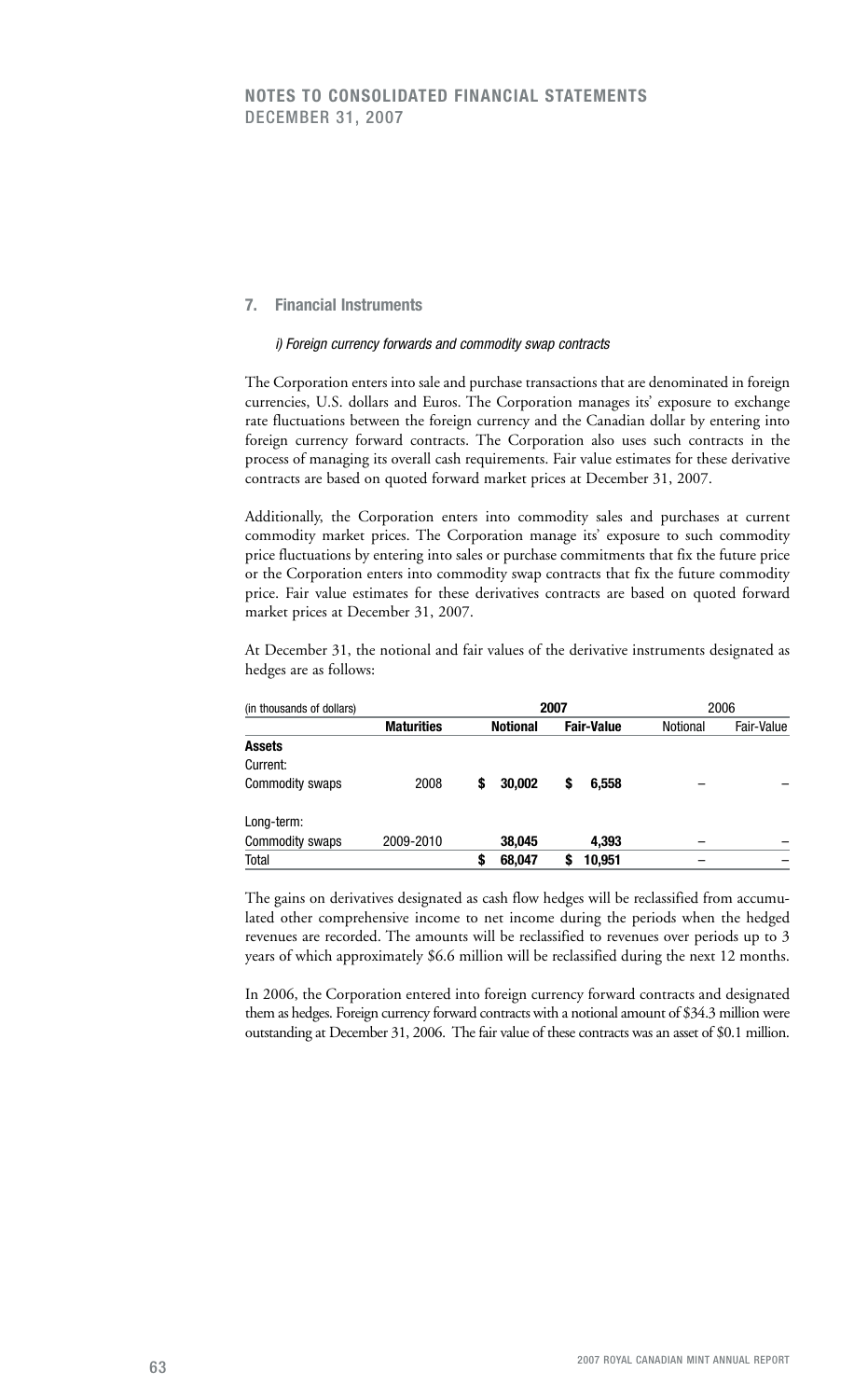At December 31, the notional and fair values of the derivative instruments not designated as hedges are as follows:

| (in thousands of dollars) |                   | 2007 |                 |    |                   |          |       | 2006       |     |  |  |  |
|---------------------------|-------------------|------|-----------------|----|-------------------|----------|-------|------------|-----|--|--|--|
|                           | <b>Maturities</b> |      | <b>Notional</b> |    | <b>Fair-Value</b> | Notional |       | Fair-Value |     |  |  |  |
| <b>Assets</b>             |                   |      |                 |    |                   |          |       |            |     |  |  |  |
| Current:                  |                   |      |                 |    |                   |          |       |            |     |  |  |  |
| Foreign currency          |                   |      |                 |    |                   |          |       |            |     |  |  |  |
| forwards                  | 2008              | \$   | 57,773          | \$ | 2,116             | \$       | 5,552 | \$         | 422 |  |  |  |
| Commodity swaps           | 2008              |      | 1,579           |    | 344               |          |       |            |     |  |  |  |
| Total short-term          |                   |      | 59,352          |    | 2,460             |          | 5,552 |            | 422 |  |  |  |
| Long-term:                |                   |      |                 |    |                   |          |       |            |     |  |  |  |
| <b>Foreign Currency</b>   |                   |      |                 |    |                   |          |       |            |     |  |  |  |
| forwards                  | 2009-2010         |      | 21,944          |    | 1,300             |          |       |            |     |  |  |  |
| Commodity swaps           | 2009-2010         |      | 2,002           |    | 231               |          |       |            |     |  |  |  |
| Total long-term           |                   |      | 23,946          |    | 1,531             |          |       |            |     |  |  |  |
| Total                     |                   | \$   | 83,298          | \$ | 3,991             | \$       | 5,552 | \$         | 422 |  |  |  |
| <b>Liabilities</b>        |                   |      |                 |    |                   |          |       |            |     |  |  |  |
| Current:                  |                   |      |                 |    |                   |          |       |            |     |  |  |  |
| Foreign currency          |                   |      |                 |    |                   |          |       |            |     |  |  |  |
| forwards                  | 2008              | \$   | 65,285          | \$ | 2,442             |          |       |            |     |  |  |  |
| Long-term:                |                   |      |                 |    |                   |          |       |            |     |  |  |  |
| Foreign currency          |                   |      |                 |    |                   |          |       |            |     |  |  |  |
| forwards                  | 2009-2010         |      | 20,062          |    | 600               |          |       |            |     |  |  |  |
| Total                     |                   | \$   | 85,347          | \$ | 3,042             |          |       |            |     |  |  |  |

For the year-ended December 31, 2007, the amounts recorded in the statement of operations resulting from the net change in fair value of the derivative instruments not designated as hedges amount to a gain of \$0.5 million (2006 – gain of \$0.4 million). These amounts are included in net foreign exchange gain (loss).

#### *ii) Other Financial instruments*

The Corporation's other financial instruments consist of cash and cash equivalents, accounts receivable, accounts payable and accrued liabilities, and loans and other payables. The carrying value of cash and cash equivalents, accounts receivable, accounts payable and accrued liabilities approximates fair value as a result of the relatively short-term nature of these instruments. At December 31, the fair value of loans and other payables amounts to \$36.3 million (\$36.5 million in 2006) and has been estimated based on a discounted cash flow approach using current market rates.

#### *iii) Credit Risk*

The Corporation is exposed to non-performance of counterparties when entering into foreign currency forward and commodity swap contracts. These counterparties are large international financial institutions and to date, no such counterparty has failed to meet its financial obligation to the Corporation. Additionally, the Corporation manages its exposure by contracting only with creditworthy counterparties who are rated AA or better by Moody's or Standard & Poor's.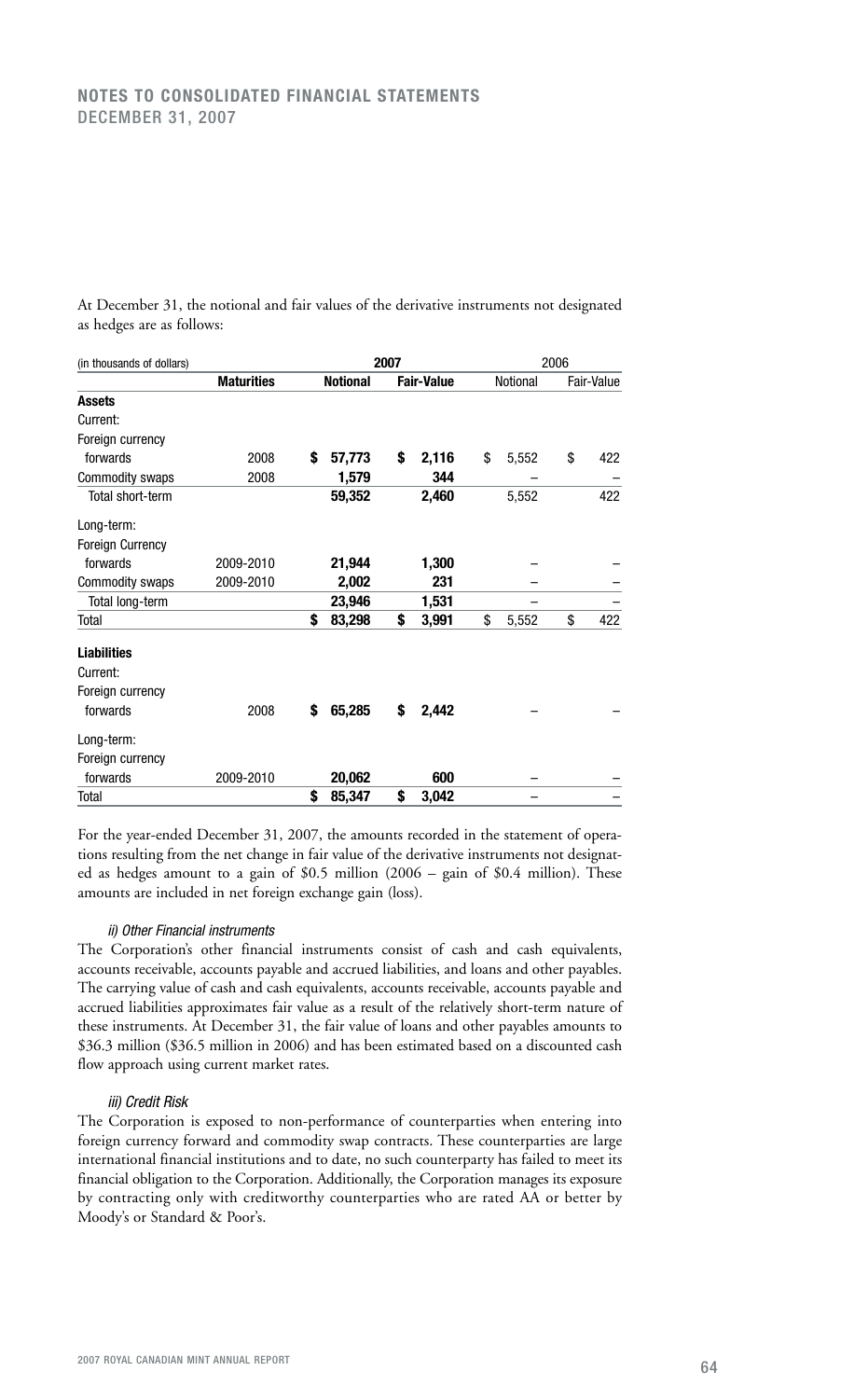The cash and cash equivalents and accounts receivable subject the Corporation to a concentration of credit risk. The Corporation invests its excess cash primarily in short term deposits with Canadian Banks. The Corporation maintains a reserve for estimated losses resulting from the inability of the Corporation's customers to pay outstanding amounts. The provision is based on factors that include accounts aging, historical bad debt experience, customer creditworthiness and other known factors. The Corporation also mitigates potential receivables credit risk through credit evaluation and proper approval processes.

#### **8. Property, plant and equipment**

|                              |               |               |   | 2007              | 2006              |
|------------------------------|---------------|---------------|---|-------------------|-------------------|
|                              |               | Accumulated   |   | <b>Net</b>        | Net               |
| (in thousands of dollars)    | Cost          | Amortization  |   | <b>Book Value</b> | <b>Book Value</b> |
| Land                         | \$<br>3.226   | \$            | S | 3.226             | \$<br>3,226       |
| Land improvements            | 1,003         | 810           |   | 193               | 119               |
| <b>Buildings</b>             | 88,274        | 33,017        |   | 55,257            | 51,356            |
| Equipment                    | 133,440       | 78,966        |   | 54.474            | 52,134            |
| Hardware and software        | 26,248        | 16.016        |   | 10,232            | 4,628             |
| Uncompleted capital projects | 5,102         |               |   | 5,102             | 8,375             |
|                              | \$<br>257,293 | \$<br>128.809 | S | 128.484           | \$<br>119,838     |

#### **9. Intangibles**

|                           |   |        |              |             |                   |            |                   | 2006   |
|---------------------------|---|--------|--------------|-------------|-------------------|------------|-------------------|--------|
|                           |   |        |              | Accumulated |                   | <b>Net</b> |                   | Net    |
| (in thousands of dollars) |   | Cost   | Amortization |             | <b>Book Value</b> |            | <b>Book Value</b> |        |
| Intangibles               |   | 15.000 | S            | 4.039       |                   | 10.961     |                   | 13,853 |
|                           | S | 15.000 | S            | 4.039       |                   | 10.961     | S                 | 13.853 |

In 2007, the amortization expense relating to the intangible was \$2.3 million (2006 – \$1.1 million).

#### **10. Accounts payable and accrued liabilities**

As at December 31, 2007, accounts payable and accrued liabilities included:

| (in thousands of dollars) |   | 2007                                                             |  |        |                      |        |          | 2006   |  |  |  |
|---------------------------|---|------------------------------------------------------------------|--|--------|----------------------|--------|----------|--------|--|--|--|
|                           |   | <b>Original</b><br><b>Canadian</b><br>dollars<br><b>Currency</b> |  |        | Original<br>currency |        | Canadian |        |  |  |  |
|                           |   |                                                                  |  |        |                      |        | dollar   |        |  |  |  |
| Canadian dollars          | s | 30.441                                                           |  | 30.441 |                      | 37.437 | \$       | 37.437 |  |  |  |
| US dollars                | S | 14.816                                                           |  | 14.640 | \$                   | 1.813  |          | 2.112  |  |  |  |
|                           |   |                                                                  |  | 45,081 |                      |        | S        | 39.549 |  |  |  |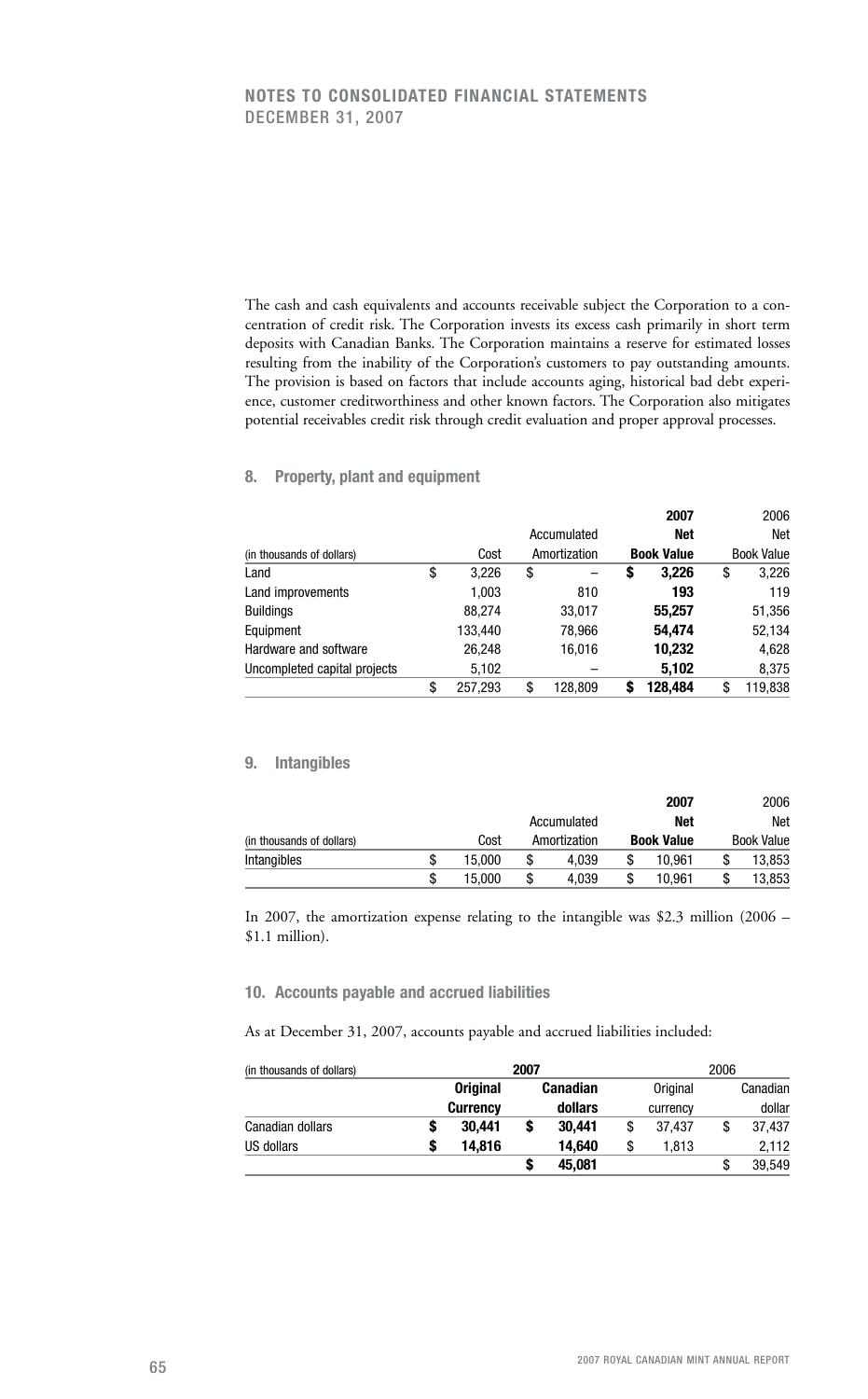#### **11. Loans and other payables**

| (in thousands of dollars)                                                                                                                                                                                                                                                | 2007                  | 2006                   |
|--------------------------------------------------------------------------------------------------------------------------------------------------------------------------------------------------------------------------------------------------------------------------|-----------------------|------------------------|
| 5 year term loan, bearing interest at 4.421%, calculated<br>semi-annually with a principal repayment of \$2 million<br>per annum for the first four year and outstanding principal                                                                                       |                       |                        |
| balance (\$12 million) in full on the fifth anniversary.                                                                                                                                                                                                                 | \$<br>20,000          | \$                     |
| 10-year loan matured in December 2007, bearing interest<br>at 5.840% calculated semi-annually.                                                                                                                                                                           |                       | 1,000                  |
| Amortizing bond with two-year interest holiday maturing<br>December 2009, semi-annual coupon at 7.753% starting<br>June 2000 with principal repayable in ten equal annual<br>installments of \$3.1 million commencing December 2000.                                     | 6,200                 | 9,300                  |
| Short-term money market loan matured January 2, 2007,<br>bearing interest at 4.50%. Both principal repayment and<br>interest were paid at maturity.                                                                                                                      |                       | 12,700                 |
| Non-interest bearing long term payable, maturing in March 2010<br>that has been recorded at the present value of the future<br>payments of \$2.9 million due in 2008, \$3.1 million due in 2009<br>and \$3.7 million due in 2010 using an imputed interest rate of 4.0%. | 9,048                 | 13,750                 |
| Accrued interest on long-term debt                                                                                                                                                                                                                                       | 652                   | 739                    |
|                                                                                                                                                                                                                                                                          | 35,900                | 37,489                 |
| Less the current portion of long-term debt                                                                                                                                                                                                                               | \$<br>8,587<br>27,313 | \$<br>20,395<br>17,094 |
|                                                                                                                                                                                                                                                                          |                       |                        |

The 10-year loan listed above was with Export Development Canada (EDC). EDC is a Crown corporation and is related to the Royal Canadian Mint as a result of common ownership. The loan with EDC was transacted at fair value, and made on the same terms as those with third parties.

#### **12. Income taxes**

| (in thousands of dollars) |   | 2007  |   | 2006  |
|---------------------------|---|-------|---|-------|
| Income tax expense        |   | 9.957 | S | 4.580 |
| Future tax expense        |   | (879) |   | 294   |
|                           | S | 9.078 |   | 4.874 |

Income tax expense on net income before income tax differs from the amount that would be computed by applying the Federal statutory income tax rate of 32.52% (2006 – 32.52%). The reasons for the differences are as follows:

|                                  |   | 2007  |    | 2006  |
|----------------------------------|---|-------|----|-------|
| Computed tax expense             | S | 9.969 | \$ | 5.217 |
| Change in enacted rates          |   | (905) |    | (415) |
| Over accrual in the prior period |   | (229) |    | (44)  |
| Other net amounts                |   | 243   |    | 116   |
|                                  | S | 9.078 | S  | 4.874 |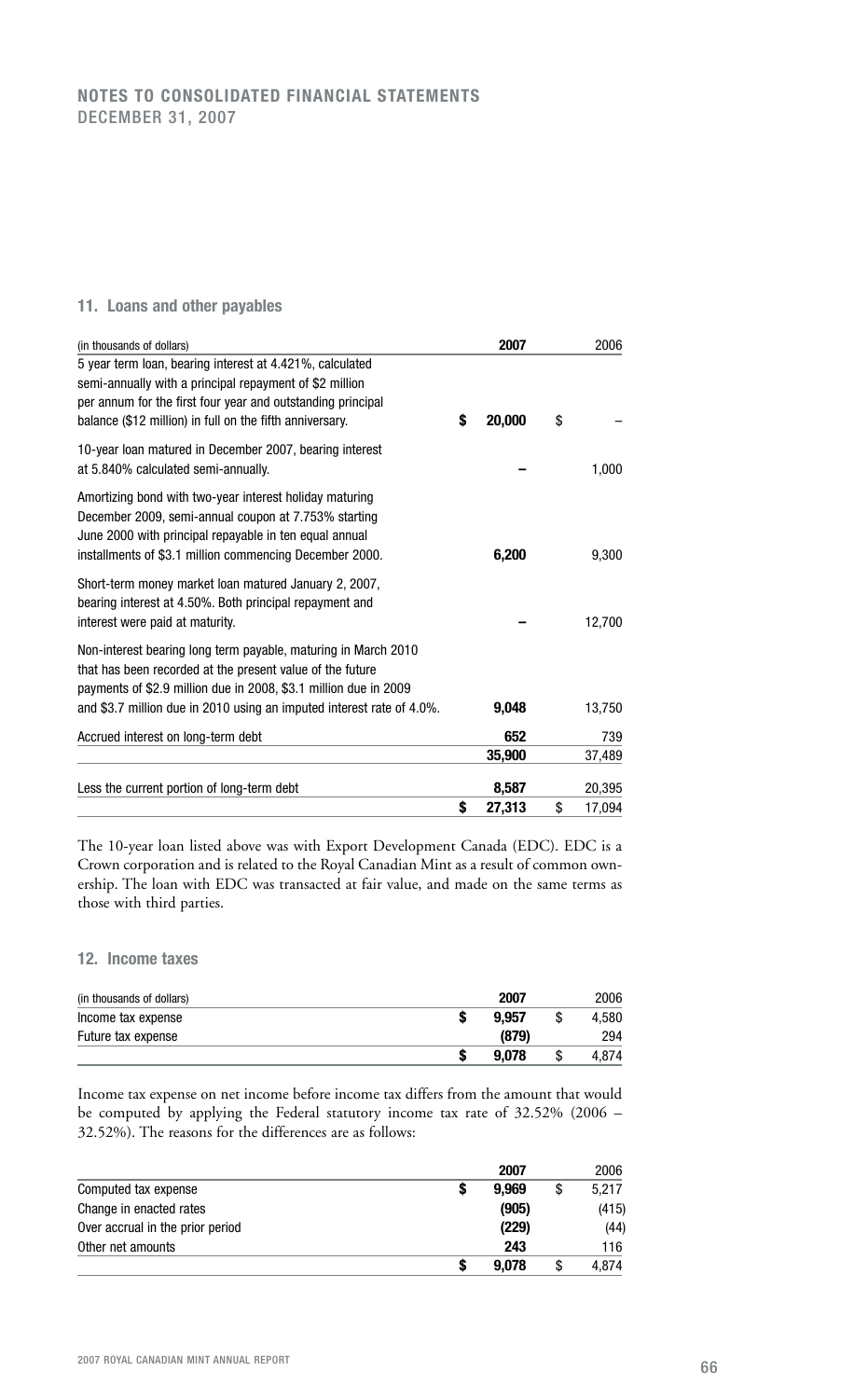The tax effects of temporary differences that give rise to significant portions of the future tax assets and future tax liabilities in 2007 and 2006 are presented below:

| (in thousands of dollars)              | 2007           | 2006           |
|----------------------------------------|----------------|----------------|
| Future tax assets:                     |                |                |
| Employee future benefits               | \$<br>2,556    | \$<br>2,621    |
| Inventories                            | 1,873          | 402            |
| Investment tax credits                 | 22             |                |
|                                        | 4,451          | 3,023          |
| Future tax liability                   |                |                |
| Capital assets                         | (6,768)        | (6, 107)       |
| Derivative related assets              | (3, 126)       |                |
| Investment tax credits                 |                | (112)          |
| Net future tax liability               | (5, 443)       | (3, 196)       |
| Included in other comprehensive income | 3,126          |                |
| Future tax liability                   | \$<br>(2, 317) | \$<br>(3, 196) |

#### **13. Employee future benefits**

#### *i) Pension benefits*

The Corporation and all eligible employees contribute to the Public Service Pension Plan. This pension plan provides benefits based on years of service and average earnings at retirement. The benefits are fully indexed to the increase in the Consumer Price Index. The Corporation's contributions to the Public Service Pension Plan for the year were \$6.4 million (2006 - \$5.5 million).

#### *ii) Other benefits*

The Corporation provides severance benefits to its employees based on their years of service and final salary. The Corporation also provides workers' compensation benefits along with post-employment benefits for employees in receipt of long-term disability benefits. It also offers to certain employees a supplementary retirement benefits plan which provides benefits based on average earnings at retirement. These benefits plans are unfunded and thus have no assets, resulting in a plan deficit equal to the accrued benefit obligation. Future benefits will be paid out of future revenues earned by the Corporation.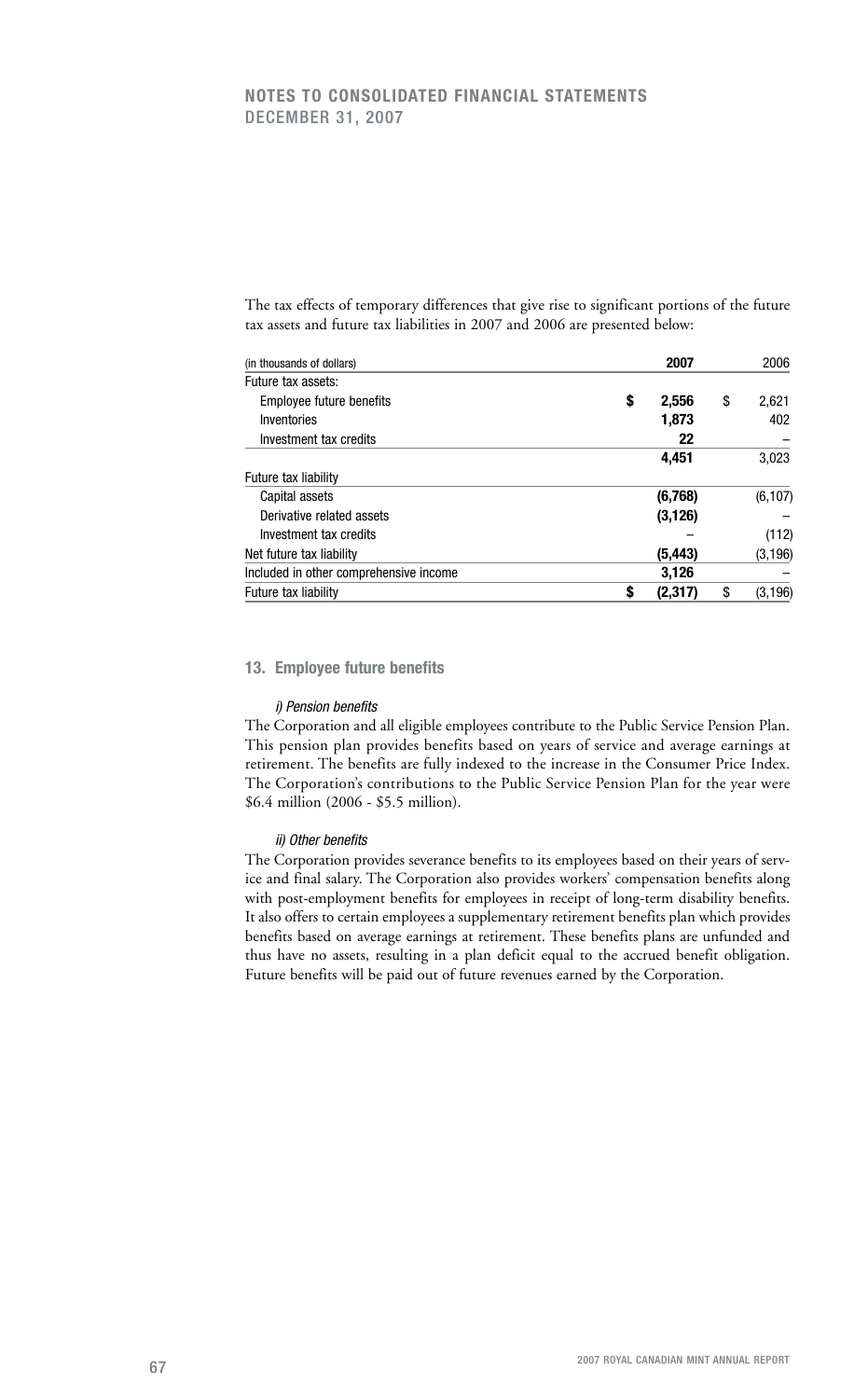Information about these benefit plans at the balance sheet date is as follows:

## **Defined Benefit Plan Obligation**

| (in thousands of dollars)                                     | 2007         | 2006         |
|---------------------------------------------------------------|--------------|--------------|
| <b>Accrued benefit obligation</b>                             |              |              |
| Balance at beginning of year                                  | \$<br>10,773 | \$<br>9,757  |
| Current service cost                                          | 805          | 938          |
| Interest cost                                                 | 529          | 484          |
| Benefits paid                                                 | (1,097)      | (415)        |
| <b>Actuarial losses</b>                                       | 1,053        | 9            |
| Balance at end of year                                        | \$<br>12,063 | \$<br>10,773 |
| Accrued benefit obligation at end of the year                 | \$<br>12,063 | \$<br>10,773 |
| Unamortized net actuarial losses                              | (1,838)      | (996)        |
| Accrued benefit liability at end of year                      | \$<br>10,225 | \$<br>9,777  |
| Short term portion (accounts payable and accrued liabilities) | \$<br>431    | \$<br>709    |
| Long term portion (employee future benefits)                  | \$<br>9,794  | \$<br>9,068  |

#### **Significant Assumptions (weighted average)**

|                                                                | 2007  | 2006 |
|----------------------------------------------------------------|-------|------|
| Accrued benefit obligation as of December 31                   |       |      |
| Discount rate                                                  | 5.7%  | 5.0% |
| Rate of compensation increase                                  | 4.3%  | 4.3% |
| Benefit costs for year ended December 31                       |       |      |
| Discount rate                                                  | 5.6%  | 5.0% |
| Rate of compensation increase                                  | 4.1%  | 4.4% |
| Assumed health care cost trend rates at December 31            |       |      |
| Initial health care cost trend rate                            | 6.25% | 6.5% |
| Cost trend rate declines to                                    | 6.25% | 6.5% |
| Year that the rate reaches the rate it is assumed to remain at | 2008  | 2007 |

#### **14. Accumulated other comprehensive income**

| (in thousands of dollars)                                | 2007  |   | 2006 |
|----------------------------------------------------------|-------|---|------|
| Accumulated other comprehensive income beginning of year |       | S |      |
| Fair value transition                                    |       |   |      |
| Transitional adjustment on adoption of new accounting    |       |   |      |
| policies (note 3)                                        | 131   |   |      |
| Other comprehensive income                               | 7.694 |   |      |
| Accumulated other comprehensive income end of year       | 7.825 | S |      |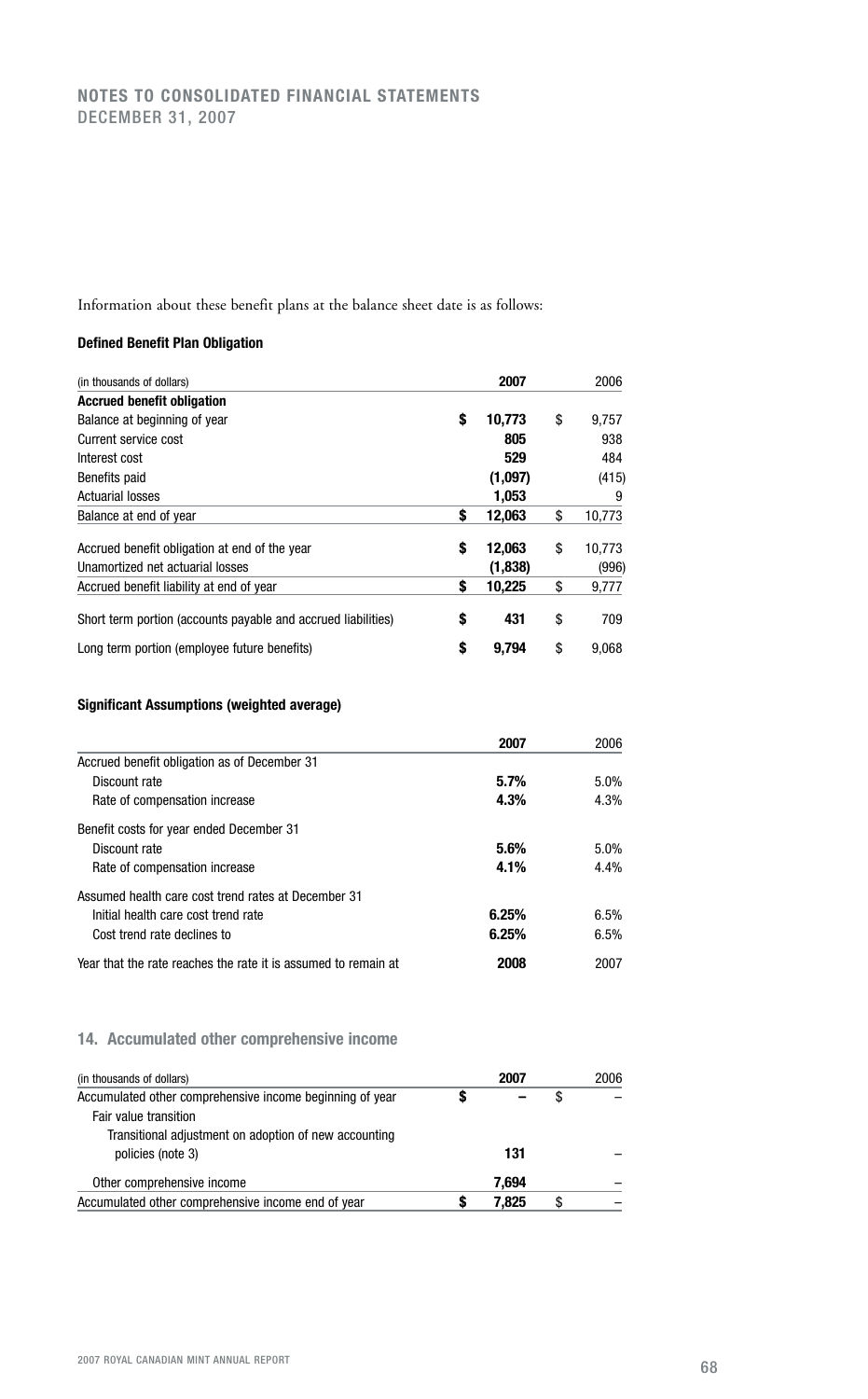#### **15. Commitments and guarantees**

#### *i) Base metal commitments and precious metal leases*

In order to facilitate the production of precious metal coins and manage the risks associated with changes in metal prices, the Corporation may enter into firm fixed price purchase commitments, as well as precious metals leases. As at December 31, 2007, the Corporation had \$22.4 million (2006 - \$14.6 million) in purchase commitments outstanding. These commitments are to be completed by November 12, 2008. In addition, at the end of the year, the Corporation had entered into precious metal leases for 221,636 ounces of gold; 2,652,776 ounces of silver; and 3,253 ounces of palladium (2006 – 105,119 ounces of gold; 1,386,406 ounces of silver; and 18,789 ounces of palladium). The fees for these leases are based on market value. The value of the metals under both of these contractual arrangements has not been reflected in the Corporation's consolidated financial statements since the Corporation intends to settle these commitments through receipt or delivery of the underlying metal.

#### *ii) Bid bonds, performance guarantees and import letters of credit*

The Corporation has various outstanding guarantees and bid bonds associated with the production of foreign circulation coin contracts. These were issued in the normal course of business. The guarantees and bid bonds are delivered under standby facilities available to the Corporation through various financial institutions. Performance guarantees generally have a term up to one year depending on the applicable contract, while warranty guarantees can last up to five years. Bid bonds generally have a term of less than three months, depending on the length of the bid period for the applicable contract. The various contracts to which these guarantees or bid bonds apply generally have terms ranging from one to two years. Any potential payments which might become due under these commitments would relate to the Corporation's non-performance under the applicable contract. The Corporation does not anticipate any material payments will be required in the future. As of December 31, 2007, under the guarantees and bid bonds, the maximum potential amount of future payments is \$13.7 million (2006 - \$32.6 million).

#### *iii) Other commitments and guarantees*

The Corporation may borrow money from the Consolidated Revenue Fund or any other source, subject to the approval of the Minister of Finance with respect to the time and terms and conditions. Since March 1999, following the enactment of changes to the *Royal Canadian Mint Act*, the aggregate of the amounts loaned to the Corporation and outstanding at any time shall not exceed \$75 million. For the year ended December 31, 2007, approved short-term borrowings for working capital within this limit, were not to exceed \$25.0 million (2006 - \$25.0 million).

To support such short-term borrowings as may be required from time to time, the Corporation has various commercial borrowing lines of credit, made available to it by Canadian financial institutions. These lines are unsecured and provide for borrowings up to 364 days in term based on negotiated rates. No amounts were borrowed under these lines of credit at year end.

#### **16. Related party transactions**

The Corporation is related in terms of common ownership to all Government of Canada owned entities. The Corporation enters into transactions with these entities in the normal course of business, under the same terms and conditions that apply to unrelated parties. Transactions with the Department of Finance related to the production, management and